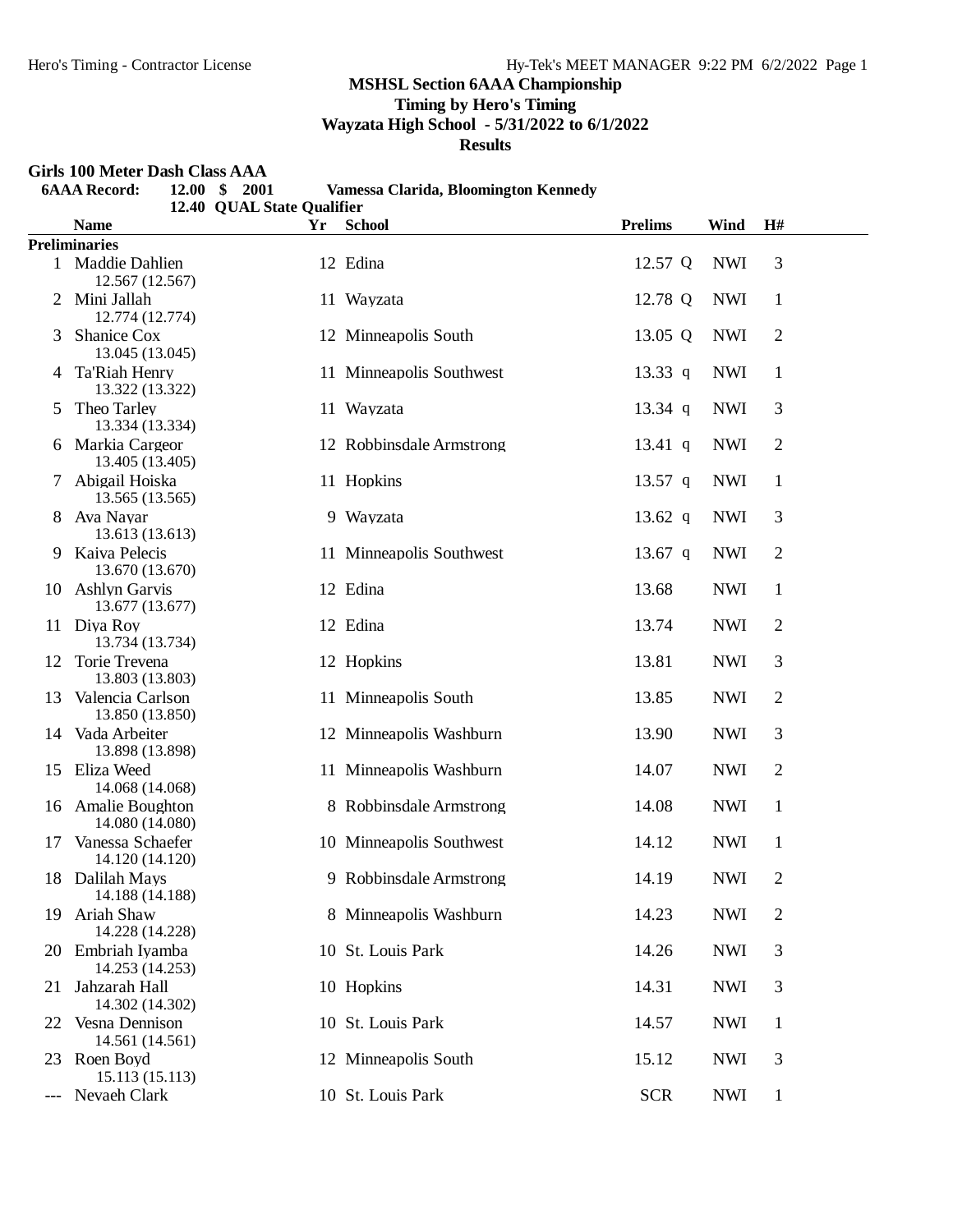**Timing by Hero's Timing**

**Wayzata High School - 5/31/2022 to 6/1/2022**

**Results**

**Girls 100 Meter Dash Class AAA**<br>**6AAA Record:** 12.00 \$ 2001 **6AAA Record: 12.00 \$ 2001 Vamessa Clarida, Bloomington Kennedy 12.40 QUAL State Qualifier** 

|                       | <b>Name</b>                       | Yr  | <b>School</b>            | <b>Finals</b> | Wind   | <b>Points</b>  |
|-----------------------|-----------------------------------|-----|--------------------------|---------------|--------|----------------|
| Finals                |                                   |     |                          |               |        |                |
|                       | Maddie Dahlien<br>12.533 (12.533) |     | 12 Edina                 | 12.54         | $-3.4$ | 12             |
| $\mathcal{D}_{\cdot}$ | Mini Jallah<br>12.955 (12.955)    |     | 11 Wayzata               | 12.96         | $-3.4$ | 10             |
| 3                     | Ta'Riah Henry<br>13.277 (13.277)  |     | 11 Minneapolis Southwest | 13.28         | $-3.4$ | 8              |
| 4                     | Shanice Cox<br>13.321 (13.321)    |     | 12 Minneapolis South     | 13.33         | $-3.4$ | 6              |
| 5.                    | Theo Tarley<br>13.581 (13.581)    | 11- | Wayzata                  | 13.59         | $-3.4$ | 5              |
| 6                     | Abigail Hoiska<br>13.589 (13.589) |     | 11 Hopkins               | 13.59         | $-3.4$ | 4              |
| 7                     | Markia Cargeor<br>13.716 (13.716) |     | 12 Robbinsdale Armstrong | 13.72         | $-3.4$ | 3              |
| 8                     | Ava Navar<br>13.841 (13.841)      |     | 9 Wayzata                | 13.85         | $-3.4$ | $\overline{2}$ |
| 9                     | Kaiva Pelecis<br>13.941 (13.941)  |     | 11 Minneapolis Southwest | 13.95         | $-3.4$ | 1              |

## **Girls 200 Meter Dash Class AAA**<br>**6AAA Record:** 24.50 \$1982

| 24.50 \$ 1982<br><b>6AAA Record:</b> | <b>Jennifer Bell, Bloomington Lincoln</b> |
|--------------------------------------|-------------------------------------------|
|--------------------------------------|-------------------------------------------|

25.36 QUAL State Qualifier

|    | <b>Name</b>                              | Yr | <b>School</b>            | <b>Prelims</b> | Wind       | H#             |  |
|----|------------------------------------------|----|--------------------------|----------------|------------|----------------|--|
|    | Preliminaries                            |    |                          |                |            |                |  |
|    | Maddie Dahlien<br>25.564 (25.564)        |    | 12 Edina                 | 25.57 Q        | <b>NWI</b> | 3              |  |
| 2  | Mini Jallah<br>26.332 (26.332)           |    | 11 Wayzata               | 26.34 Q        | <b>NWI</b> | 1              |  |
| 3  | Ava Mateega<br>26.648 (26.648)           |    | 11 Wayzata               | 26.65 Q        | <b>NWI</b> | $\overline{2}$ |  |
| 4  | <b>Tenley Senden</b><br>26.779 (26.779)  |    | Fr Wayzata               | $26.78$ q      | <b>NWI</b> | $\mathbf{1}$   |  |
| 5  | <b>Shanice Cox</b><br>26.886 (26.886)    |    | 12 Minneapolis South     | $26.89$ q      | <b>NWI</b> | 2              |  |
| 6  | Hattie Anderson<br>27.763 (27.763)       |    | 8 Minneapolis Washburn   | $27.77$ q      | <b>NWI</b> | $\mathbf{1}$   |  |
| 7  | <b>Grace Pohlidal</b><br>28.037 (28.037) |    | 10 Edina                 | $28.04$ q      | <b>NWI</b> | 3              |  |
| 8  | Skyler Kieffer<br>28.156 (28.156)        |    | 12 Edina                 | $28.16$ q      | <b>NWI</b> | 3              |  |
| 9  | Logan Webster<br>28.596 (28.596)         |    | 7 Minneapolis Southwest  | 28.60 q        | <b>NWI</b> | 3              |  |
| 10 | Meredith Smith<br>28.687 (28.687)        |    | 12 Minneapolis Southwest | 28.69          | <b>NWI</b> | $\mathbf{1}$   |  |
| 11 | Meaghan Knight<br>28.857 (28.857)        |    | 9 St. Louis Park         | 28.86          | <b>NWI</b> | 1              |  |
| 12 | Xiao Que Snope<br>28.859 (28.859)        |    | 10 Hopkins               | 28.86          | <b>NWI</b> | 2              |  |
| 13 | Megan Schoenke<br>28.947 (28.947)        |    | 10 Minneapolis Southwest | 28.95          | <b>NWI</b> | 3              |  |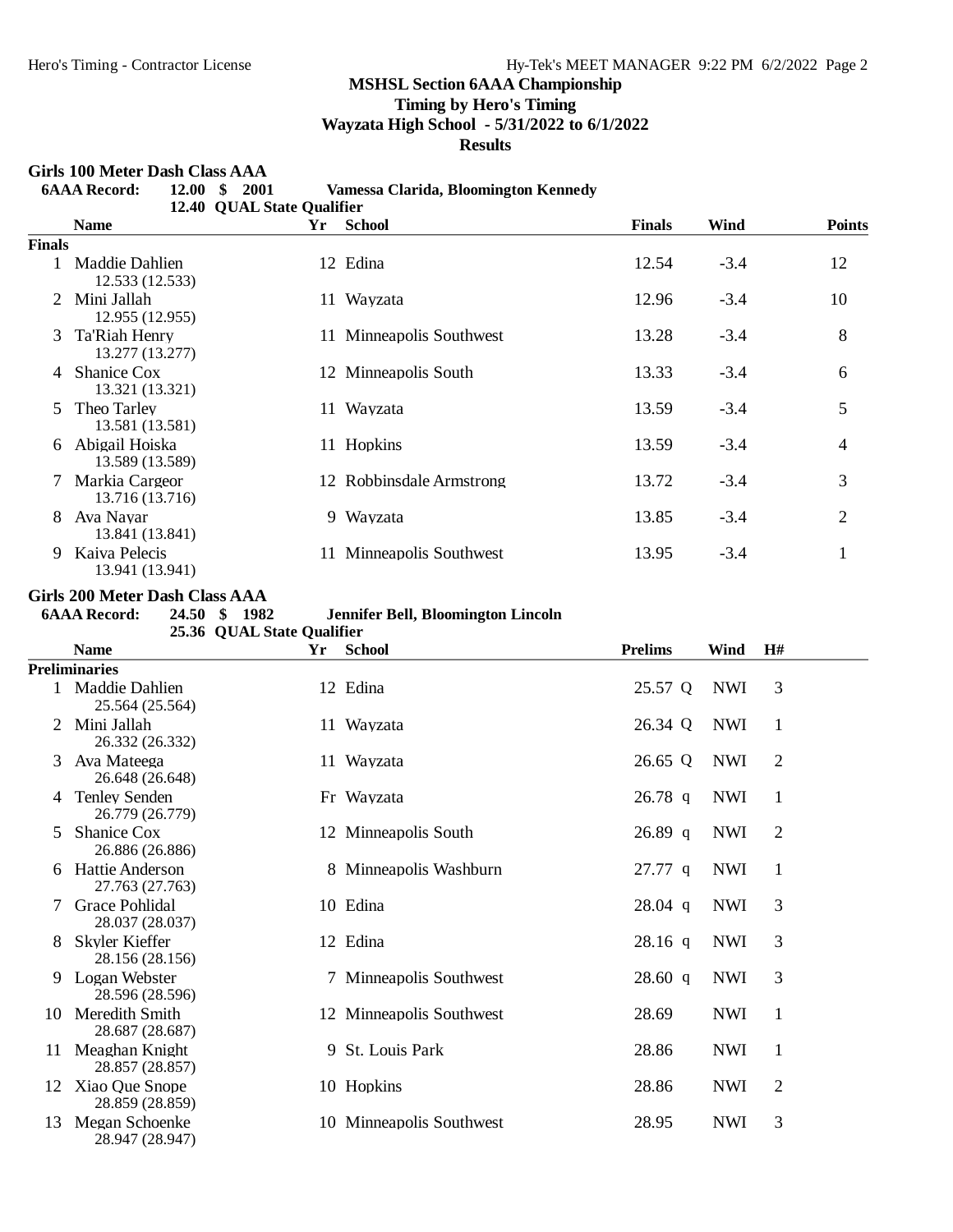## **Timing by Hero's Timing**

**Wayzata High School - 5/31/2022 to 6/1/2022**

**Results**

#### **Preliminaries ... (Girls 200 Meter Dash Class AAA)**

|     | <b>Name</b>                           | Yr | <b>School</b>            | <b>Prelims</b> | Wind       | H#             |  |
|-----|---------------------------------------|----|--------------------------|----------------|------------|----------------|--|
| 14  | Jahzarah Hall<br>28.968 (28.968)      |    | 10 Hopkins               | 28.97          | <b>NWI</b> | 2              |  |
| 15  | Paige Gruenhagen<br>29.261 (29.261)   |    | 11 Minneapolis Washburn  | 29.27          | <b>NWI</b> |                |  |
| 16  | Markia Cargeor<br>29.345 (29.345)     |    | 12 Robbinsdale Armstrong | 29.35          | <b>NWI</b> |                |  |
| 17  | Lillian Haltom<br>29.376 (29.376)     |    | 12 Minneapolis South     | 29.38          | <b>NWI</b> | 2              |  |
| 18. | Lauren Hoffman<br>29.532 (29.532)     |    | 10 Hopkins               | 29.54          | <b>NWI</b> | 2              |  |
| 19  | <b>Ruby Massie</b><br>29.600 (29.600) |    | 10 St. Louis Park        | 29.60          | <b>NWI</b> | 1              |  |
| 20  | Dalilah Mays<br>30.108 (30.108)       |    | 9 Robbinsdale Armstrong  | 30.11          | <b>NWI</b> | 3              |  |
| 21  | Roen Boyd<br>30.631 (30.631)          |    | 12 Minneapolis South     | 30.64          | <b>NWI</b> | $\overline{2}$ |  |
|     | Amelia Thoulouis                      |    | 9 Robbinsdale Armstrong  | <b>SCR</b>     | <b>NWI</b> | 3              |  |
|     | <b>Girls 200 Meter Dash Class AAA</b> |    |                          |                |            |                |  |

## **6AAA Record: 24.50 \$ 1982 Jennifer Bell, Bloomington Lincoln**

**25.36 QUAL State Qualifier** 

|        | <b>Name</b>                              | Yr | <b>School</b>           | <b>Finals</b> | Wind   | <b>Points</b> |
|--------|------------------------------------------|----|-------------------------|---------------|--------|---------------|
| Finals |                                          |    |                         |               |        |               |
|        | Maddie Dahlien<br>24.967 (24.967)        |    | 12 Edina                | 24.97         | $-3.0$ | 12            |
| 2      | Ava Mateega<br>26.350 (26.350)           | 11 | Wayzata                 | 26.35         | $-3.0$ | 10            |
| 3      | Mini Jallah<br>26.395 (26.395)           | 11 | Wayzata                 | 26.40         | $-3.0$ | 8             |
| 4      | <b>Shanice Cox</b><br>27.113 (27.113)    |    | 12 Minneapolis South    | 27.12         | $-3.0$ | 6             |
| 5.     | Hattie Anderson<br>28.057 (28.057)       |    | 8 Minneapolis Washburn  | 28.06         | $-3.0$ | 5             |
| 6      | Skyler Kieffer<br>28.086 (28.086)        |    | 12 Edina                | 28.09         | $-3.0$ | 4             |
|        | Logan Webster<br>28.254 (28.254)         |    | 7 Minneapolis Southwest | 28.26         | $-3.0$ | 3             |
| 8      | <b>Grace Pohlidal</b><br>28.347 (28.347) |    | 10 Edina                | 28.35         | $-3.0$ | 2             |
| $---$  | <b>Tenley Senden</b>                     |    | Fr Wayzata              | <b>SCR</b>    | $-3.0$ |               |

# **Girls 400 Meter Dash Class AAA**<br>**6AAA Record:** 56.07 \$ 2002

## **6AAA Record: 56.07 \$ 2002 Vanessa Clarida, Bloomington Jefferson**

**57.86 QUAL State Qualifier** 

| <b>Name</b>                            | School                 | <b>Prelims</b> | H# |  |
|----------------------------------------|------------------------|----------------|----|--|
| <b>Preliminaries</b>                   |                        |                |    |  |
| Maddie Dahlien<br>58.070 (58.070)      | 12 Edina               | 58.07 Q        |    |  |
| 2 Molly Bennett<br>58.798 (58.798)     | 9 Edina                | 58.80 Q        |    |  |
| 3 Sydney Ruckett<br>1:00.793(1:00.793) | 9 Minneapolis Washburn | $1:00.80$ Q    |    |  |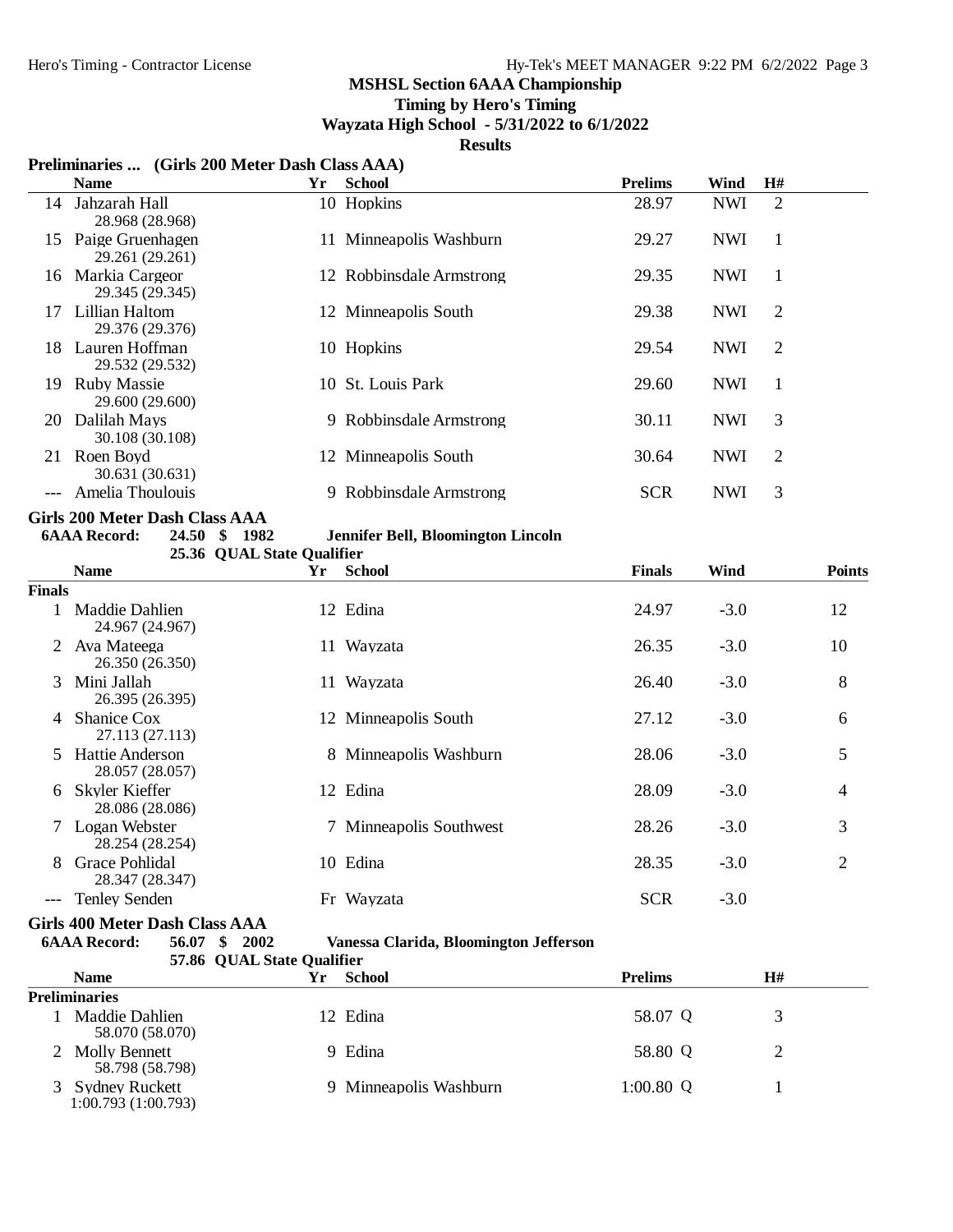**Timing by Hero's Timing**

## **Wayzata High School - 5/31/2022 to 6/1/2022**

**Results**

## **Preliminaries ... (Girls 400 Meter Dash Class AAA)**

|   | <b>Name</b>                                  | Yr | <b>School</b>            | <b>Prelims</b> | H#             |  |
|---|----------------------------------------------|----|--------------------------|----------------|----------------|--|
|   | 4 Kendra Lynch<br>1:01.200 (1:01.200)        |    | 11 Minneapolis South     | $1:01.20$ q    | $\overline{2}$ |  |
| 5 | Milena Beitz<br>1:03.008 (1:03.008)          |    | 9 Minneapolis South      | 1:03.01 q      | 3              |  |
|   | 6 Anna Healey<br>1:03.053(1:03.053)          |    | 9 St. Louis Park         | $1:03.06$ q    | 3              |  |
|   | 7 Ashley Thurk<br>1:03.151(1:03.151)         |    | 10 Edina                 | 1:03.16 q      | $\mathbf{1}$   |  |
| 8 | <b>Shantell Harden</b><br>1:03.505(1:03.505) |    | 11 St. Louis Park        | 1:03.51 q      | 3              |  |
|   | 9 Katherine Moore<br>1:03.527(1:03.527)      |    | 10 Minneapolis Washburn  | $1:03.53$ q    | $\mathbf{1}$   |  |
|   | 10 Clea Cesare<br>1:04.421 (1:04.421)        |    | 12 Robbinsdale Armstrong | 1:04.43        | $\overline{2}$ |  |
|   | 11 Julia Link<br>1:04.929 (1:04.929)         |    | 9 Wayzata                | 1:04.93        | 1              |  |
|   | 12 Lauren Hoffman<br>1:05.628(1:05.628)      |    | 10 Hopkins               | 1:05.63        | 3              |  |
|   | 13 Betsy Warren<br>1:05.639 (1:05.639)       |    | 12 Minneapolis South     | 1:05.64        | 3              |  |
|   | 14 Kendra Danio<br>1:05.771 (1:05.771)       |    | 9 Wayzata                | 1:05.78        | $\overline{2}$ |  |
|   | 15 Anna Van Riessen<br>1:05.938 (1:05.938)   |    | 10 Minneapolis Southwest | 1:05.94        | $\overline{2}$ |  |
|   | 16 Olivia Brown<br>1:06.905(1:06.905)        |    | 12 St. Louis Park        | 1:06.91        | 1              |  |
|   | 17 Ella Bartels<br>1:07.176 (1:07.176)       |    | Fr Wayzata               | 1:07.18        | $\overline{2}$ |  |
|   | 18 Kamyra Hernandez<br>1:08.509 (1:08.509)   |    | 10 Hopkins               | 1:08.51        | 3              |  |
|   | 19 Emma Walley<br>1:08.781 (1:08.781)        |    | 11 Hopkins               | 1:08.79        | $\overline{2}$ |  |
|   | Elika Vahhaji                                |    | 9 Minneapolis Southwest  | <b>SCR</b>     | 1              |  |

## **Girls 400 Meter Dash Class AAA**<br>**6AAA Record:** 56.07 \$ 2002

## **6AAA Record: 56.07 \$ 2002 Vanessa Clarida, Bloomington Jefferson**

57.86 QUAL State Qualifier

|        | <b>Name</b>                                   | Yr | School                 | <b>Finals</b> |             | <b>Points</b> |
|--------|-----------------------------------------------|----|------------------------|---------------|-------------|---------------|
| Finals |                                               |    |                        |               |             |               |
|        | Maddie Dahlien<br>56.407 (56.407)             |    | 12 Edina               | 56.41         | <b>QUAL</b> | 12            |
|        | 2 Molly Bennett<br>57.926 (57.926)            |    | 9 Edina                | 57.93         |             | 10            |
|        | 3 Sydney Ruckett<br>59.722 (59.722)           |    | 9 Minneapolis Washburn | 59.73         |             | 8             |
| 4      | Kendra Lynch<br>1:01.402(1:01.402)            | 11 | Minneapolis South      | 1:01.41       |             | 6             |
|        | 5 Ashley Thurk<br>1:02.313(1:02.313)          |    | 10 Edina               | 1:02.32       |             | 5             |
| 6      | Milena Beitz<br>1:02.511(1:02.511)            |    | 9 Minneapolis South    | 1:02.52       |             | 4             |
|        | <b>Katherine Moore</b><br>1:03.871 (1:03.871) | 10 | Minneapolis Washburn   | 1:03.88       |             | 3             |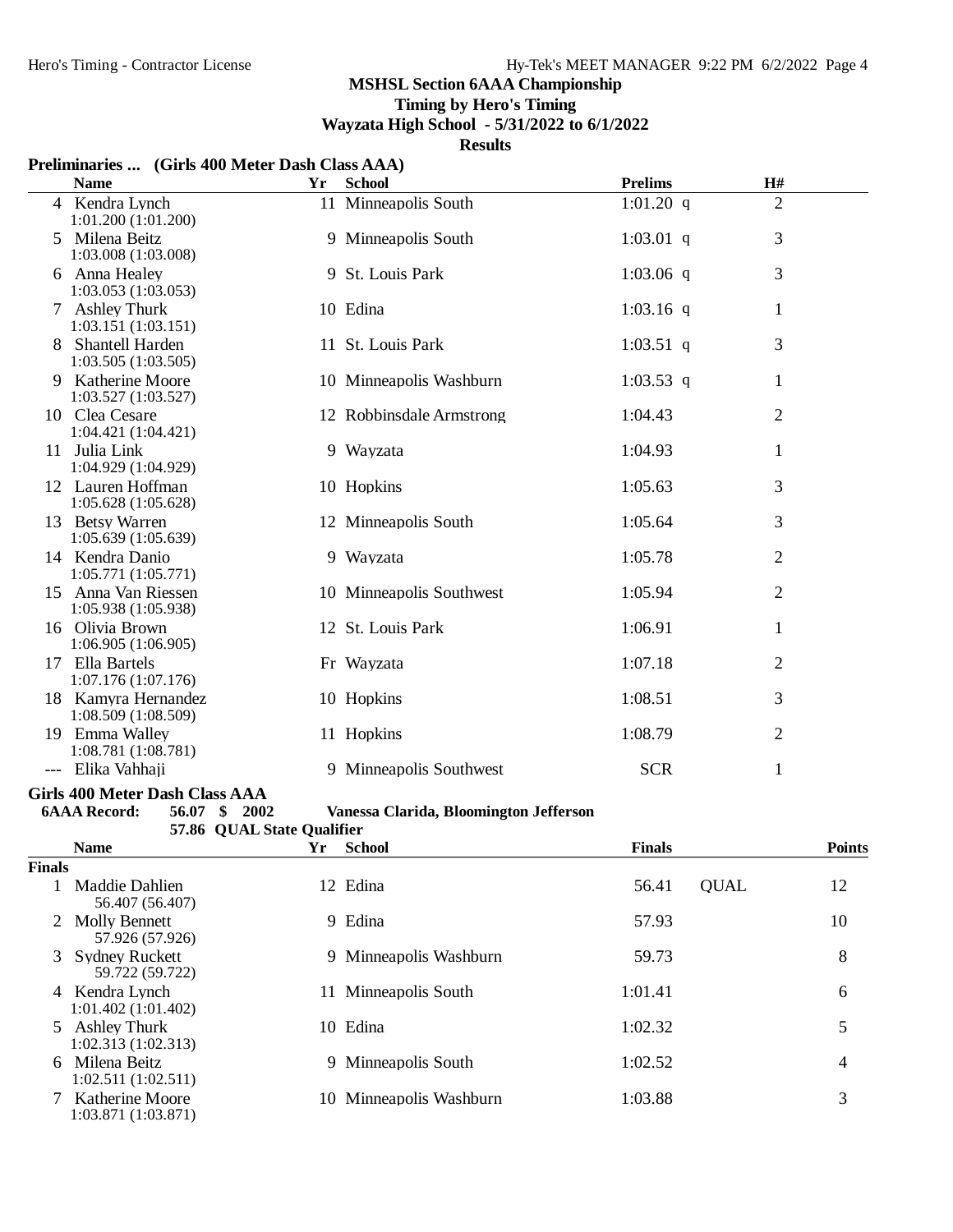**Timing by Hero's Timing**

**Wayzata High School - 5/31/2022 to 6/1/2022**

**Results**

|   |                                                                          | Finals  (Girls 400 Meter Dash Class AAA)  |                              |                          |                     |  |
|---|--------------------------------------------------------------------------|-------------------------------------------|------------------------------|--------------------------|---------------------|--|
|   | <b>Name</b>                                                              |                                           | Yr School                    | <b>Finals</b>            | <b>Points</b>       |  |
|   | 8 Shantell Harden<br>1:04.386 (1:04.386)                                 |                                           | 11 St. Louis Park            | 1:04.39                  | 2                   |  |
| 9 | Anna Healey<br>1:04.977 (1:04.977)                                       |                                           | 9 St. Louis Park             | 1:04.98                  | 1                   |  |
|   | <b>Girls 800 Meter Run Class AAA</b><br>6AAA Record: 2:07.65 \$ 6/2/2016 |                                           | <b>Ruby Stauber, Wayzata</b> |                          |                     |  |
|   | <b>Name</b>                                                              | 2:15.89 QUAL State Qualifier<br>Yr        | <b>School</b>                | <b>Prelims</b>           | H#                  |  |
|   | <b>Preliminaries</b>                                                     |                                           |                              |                          |                     |  |
|   | 1 Isabel Wyatt                                                           | $1:09.117(1:09.117)$ $2:18.718(1:09.602)$ | 12 Minneapolis Southwest     | 2:18.72 Q                | 1                   |  |
|   | 2 Teegan Anderson                                                        | 1:07.263 (1:07.263) 2:20.094 (1:12.831)   | 11 Wayzata                   | $2:20.10$ Q              | 2                   |  |
| 3 | <b>Grace Weber</b><br>1:08.686 (1:08.686)                                | 2:20.713(1:12.027)                        | 11 Wayzata                   | 2:20.72 Q                | 3                   |  |
|   | 4 Alyson Kleyman<br>1:08.885(1:08.885)                                   | 2:21.894(1:13.010)                        | 9 Wayzata                    | $2:21.90$ q              | 1                   |  |
|   | 5 Haley Rogers<br>1:08.866(1:08.866)                                     | 2:23.716 (1:14.850)                       | 10 Edina                     | $2:23.72$ q              | 2                   |  |
|   | 6 Abbie Manhard<br>1:09.557(1:09.557)                                    | 2:25.258 (1:15.701)                       | 12 Edina                     | $2:25.26$ q              | 1                   |  |
|   | 7 Audrey Cole<br>1:08.680(1:08.680)                                      | 2:25.384(1:16.705)                        | 12 Minneapolis Southwest     | $2:25.39$ q              | 2                   |  |
|   | 8 Jersey Miller<br>1:10.260(1:10.260)                                    | 2:27.218 (1:16.959)                       | 10 St. Louis Park            | $2:27.22$ q              | 1                   |  |
|   | 9 Hanna Wilsey<br>1:10.996(1:10.996)                                     | 2:27.488 (1:16.492)                       | 10 St. Louis Park            | $2:27.49$ q              | 3                   |  |
|   | 10 Lauren Cossack<br>1:12.538(1:12.538)                                  | 2:31.864 (1:19.327)                       | 11 Edina                     | 2:31.87                  | 1                   |  |
|   | 11 Ava Shirley<br>1:12.952(1:12.952)                                     | 2:33.080 (1:20.128)                       | 12 Minneapolis Washburn      | 2:33.08                  | 3                   |  |
|   | 12 Bret Margolis<br>1:15.495(1:15.495)                                   | 2:38.620 (1:23.126)                       | 9 Minneapolis Southwest      | 2:38.62                  | 3                   |  |
|   | 13 Amelia Moertel<br>1:12.561(1:12.561)                                  | 2:38.882 (1:26.321)                       | 9 Minneapolis Washburn       | 2:38.89                  | 1                   |  |
|   | 14 Lila Shaver                                                           | $1:15.974(1:15.974)$ $2:41.014(1:25.040)$ | 10 Hopkins                   | 2:41.02                  | 2                   |  |
|   | 15 Brynn Winter                                                          | $1:17.408(1:17.408)$ $2:41.064(1:23.656)$ | 11 Minneapolis Washburn      | 2:41.07                  | 1                   |  |
|   | 16 Jade Johnson                                                          | 1:18.338 (1:18.338) 2:46.304 (1:27.966)   | 10 Hopkins                   | 2:46.31                  | 2                   |  |
|   | 17 Lucille Smith<br>1:28.630(1:28.630)                                   | 3:06.348 (1:37.718)                       | 11 Robbinsdale Cooper        | 3:06.35                  | 3                   |  |
|   | 18 Miriam Ljungstrom<br>1:31.758(1:31.758)                               | 3:14.550 (1:42.792)                       | 11 Minneapolis South         | 3:14.55                  | 3                   |  |
|   | 19 Elle Merlin<br>1:28.672(1:28.672)                                     | 9<br>3:22.201 (1:53.530)                  | Minneapolis South            | 3:22.21                  | $\overline{2}$      |  |
|   | 20 Adyra Fina<br>1:32.972 (1:32.972)                                     | 3:26.691 (1:53.720)                       | 9 Minneapolis South          | 3:26.70                  | 1                   |  |
|   | Alma Beaton                                                              |                                           | 12 St. Louis Park            | <b>SCR</b><br><b>SCR</b> | 3<br>$\overline{2}$ |  |
|   | Marguerite Giese                                                         |                                           | 11 Hopkins                   |                          |                     |  |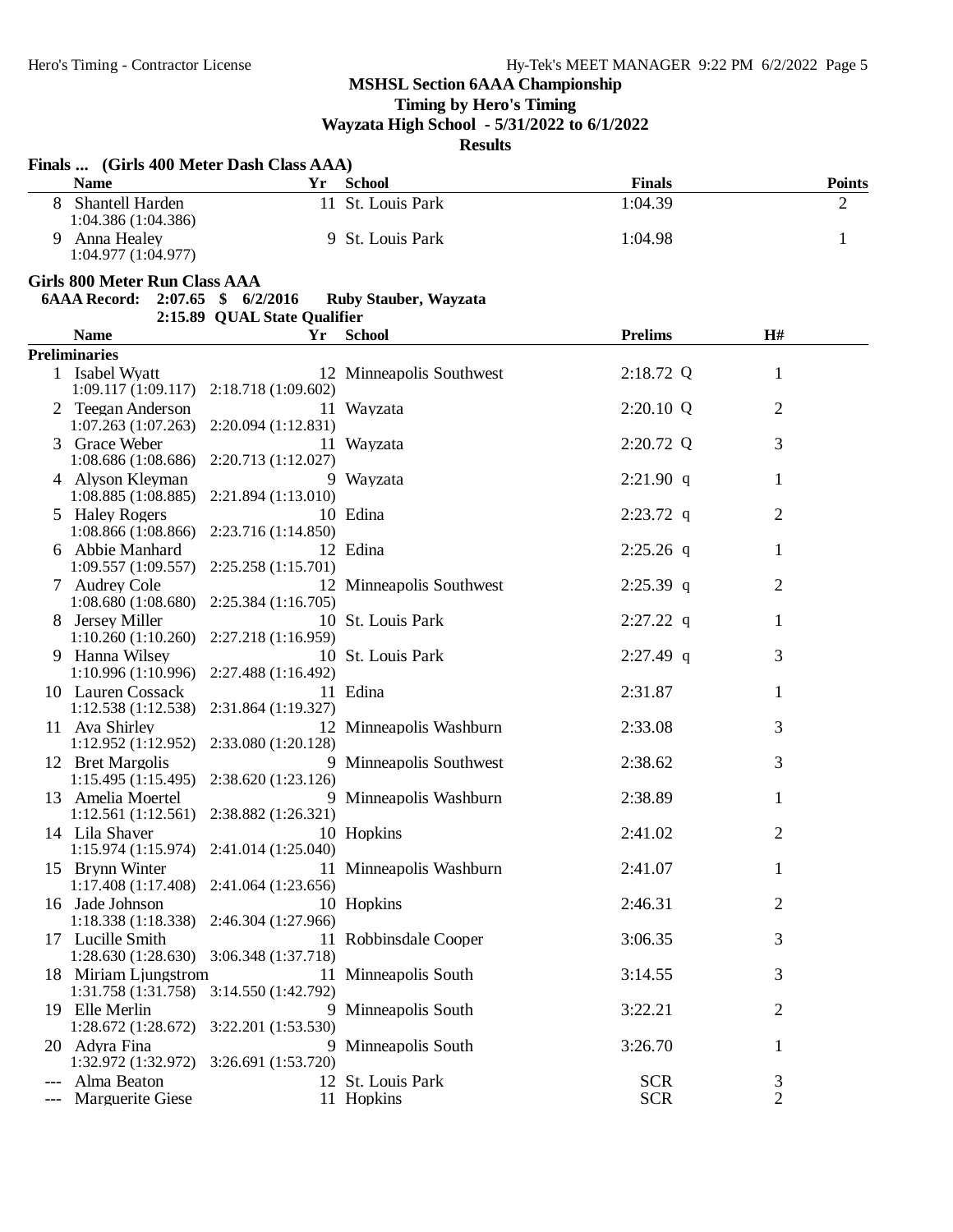## **Timing by Hero's Timing**

**Wayzata High School - 5/31/2022 to 6/1/2022**

**Results**

### **Girls 800 Meter Run Class AAA**

**6AAA Record: 2:07.65 \$ 6/2/2016 Ruby Stauber, Wayzata**

2:15.89 QUAL State Qualifier

|        | <b>Name</b>         | Yr                                        | <b>School</b>            | <b>Finals</b> |             | <b>Points</b>  |
|--------|---------------------|-------------------------------------------|--------------------------|---------------|-------------|----------------|
| Finals |                     |                                           |                          |               |             |                |
|        | Grace Weber         |                                           | 11 Wayzata               | 2:15.06       | <b>QUAL</b> | 12             |
|        |                     | $1:07.324(1:07.324)$ $2:15.058(1:07.734)$ |                          |               |             |                |
|        | 2 Teegan Anderson   |                                           | 11 Wayzata               | 2:17.16       |             | 10             |
|        |                     | $1:07.251(1:07.251)$ $2:17.157(1:09.906)$ |                          |               |             |                |
|        | 3 Isabel Wyatt      |                                           | 12 Minneapolis Southwest | 2:18.72       |             | 8              |
|        |                     | $1:09.379(1:09.379)$ $2:18.714(1:09.336)$ |                          |               |             |                |
|        | 4 Audrey Cole       |                                           | 12 Minneapolis Southwest | 2:20.14       |             | 6              |
|        |                     | $1:10.067(1:10.067)$ $2:20.132(1:10.065)$ |                          |               |             |                |
|        | 5 Alyson Kleyman    |                                           | 9 Wayzata                | 2:21.23       |             | 5              |
|        |                     | $1:09.584(1:09.584)$ $2:21.224(1:11.640)$ |                          |               |             |                |
|        | 6 Hanna Wilsey      |                                           | 10 St. Louis Park        | 2:21.80       |             | 4              |
|        |                     | $1:10.135(1:10.135)$ $2:21.797(1:11.662)$ |                          |               |             |                |
|        | Jersey Miller       |                                           | 10 St. Louis Park        | 2:26.32       |             | 3              |
|        |                     | $1:10.759(1:10.759)$ $2:26.311(1:15.553)$ |                          |               |             |                |
| 8      | <b>Haley Rogers</b> |                                           | 10 Edina                 | 2:31.29       |             | $\overline{2}$ |
|        |                     | $1:10.580(1:10.580)$ $2:31.284(1:20.704)$ |                          |               |             |                |
| 9      | Abbie Manhard       |                                           | 12 Edina                 | 2:35.00       |             |                |
|        |                     | $1:10.858(1:10.858)$ $2:34.994(1:24.136)$ |                          |               |             |                |

#### **Girls 1600 Meter Run Class AAA**

**5:02.74 QUAL State Qualifier** 

|               | <b>Name</b>        | Yr | <b>School</b>                                                                                                               | <b>Finals</b> |             | H#             | <b>Points</b>  |
|---------------|--------------------|----|-----------------------------------------------------------------------------------------------------------------------------|---------------|-------------|----------------|----------------|
| <b>Finals</b> |                    |    |                                                                                                                             |               |             |                |                |
| $\mathbf{1}$  | Sydney Drevlow     |    | 9 Hopkins<br>1:12.591 (1:12.591) 2:28.712 (1:16.121) 3:42.630 (1:13.918) 4:51.967 (1:09.337)                                | 4:51.97       | <b>QUAL</b> | 2              | 12             |
|               | 2 Teegan Anderson  |    | 11 Wayzata<br>1:12.379 (1:12.379) 2:28.531 (1:16.152) 3:42.881 (1:14.351) 4:54.472 (1:11.591)                               | 4:54.48       | <b>QUAL</b> | 2              | 10             |
|               | 3 Abbey Nechanicky |    | 11 Wayzata<br>1:12.393 (1:12.393) 2:28.539 (1:16.146) 3:43.077 (1:14.538) 4:57.364 (1:14.287)                               | 4:57.37       | <b>QUAL</b> | 2              | 8              |
|               | 4 Isabel Wyatt     |    | 12 Minneapolis Southwest<br>$1:13.260$ $(1:13.260)$ $2:32.151$ $(1:18.892)$ $3:55.509$ $(1:23.358)$ $5:10.260$ $(1:14.751)$ | 5:10.26       |             | $\overline{2}$ | 6              |
|               | 5 Elsa Bergman     |    | 12 Hopkins<br>$1:12.751(1:12.751)$ $2:29.033(1:16.282)$ $3:50.065(1:21.033)$ $5:12.446(1:22.381)$                           | 5:12.45       |             | $\overline{2}$ | 5              |
|               | 6 Maggie Wagner    |    | 12 Edina<br>$1:14.052$ $(1:14.052)$ $2:33.856$ $(1:19.804)$ $3:56.103$ $(1:22.247)$ $5:15.577$ $(1:19.474)$                 | 5:15.58       |             | $\overline{2}$ | 4              |
|               | 7 Ella Hinkie      |    | 10 Edina<br>1:17.758 (1:17.758) 2:41.759 (1:24.002) 4:06.633 (1:24.874) 5:25.048 (1:18.415)                                 | 5:25.05       |             | $\overline{2}$ | 3              |
|               | 8 Macy Iver        |    | 12 Edina<br>1:18.133 (1:18.133) 2:42.071 (1:23.939) 4:06.240 (1:24.169) 5:26.454 (1:20.214)                                 | 5:26.46       |             | $\overline{2}$ | $\overline{2}$ |
|               | 9 Daphne Grobstein |    | 9 Hopkins<br>1:16.841 (1:16.841) 2:41.061 (1:24.220) 4:07.352 (1:26.292) 5:27.864 (1:20.512)                                | 5:27.87       |             | $\overline{2}$ | 1              |
|               | 10 Ella Braufman   |    | 12 Wavzata<br>1:18.268 (1:18.268) 2:41.850 (1:23.582) 4:06.974 (1:25.125) 5:29.763 (1:22.789)                               | 5:29.77       |             | $\overline{2}$ |                |
|               | 11 Nora Lindeman   |    | 9 St. Louis Park<br>$1:20.901$ $(1:20.901)$ $2:47.515$ $(1:26.615)$ $4:13.143$ $(1:25.628)$ $5:33.006$ $(1:19.864)$         | 5:33.01       |             |                |                |
|               | 12 Olivia Bergin   |    | 12 Minneapolis Washburn<br>1:15.252 (1:15.252) 2:38.703 (1:23.451) 4:07.006 (1:28.303) 5:34.997 (1:27.992)                  | 5:35.00       |             | 2              |                |
|               | 13 Ava Shirley     |    | 12 Minneapolis Washburn<br>1:21.064 (1:21.064) 2:47.678 (1:26.614) 4:13.379 (1:25.701) 5:35.662 (1:22.283)                  | 5:35.67       |             | $\mathbf{1}$   |                |

**<sup>6</sup>AAA Record: 4:47.97 \$ 5/31/2018 Emily Kompelien, Edina**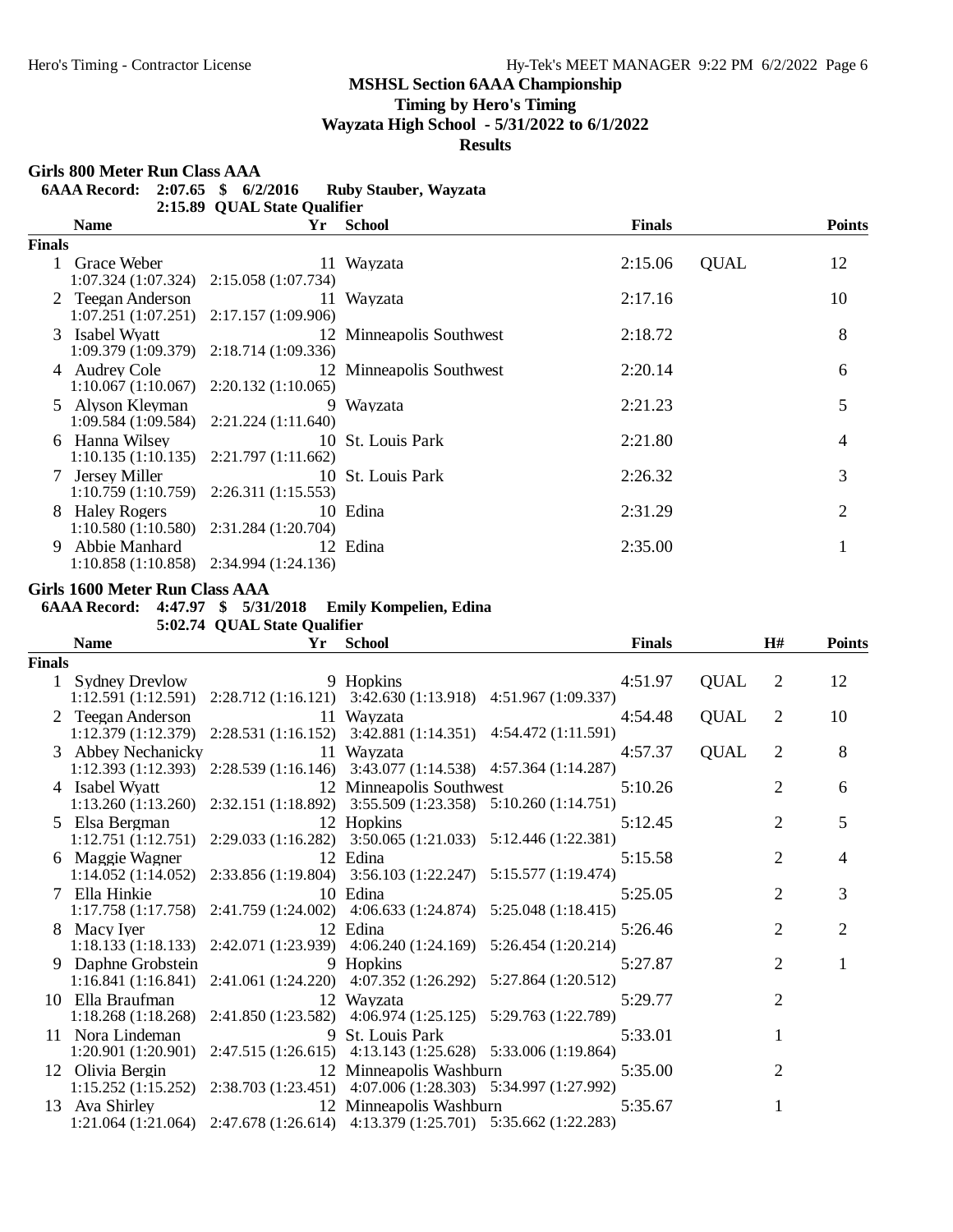**Timing by Hero's Timing**

**Wayzata High School - 5/31/2022 to 6/1/2022**

**Results**

## **Finals ... (Girls 1600 Meter Run Class AAA)**

|    | <b>Name</b>    | Yr School                                                                                       | <b>Finals</b> | H#             | <b>Points</b> |
|----|----------------|-------------------------------------------------------------------------------------------------|---------------|----------------|---------------|
|    |                | 14 Kathleen Madden 11 Minneapolis Washburn                                                      | 5:36.02       | $\overline{2}$ |               |
|    |                | $1:17.911 (1:17.911)$ $2:42.027 (1:24.117)$ $4:07.720 (1:25.693)$ $5:36.015 (1:28.295)$         |               |                |               |
|    | 15 Kate Holden | 12 St. Louis Park                                                                               | 5:44.03       |                |               |
|    |                | 1:22.728 (1:22.728) 2:50.499 (1:27.771) 4:17.556 (1:27.058) 5:44.022 (1:26.466)                 |               |                |               |
|    |                | 16 Bret Margolis (3.51.34) 9 Minneapolis Southwest 5:51.34                                      |               |                |               |
|    |                | $1:23.123$ $(1:23.123)$ $2:53.817$ $(1:30.695)$ $4:24.407$ $(1:30.590)$ $5:51.337$ $(1:26.930)$ |               |                |               |
|    |                | 17 Fredonia Zeigle 12 St. Louis Park                                                            | 6:04.65       |                |               |
|    |                | $1:23.882 (1:23.882)$ $2:54.867 (1:30.985)$ $4:30.097 (1:35.231)$ $6:04.647 (1:34.550)$         |               |                |               |
|    |                | 18 Zoe Sumner 9 Minneapolis Southwest 6:13.18                                                   |               |                |               |
|    |                | 1:23.516 (1:23.516) 2:55.411 (1:31.895) 4:36.001 (1:40.590) 6:13.171 (1:37.170)                 |               |                |               |
|    |                | 19 Lillian Schulte 9 Robbinsdale Armstrong 6:17.73                                              |               |                |               |
|    |                | $1:24.451 (1:24.451)$ $2:58.467 (1:34.017)$ $4:39.596 (1:41.129)$ $6:17.729 (1:38.134)$         |               |                |               |
| 20 |                | Arianna Sheppard 10 Robbinsdale Armstrong 6:21.35                                               |               |                |               |
|    |                | 1:26.868 (1:26.868) 3:04.837 (1:37.969) 4:43.025 (1:38.188) 6:21.345 (1:38.321)                 |               |                |               |

## **Girls 3200 Meter Run Class AAA**

| 6AAA Record: 10:15.55 \$ 5/31/2018 Emily Covert, Washburn |  |  |  |
|-----------------------------------------------------------|--|--|--|
|                                                           |  |  |  |

|               |                         | 10:56.53 QUAL State Qualifier |                                                                                 |                                                               |             |                |
|---------------|-------------------------|-------------------------------|---------------------------------------------------------------------------------|---------------------------------------------------------------|-------------|----------------|
|               | <b>Name</b>             | Yr                            | <b>School</b>                                                                   | <b>Finals</b>                                                 |             | <b>Points</b>  |
| <b>Finals</b> |                         |                               |                                                                                 |                                                               |             |                |
|               | 1 Abbey Nechanicky      |                               | 11 Wayzata                                                                      | 10:22.00                                                      | <b>QUAL</b> | 12             |
|               | 1:13.719(1:13.719)      |                               | 2:31.363 (1:17.644) 3:49.636 (1:18.274) 5:07.938 (1:18.302)                     |                                                               |             |                |
|               | 6:27.123(1:19.186)      |                               |                                                                                 | 7:46.069 (1:18.946) 9:04.257 (1:18.189) 10:21.997 (1:17.740)  |             |                |
|               | 2 Grace Mignone         |                               | 11 Wayzata                                                                      | 11:05.74                                                      |             | 10             |
|               | 1:15.909(1:15.909)      |                               |                                                                                 | 2:36.944 (1:21.036) 4:01.778 (1:24.834) 5:30.637 (1:28.859)   |             |                |
|               | 6:59.614(1:28.978)      |                               |                                                                                 | 8:28.277 (1:28.664) 9:52.194 (1:23.917) 11:05.737 (1:13.543)  |             |                |
|               | 3 Elsa Bergman          |                               | 12 Hopkins                                                                      | 11:16.70                                                      |             | 8              |
|               | 1:15.600(1:15.600)      |                               | 2:36.338 (1:20.738) 4:00.257 (1:23.919) 5:27.694 (1:27.438)                     |                                                               |             |                |
|               | 6:57.413(1:29.720)      |                               |                                                                                 | 8:27.591 (1:30.178) 9:52.474 (1:24.883) 11:16.694 (1:24.220)  |             |                |
|               | 4 Macy Iver             |                               | 12 Edina                                                                        | 11:47.19                                                      |             | 6              |
|               | 1:21.267(1:21.267)      |                               |                                                                                 | 2:49.506 (1:28.240) 4:20.631 (1:31.125) 5:50.429 (1:29.798)   |             |                |
|               | 7:20.721 (1:30.293)     |                               |                                                                                 | 8:49.972 (1:29.251) 10:19.691 (1:29.720) 11:47.185 (1:27.494) |             |                |
|               | 5 Ella Hinkie           |                               | 10 Edina                                                                        | 11:49.82                                                      |             | 5              |
|               | 1:20.533(1:20.533)      |                               |                                                                                 | 2:48.431 (1:27.898) 4:18.183 (1:29.752) 5:50.111 (1:31.928)   |             |                |
|               | 7:21.490 (1:31.380)     |                               |                                                                                 | 8:52.610 (1:31.120) 10:24.061 (1:31.452) 11:49.813 (1:25.752) |             |                |
|               | 6 Nora Lindeman         |                               | 9 St. Louis Park                                                                | 11:55.54                                                      |             | 4              |
|               | 1:21.301(1:21.301)      |                               | 2:49.292 (1:27.992) 4:20.515 (1:31.224) 5:55.656 (1:35.141)                     |                                                               |             |                |
|               | 7:31.830(1:36.174)      |                               |                                                                                 | 9:03.391 (1:31.561) 10:32.535 (1:29.145) 11:55.533 (1:22.998) |             |                |
|               | 7 Olivia Bergin         |                               | 12 Minneapolis Washburn                                                         | 12:00.08                                                      |             | 3              |
|               | 1:18.461(1:18.461)      |                               |                                                                                 | 2:44.336 (1:25.876) 4:13.437 (1:29.101) 5:45.097 (1:31.660)   |             |                |
|               | 7:17.709(1:32.612)      |                               |                                                                                 | 8:51.003 (1:33.295) 10:25.541 (1:34.538) 12:00.076 (1:34.536) |             |                |
|               | 8 Julia Maroon          |                               | 9 Wayzata                                                                       | 12:08.29                                                      |             | $\overline{2}$ |
|               | 1:20.940 (1:20.940)     |                               |                                                                                 | 2:48.689 (1:27.750) 4:18.509 (1:29.820) 5:51.133 (1:32.624)   |             |                |
|               | 7:24.820 (1:33.687)     |                               |                                                                                 | 9:01.241 (1:36.421) 10:37.640 (1:36.400) 12:08.284 (1:30.644) |             |                |
|               | 9 Sophie Sannes-Eckhoff |                               | 10 Edina                                                                        | 12:29.95                                                      |             | $\mathbf{1}$   |
|               | 1:21.597(1:21.597)      |                               |                                                                                 | 2:49.352 (1:27.756) 4:21.163 (1:31.812) 5:58.554 (1:37.391)   |             |                |
|               | 7:36.416 (1:37.862)     |                               |                                                                                 | 9:16.193 (1:39.778) 10:54.801 (1:38.608) 12:29.945 (1:35.144) |             |                |
|               | 10 Isabelle Giebink     |                               | 12 Minneapolis Washburn                                                         | 12:47.72                                                      |             |                |
|               | 1:28.184(1:28.184)      |                               |                                                                                 | 3:05.418 (1:37.234) 4:41.393 (1:35.975) 6:17.817 (1:36.424)   |             |                |
|               | 7:55.843 (1:38.027)     |                               |                                                                                 | 9:34.047 (1:38.204) 11:11.363 (1:37.316) 12:47.717 (1:36.354) |             |                |
|               | 11 Ruby Schweigert      |                               | 9 Hopkins                                                                       | 12:50.87                                                      |             |                |
|               |                         |                               | 1:24.810 (1:24.810) 2:58.855 (1:34.046) 4:34.359 (1:35.504) 6:11.833 (1:37.474) |                                                               |             |                |
|               | 7:50.799 (1:38.966)     |                               |                                                                                 | 9:31.791 (1:40.992) 11:12.634 (1:40.844) 12:50.863 (1:38.230) |             |                |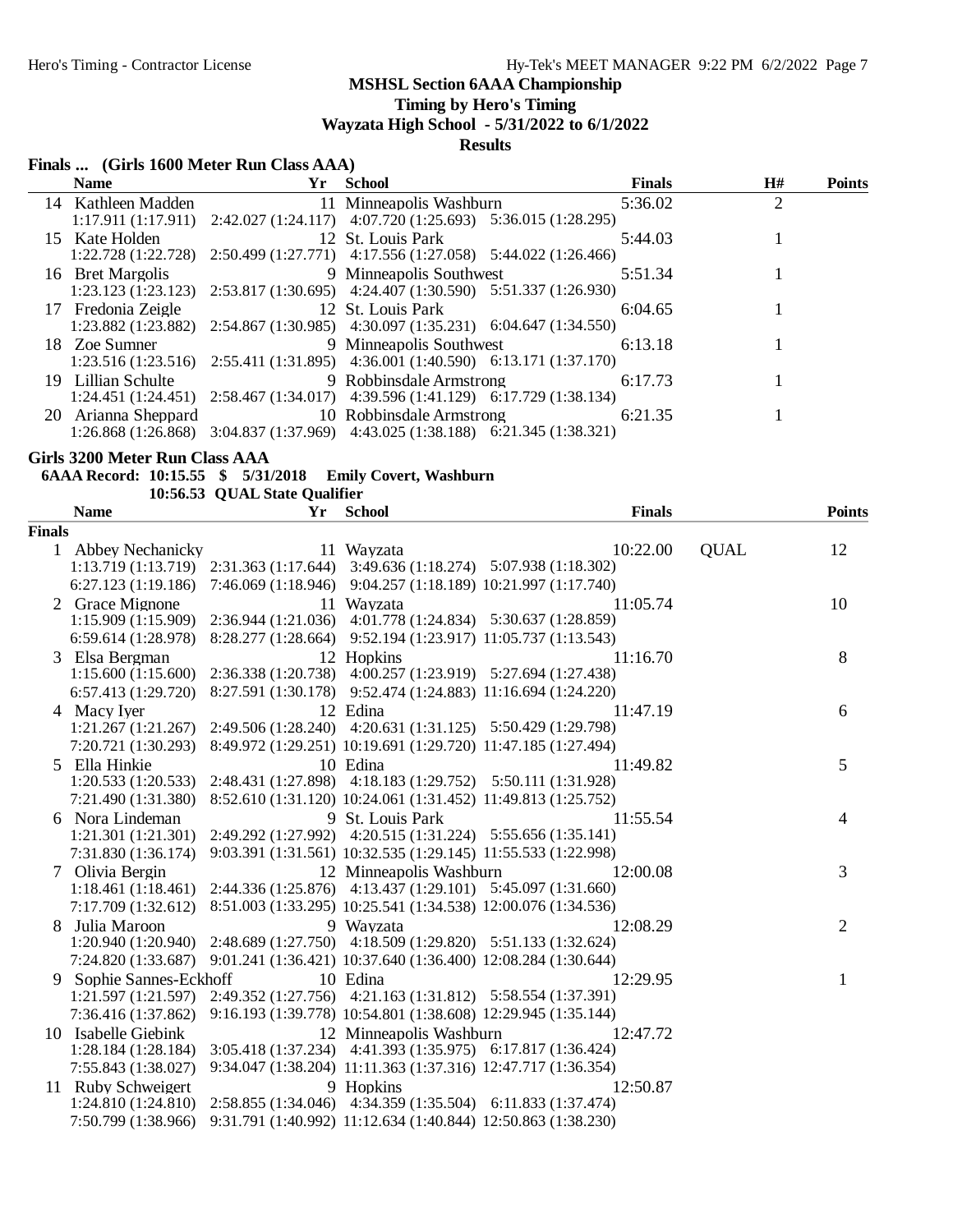**Timing by Hero's Timing**

## **Wayzata High School - 5/31/2022 to 6/1/2022**

**Results**

## **Finals ... (Girls 3200 Meter Run Class AAA)**

|    | <b>Name</b>        | Yr School                                                                               | <b>Finals</b>                     | <b>Points</b> |
|----|--------------------|-----------------------------------------------------------------------------------------|-----------------------------------|---------------|
|    | 12 Mia Ransavage   | 10 Hopkins                                                                              | 13:05.54                          |               |
|    |                    | 1:28.415 (1:28.415) 3:05.703 (1:37.289) 4:42.178 (1:36.475) 6:22.965 (1:40.787)         |                                   |               |
|    |                    | 8:04.945 (1:41.981) 9:47.557 (1:42.612) 11:32.823 (1:45.266) 13:05.538 (1:32.716)       |                                   |               |
|    | 13 Anatalya Graham | 8 Minneapolis Southwest                                                                 | 13:07.13                          |               |
|    |                    | $1:28.551(1:28.551)$ $3:05.901(1:37.351)$ $4:42.703(1:36.802)$ $6:23.726(1:41.023)$     |                                   |               |
|    |                    | 8:06.113 (1:42.387) 9:48.099 (1:41.987) 11:33.613 (1:45.514) 13:07.123 (1:33.510)       |                                   |               |
|    | 14 Cailin Hartney  | 11 Minneapolis Washburn                                                                 | 13:16.16                          |               |
|    |                    | 1:25.481 (1:25.481) 2:59.521 (1:34.040) 4:35.973 (1:36.452) 6:18.171 (1:42.198)         |                                   |               |
|    |                    | 8:03.753 (1:45.582) 9:52.952 (1:49.200) 11:41.907 (1:48.955) 13:16.154 (1:34.248)       |                                   |               |
|    | 15 Lillian Schulte | 9 Robbinsdale Armstrong                                                                 | 13:20.56                          |               |
|    |                    | 1:28.749 (1:28.749) 3:05.603 (1:36.855) 4:43.739 (1:38.136) 6:24.981 (1:41.242)         |                                   |               |
|    |                    | 8:08.075 (1:43.094) 9:53.111 (1:45.037) 11:40.000 (1:46.889) 13:20.555 (1:40.555)       |                                   |               |
|    | 16 Mollie Kroll    |                                                                                         | 12 Minneapolis Southwest 13:23.93 |               |
|    |                    | $1:28.653(1:28.653)$ $3:06.051(1:37.399)$ $4:45.484(1:39.433)$ $6:31.944(1:46.460)$     |                                   |               |
|    |                    | 8:17.742 (1:45.798) 10:01.136 (1:43.394) 11:51.433 (1:50.297) 13:23.923 (1:32.491)      |                                   |               |
| 17 | Summer Johnson     | 12 Minneapolis Southwest                                                                | 13:42.74                          |               |
|    |                    | $1:28.402$ (1:28.402) $3:05.785$ (1:37.383) $4:45.135$ (1:39.351) $6:31.563$ (1:46.428) |                                   |               |
|    |                    | 8:17.354 (1:45.792) 10:06.622 (1:49.268) 11:58.302 (1:51.680) 13:42.733 (1:44.431)      |                                   |               |

# **Girls 100 Meter Hurdles Class AAA**<br>**6AAA Record:** 14.54 \$ 6/2/2016

**6AAA Record: 14.54 \$ 6/2/2016 Ashley Ramacher, Eden Prairie**

**14.90 QUAL State Qualifier** 

|    | <b>Name</b>                              | Yr | <b>School</b>            | <b>Prelims</b>    | Wind       | H#             |  |
|----|------------------------------------------|----|--------------------------|-------------------|------------|----------------|--|
|    | <b>Preliminaries</b>                     |    |                          |                   |            |                |  |
|    | 1 Lillian Wanzek<br>15.388 (15.388)      |    | 11 Hopkins               | 15.39 Q           | <b>NWI</b> | -1             |  |
| 2  | Macee Redman<br>16.087 (16.087)          |    | 12 Hopkins               | 16.09 Q           | <b>NWI</b> | 3              |  |
| 3  | <b>Allie Barrett</b><br>16.124 (16.124)  |    | 12 Wayzata               | 16.13 Q           | <b>NWI</b> | $\overline{2}$ |  |
| 4  | Nokoma Howard<br>16.343 (16.343)         |    | 12 Hopkins               | 16.35 q           | <b>NWI</b> | $\overline{2}$ |  |
| 5. | Perri Thompson<br>17.091 (17.091)        |    | 12 Robbinsdale Armstrong | $17.10 \text{ q}$ | <b>NWI</b> | $\mathbf{1}$   |  |
| 6  | <b>Allison Nelson</b><br>17.165 (17.165) |    | 12 Edina                 | $17.17$ q         | <b>NWI</b> | 3              |  |
| 7  | Ann Carpenter<br>17.259 (17.259)         |    | 11 Edina                 | $17.26$ q         | <b>NWI</b> | $\mathbf{1}$   |  |
| 8  | Mackenzie Lovejoy<br>17.373 (17.373)     |    | 10 Robbinsdale Armstrong | $17.38$ q         | <b>NWI</b> | $\mathbf{1}$   |  |
| 9  | Julia Mueller<br>17.431 (17.431)         |    | 11 Edina                 | $17.44 \text{ q}$ | <b>NWI</b> | $\overline{2}$ |  |
| 10 | Attoria McDonald<br>17.609 (17.609)      |    | 10 Robbinsdale Cooper    | 17.61             | <b>NWI</b> | 3              |  |
| 11 | Chloe Angerman<br>17.819 (17.819)        |    | 9 Minneapolis Washburn   | 17.82             | <b>NWI</b> | $\overline{2}$ |  |
| 12 | Zoe Gutz<br>17.999 (17.999)              |    | 11 St. Louis Park        | 18.00             | <b>NWI</b> | 3              |  |
| 13 | Giulia Ruffoli<br>18.140 (18.140)        |    | 12 St. Louis Park        | 18.14             | <b>NWI</b> | $\overline{2}$ |  |
| 14 | Cecelia Borsay<br>18.299 (18.299)        |    | 11 Robbinsdale Armstrong | 18.30             | <b>NWI</b> | $\mathbf{1}$   |  |
| 15 | Lily Kania<br>18.971 (18.971)            |    | 11 Minneapolis South     | 18.98             | <b>NWI</b> | $\overline{2}$ |  |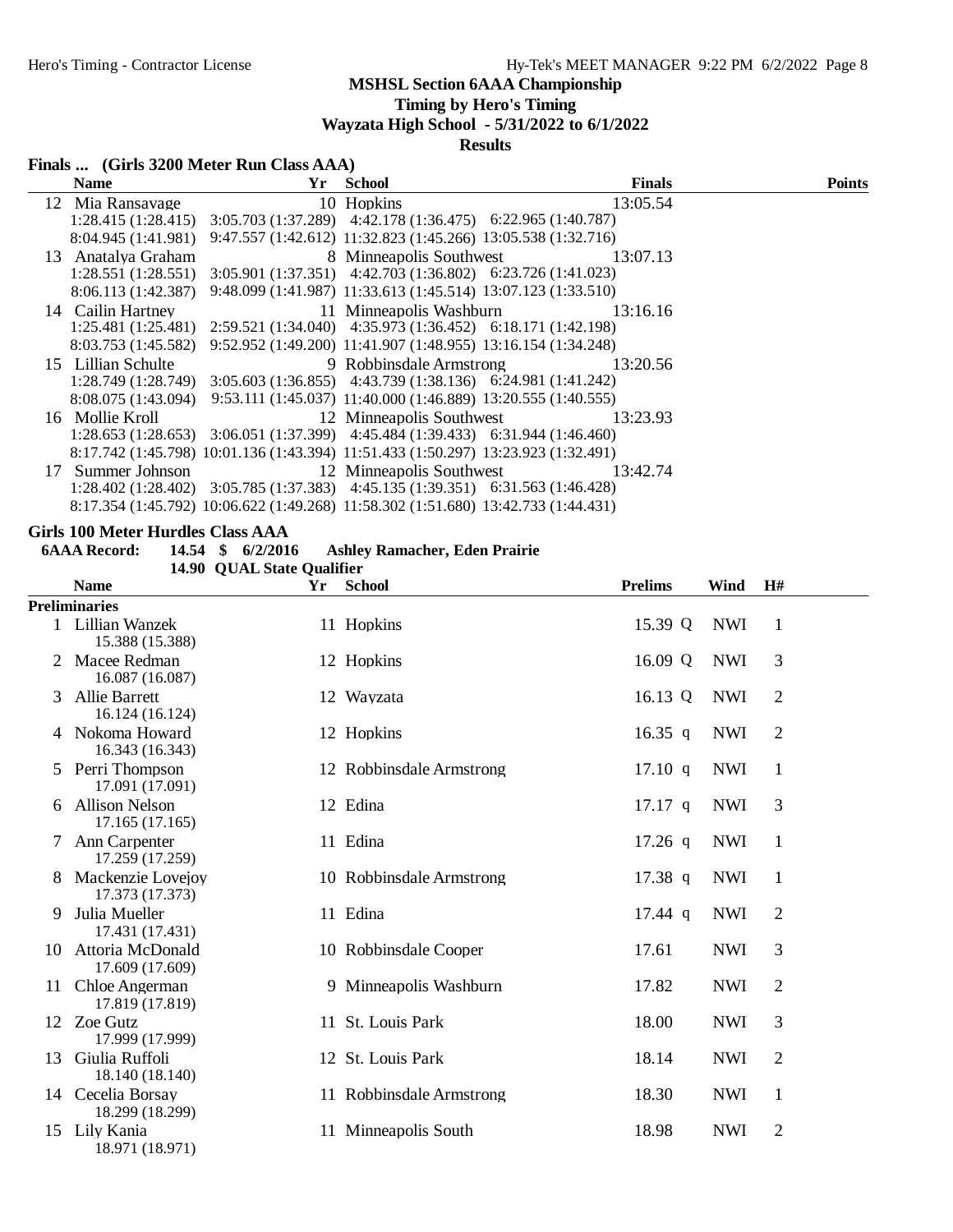**Timing by Hero's Timing**

**Wayzata High School - 5/31/2022 to 6/1/2022**

#### **Results**

|               | Preliminaries  (Girls 100 Meter Hurdles Class AAA)<br><b>Name</b>                                                                                                                                                                                      | Yr                                              | <b>School</b>                        | <b>Prelims</b> | Wind       | H#             |        |
|---------------|--------------------------------------------------------------------------------------------------------------------------------------------------------------------------------------------------------------------------------------------------------|-------------------------------------------------|--------------------------------------|----------------|------------|----------------|--------|
|               | 16 Fiona Schaack<br>19.227 (19.227)                                                                                                                                                                                                                    |                                                 | 11 St. Louis Park                    | 19.23          | <b>NWI</b> | 1              |        |
|               | 17 Lauren Groff<br>19.585 (19.585)                                                                                                                                                                                                                     |                                                 | 12 Minneapolis Washburn              | 19.59          | <b>NWI</b> | 3              |        |
|               | 18 Abigail Nolan<br>19.683 (19.683)                                                                                                                                                                                                                    |                                                 | 11 Minneapolis Southwest             | 19.69          | <b>NWI</b> | 3              |        |
| 19.           | <b>Madeline Martin</b><br>21.423 (21.423)                                                                                                                                                                                                              |                                                 | 9 Minneapolis Washburn               | 21.43          | <b>NWI</b> | $\overline{2}$ |        |
|               | --- Kayla Hanold                                                                                                                                                                                                                                       |                                                 | 10 Wayzata                           | <b>SCR</b>     | <b>NWI</b> | 3              |        |
|               | <b>Girls 100 Meter Hurdles Class AAA</b><br><b>6AAA Record:</b>                                                                                                                                                                                        | 14.54 \$ 6/2/2016<br>14.90 QUAL State Qualifier | <b>Ashley Ramacher, Eden Prairie</b> |                |            |                |        |
|               | <b>Name</b>                                                                                                                                                                                                                                            | Yr                                              | <b>School</b>                        | <b>Finals</b>  | Wind       |                | Points |
| <b>Finals</b> |                                                                                                                                                                                                                                                        |                                                 |                                      |                |            |                |        |
|               | 1 Lillian Wanzek<br>15.655 (15.655)                                                                                                                                                                                                                    |                                                 | 11 Hopkins                           | 15.66          | $-3.8$     |                | 12     |
|               | 2 Macee Redman<br>16.340 (16.340)                                                                                                                                                                                                                      |                                                 | 12 Hopkins                           | 16.34          | $-3.8$     |                | 10     |
|               | 3 Allie Barrett<br>16.533 (16.533)                                                                                                                                                                                                                     |                                                 | 12 Wayzata                           | 16.54          | $-3.8$     |                | 8      |
|               | 4 Perri Thompson<br>16.960 (16.960)                                                                                                                                                                                                                    |                                                 | 12 Robbinsdale Armstrong             | 16.96          | $-3.8$     |                | 6      |
|               | 5 Nokoma Howard<br>17.019 (17.019)                                                                                                                                                                                                                     |                                                 | 12 Hopkins                           | 17.02          | $-3.8$     |                | 5      |
|               | 6 Allison Nelson<br>17.283 (17.283)                                                                                                                                                                                                                    |                                                 | 12 Edina                             | 17.29          | $-3.8$     |                | 4      |
|               | 7 Ann Carpenter<br>17.426 (17.426)                                                                                                                                                                                                                     |                                                 | 11 Edina                             | 17.43          | $-3.8$     |                | 3      |
| 8             | Julia Mueller<br>17.853 (17.853)                                                                                                                                                                                                                       |                                                 | 11 Edina                             | 17.86          | $-3.8$     |                | 2      |
|               | 9 Mackenzie Lovejov<br>18.436 (18.436)                                                                                                                                                                                                                 |                                                 | 10 Robbinsdale Armstrong             | 18.44          | $-3.8$     |                | 1      |
|               | <b>Girls 300 Meter Hurdles Class AAA</b><br>43.81 \$ 5/31/2018<br><b>6AAA Record:</b><br><b>Evelyn Adams, Edina</b><br>$\overline{AB}$ $\overline{AB}$ $\overline{AB}$ $\overline{AB}$ $\overline{BC}$ $\overline{BC}$ $\overline{BC}$ $\overline{BC}$ |                                                 |                                      |                |            |                |        |

**45.25 QUAL State Qualifier** 

|   | <b>Name</b>                                | Yr | <b>School</b>            | <b>Prelims</b> | H# |  |
|---|--------------------------------------------|----|--------------------------|----------------|----|--|
|   | <b>Preliminaries</b>                       |    |                          |                |    |  |
|   | Allie Barrett<br>47.958 (47.958)           |    | 12 Wayzata               | 47.96 Q        | 2  |  |
|   | 2 Olivia Teske<br>48.164 (48.164)          |    | 12 Minneapolis South     | 48.17 Q        | 3  |  |
| 3 | <b>Wesley MacMiller</b><br>48.813 (48.813) |    | 12 Edina                 | 48.82 Q        |    |  |
|   | 4 Chloe Angerman<br>48.528 (48.528)        |    | 9 Minneapolis Washburn   | 48.53 q        | 3  |  |
|   | 5 Mackenzie Lovejoy<br>48.587 (48.587)     |    | 10 Robbinsdale Armstrong | 48.59 q        | 3  |  |
| 6 | <b>Hayden Pronley</b><br>49.111 (49.111)   |    | 12 Edina                 | 49.12 q        |    |  |
|   | Macee Redman<br>49.289 (49.289)            |    | 12 Hopkins               | 49.29 q        |    |  |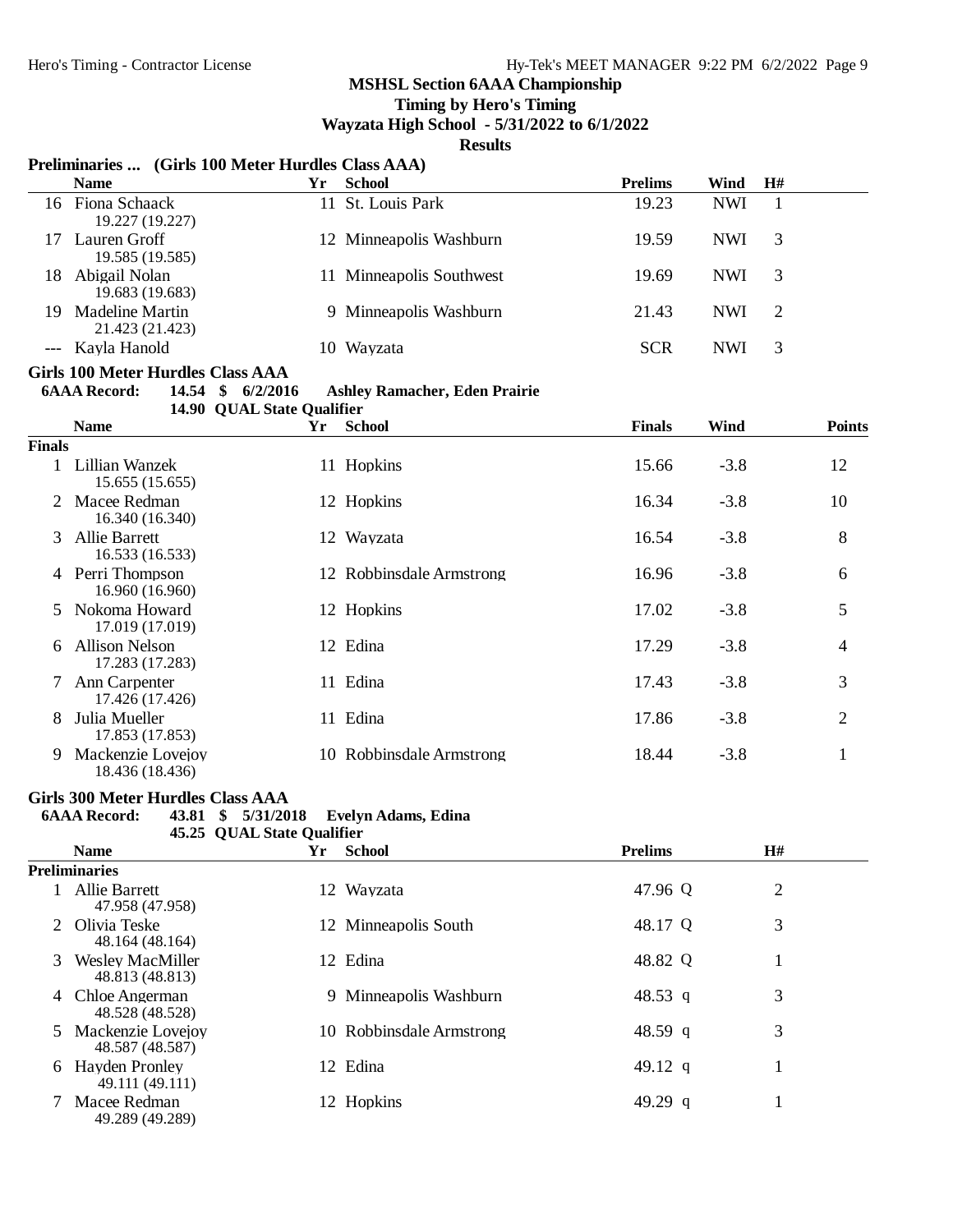**Timing by Hero's Timing**

**Wayzata High School - 5/31/2022 to 6/1/2022**

**Results**

## Preliminaries ... (Girls 300 Meter Hurdles Class AAA)

|    | <b>Name</b>                               | Yr | <b>School</b>            | <b>Prelims</b> | H#             |  |
|----|-------------------------------------------|----|--------------------------|----------------|----------------|--|
| 8  | Grace Estby<br>50.668 (50.668)            |    | 10 Wayzata               | 50.67 q        | $\mathfrak{2}$ |  |
| 9  | Laura Evangelista<br>51.296 (51.296)      |    | 9 Wayzata                | 51.30 q        | 1              |  |
| 10 | Giulia Ruffoli<br>51.767 (51.767)         |    | 12 St. Louis Park        | 51.77          | 3              |  |
| 11 | Praise Akinyele<br>51.819 (51.819)        |    | 9 Hopkins                | 51.82          | 3              |  |
| 12 | Zoe Gutz<br>52.266 (52.266)               |    | 11 St. Louis Park        | 52.27          | 2              |  |
| 13 | LaBelle Freeman<br>52.285 (52.285)        |    | 10 Robbinsdale Armstrong | 52.29          | 2              |  |
|    | 14 Lily Kania<br>52.993 (52.993)          |    | 11 Minneapolis South     | 53.00          | 1              |  |
| 15 | Abigail Nolan<br>53.531 (53.531)          |    | 11 Minneapolis Southwest | 53.54          | 3              |  |
| 16 | Lauren Groff<br>54.242 (54.242)           |    | 12 Minneapolis Washburn  | 54.25          | 1              |  |
| 17 | Lucy Hugunin<br>54.726 (54.726)           |    | 9 Minneapolis Southwest  | 54.73          | 2              |  |
| 18 | Marin Wilson<br>56.177 (56.177)           |    | 9 Robbinsdale Armstrong  | 56.18          | 3              |  |
| 19 | Fiona Schaack<br>57.406 (57.406)          |    | 11 St. Louis Park        | 57.41          | $\overline{2}$ |  |
| 20 | <b>Madeline Martin</b><br>58.711 (58.711) |    | 9 Minneapolis Washburn   | 58.72          | 1              |  |
|    | Olivia Sedarski                           |    | 12 Edina                 | <b>SCR</b>     | $\overline{2}$ |  |

## **Girls 300 Meter Hurdles Class AAA**

## **6AAA Record: 43.81 \$ 5/31/2018 Evelyn Adams, Edina**

**45.25 QUAL State Qualifier**

|               | <b>Name</b>                                | Yr | <b>School</b>            | <b>Finals</b>  | <b>Points</b> |
|---------------|--------------------------------------------|----|--------------------------|----------------|---------------|
| <b>Finals</b> |                                            |    |                          |                |               |
|               | Allie Barrett<br>46.698 (46.698)           |    | 12 Wayzata               | 46.70          | 12            |
| 2             | Mackenzie Lovejoy<br>47.546 (47.546)       |    | 10 Robbinsdale Armstrong | 47.55          | 10            |
| 3             | <b>Wesley MacMiller</b><br>47.883 (47.883) |    | 12 Edina                 | 47.89          | 8             |
| 4             | Olivia Teske<br>48.761 (48.761)            |    | 12 Minneapolis South     | 48.77          | 6             |
| 5.            | <b>Hayden Pronley</b><br>48.838 (48.838)   |    | 12 Edina                 | 48.84          | 5             |
| 6.            | Macee Redman<br>50.597 (50.597)            |    | 12 Hopkins               | 50.60          | 4             |
|               | <b>Grace Estby</b><br>50.726 (50.726)      |    | 10 Wavzata               | 50.73          | 3             |
| 8.            | Laura Evangelista<br>51.866 (51.866)       | 9. | Wayzata                  | 51.87          | 2             |
|               | Chloe Angerman<br>50.332 (50.332)          | 9. | Minneapolis Washburn     | D <sub>O</sub> |               |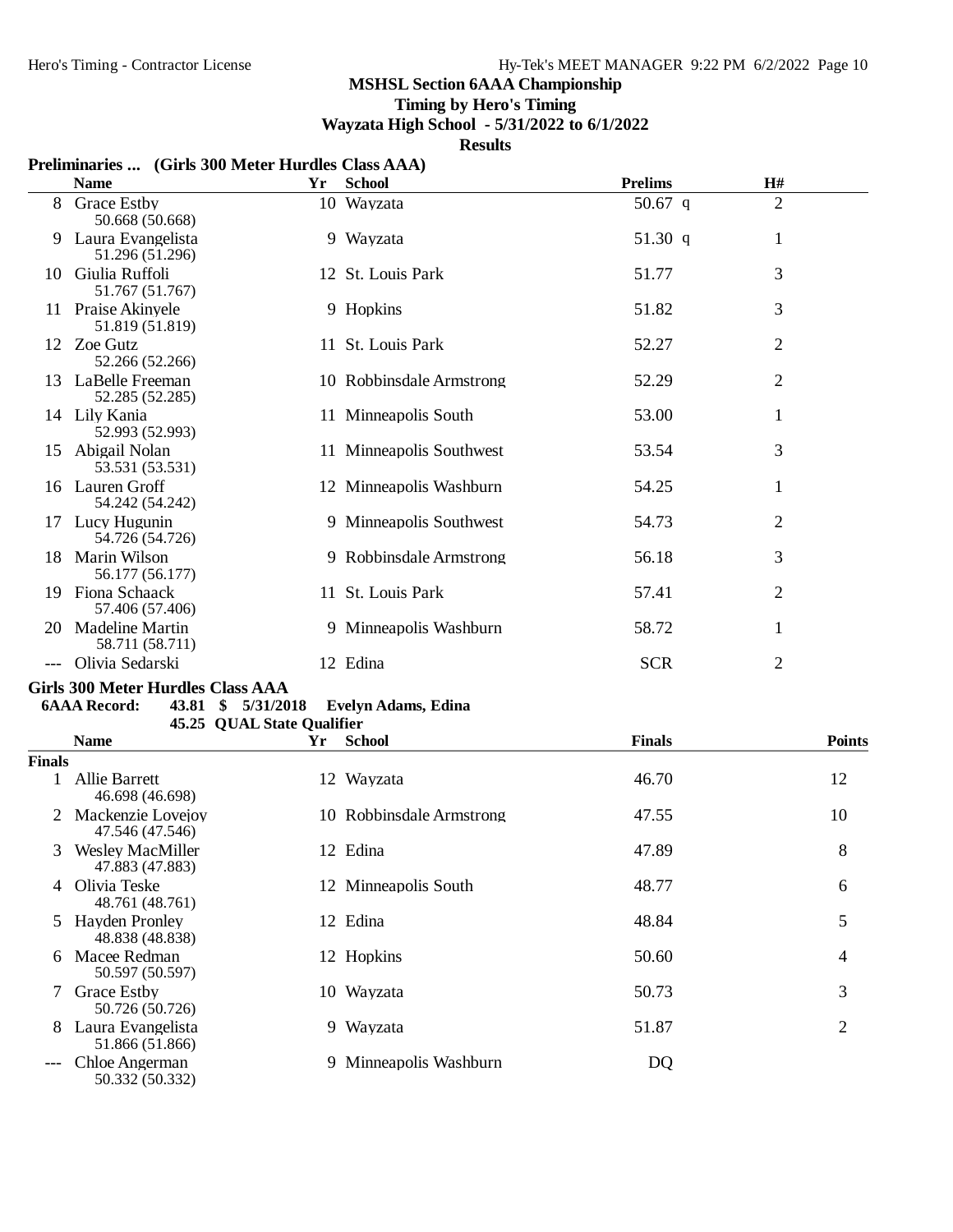**Timing by Hero's Timing**

**Wayzata High School - 5/31/2022 to 6/1/2022**

**Results**

**Girls 4x100 Meter Relay Class AAA**<br>6AAA Record: 48.13 \$ 6/4/201

**6AAA Record: 48.13 \$ 6/4/2010 Hopkins, Hopkins**

**E. Anderson, M. Tanoe, K. Anderson, T. Anderson**

|  | 49.35 QUAL State Qualifier |  |  |  |
|--|----------------------------|--|--|--|
|--|----------------------------|--|--|--|

|                 | <b>Team</b>                                | <b>Relay</b> | <b>Finals</b> | <b>Points</b> |
|-----------------|--------------------------------------------|--------------|---------------|---------------|
| <b>Finals</b>   |                                            |              |               |               |
| 1               | Wayzata<br>49.579 (49.579)                 |              | 49.58         | 12            |
|                 | 2 Hopkins<br>49.725 (49.725)               |              | 49.73         | 10            |
|                 | 3 Robbinsdale Armstrong<br>50.242 (50.242) |              | 50.25         | 8             |
| 4               | Edina<br>50.898 (50.898)                   |              | 50.90         | 6             |
|                 | 5 Minneapolis Washburn<br>51.137 (51.137)  |              | 51.14         | 5             |
| 6               | Minneapolis Southwest<br>52.377 (52.377)   |              | 52.38         | 4             |
| $7\overline{ }$ | St. Louis Park<br>52.939 (52.939)          |              | 52.94         | 3             |
| 8               | Minneapolis South<br>54.035 (54.035)       |              | 54.04         | 2             |

#### **Girls 4x200 Meter Relay Class AAA**

**6AAA Record: 1:40.08 \$ 6/4/2010 Hopkins, Hopkins**

**1:43.91 OUAL State Qualifier** 

**E. Anderson, M. Tanoe, K. Anderson, B. Sweeney**

|               | <b>Team</b>                                    | <b>Relay</b>                                                      | <b>Finals</b> |             | <b>Points</b> |
|---------------|------------------------------------------------|-------------------------------------------------------------------|---------------|-------------|---------------|
| <b>Finals</b> |                                                |                                                                   |               |             |               |
|               | Wayzata<br>1:44.574 (1:44.574)                 |                                                                   | 1:44.58       |             | 12            |
| $2^{\circ}$   | Minneapolis Washburn<br>1:46.976 (1:46.976)    |                                                                   | 1:46.98       |             | 10            |
|               | 3 Robbinsdale Armstrong<br>1:47.607 (1:47.607) |                                                                   | 1:47.61       |             | 8             |
|               | 4 Minneapolis South<br>1:47.611(1:47.611)      |                                                                   | 1:47.62       |             | 6             |
| .5            | Hopkins<br>1:48.791 (1:48.791)                 |                                                                   | 1:48.80       |             | 5             |
|               | 6 Edina<br>1:52.651(1:52.651)                  |                                                                   | 1:52.66       |             | 4             |
|               | 7 Minneapolis Southwest<br>1:55.351(1:55.351)  |                                                                   | 1:55.36       |             | 3             |
| $---$         | St. Louis Park<br>2:00.273(2:00.273)           |                                                                   | DQ            |             |               |
|               | Girls 4x400 Meter Relay Class AAA              |                                                                   |               |             |               |
|               | 6AAA Record: 3:54.97 \$ 5/29/2014              | Minnetonka, Minnetonka<br>R Moore, L Hoelscher, M Janssen, E Endy |               |             |               |
|               | 4:00.96 QUAL State Qualifier                   |                                                                   |               |             |               |
|               | <b>Team</b>                                    | <b>Relay</b>                                                      | <b>Finals</b> |             | <b>Points</b> |
| <b>Finals</b> |                                                |                                                                   |               |             |               |
|               | Hopkins                                        |                                                                   | 3:59.38       | <b>QUAL</b> | 12            |

3:59.376 (3:59.376)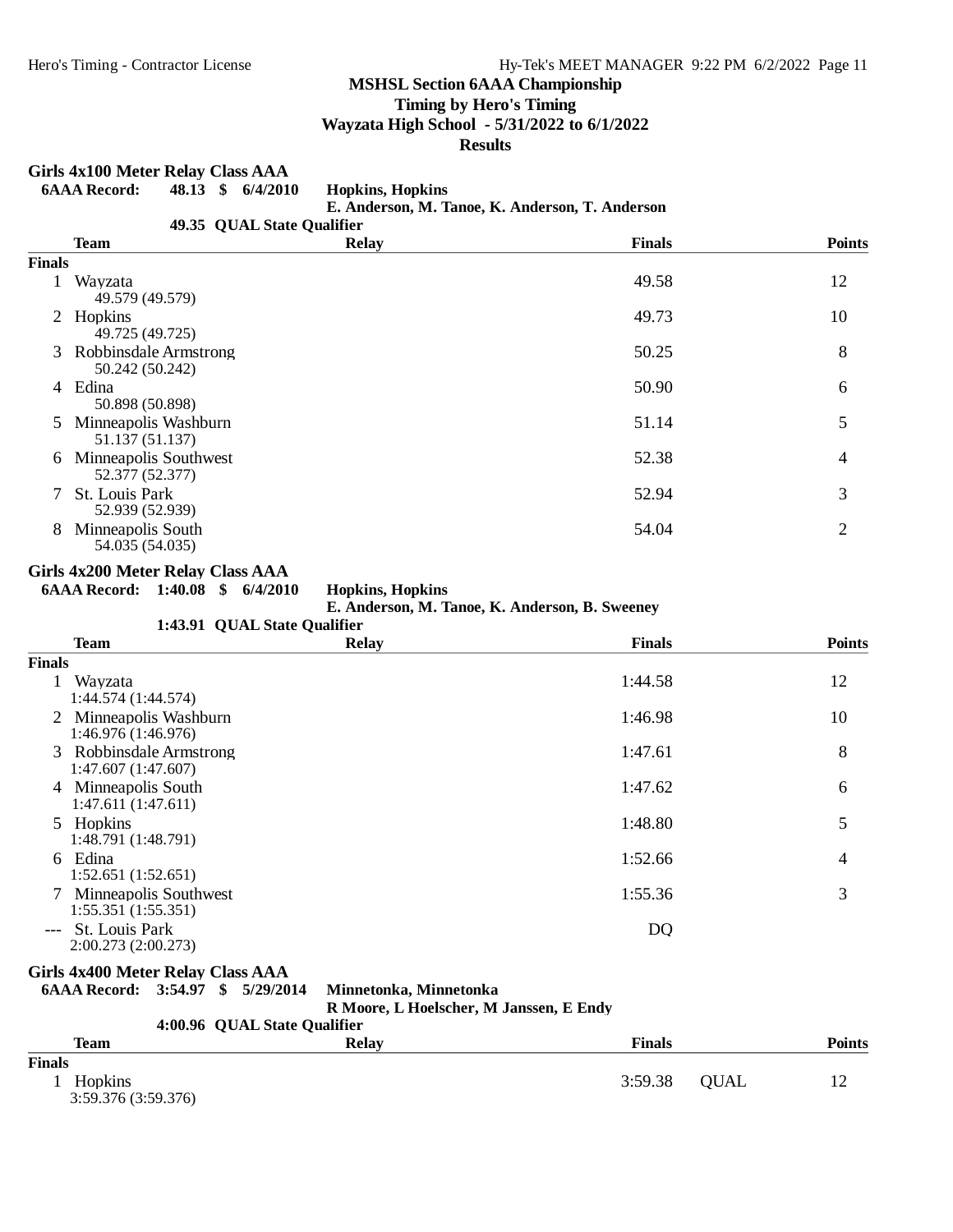**Timing by Hero's Timing**

**Wayzata High School - 5/31/2022 to 6/1/2022**

**Results**

## **Finals ... (Girls 4x400 Meter Relay Class AAA)**

| <b>Team</b>                                       | <b>Relay</b> | <b>Finals</b> |             | <b>Points</b>  |
|---------------------------------------------------|--------------|---------------|-------------|----------------|
| 2 Edina<br>4:00.285(4:00.285)                     |              | 4:00.29       | <b>QUAL</b> | 10             |
| 3 Wayzata<br>4:00.731(4:00.731)                   |              | 4:00.74       | <b>QUAL</b> | 8              |
| 4 Minneapolis Southwest<br>4:13.059(4:13.059)     |              | 4:13.06       |             | 6              |
| 5 Minneapolis South<br>4:14.022(4:14.022)         |              | 4:14.03       |             | 5              |
| 6 St. Louis Park<br>4:14.982 (4:14.982)           |              | 4:14.99       |             | $\overline{4}$ |
| Minneapolis Washburn<br>4:23.266 (4:23.266)       |              | 4:23.27       |             | 3              |
| Robbinsdale Armstrong<br>8<br>4:40.746 (4:40.746) |              | 4:40.75       |             | $\overline{2}$ |

#### **Girls 4x800 Meter Relay Class AAA**

**6AAA Record: 9:03.34 \$ 6/2/2016 Edina, Edina**

| T Sweeney, M Rickman, A Mosborg, E Kompelien |  |  |  |  |  |  |
|----------------------------------------------|--|--|--|--|--|--|
|----------------------------------------------|--|--|--|--|--|--|

|                                                  | $\blacksquare$ by equity, i.e. extending in probability, i.e. examplement<br>9:26.21 QUAL State Qualifier |               |               |  |  |  |  |  |
|--------------------------------------------------|-----------------------------------------------------------------------------------------------------------|---------------|---------------|--|--|--|--|--|
| <b>Team</b>                                      | <b>Relay</b>                                                                                              | <b>Finals</b> | <b>Points</b> |  |  |  |  |  |
| <b>Finals</b>                                    |                                                                                                           |               |               |  |  |  |  |  |
| Wayzata<br>9:35.707 (9:35.707)                   |                                                                                                           | 9:35.71       | 12            |  |  |  |  |  |
| 2 Edina<br>9:44.403 (9:44.403)                   |                                                                                                           | 9:44.41       | 10            |  |  |  |  |  |
| 3 St. Louis Park<br>9:56.906 (9:56.906)          |                                                                                                           | 9:56.91       | 8             |  |  |  |  |  |
| 4 Minneapolis Washburn<br>10:37.974 (10:37.974)  |                                                                                                           | 10:37.98      | 6             |  |  |  |  |  |
| 5 Robbinsdale Armstrong<br>10:47.837 (10:47.837) |                                                                                                           | 10:47.84      | 5             |  |  |  |  |  |
| 6 Hopkins<br>11:05.762 (11:05.762)               |                                                                                                           | 11:05.77      | 4             |  |  |  |  |  |
| 7 Minneapolis Southwest<br>11:12.391 (11:12.391) |                                                                                                           | 11:12.40      | 3             |  |  |  |  |  |
| Minneapolis South<br>8<br>12:37.142 (12:37.142)  |                                                                                                           | 12:37.15      | 2             |  |  |  |  |  |

## **Girls High Jump Class AAA**

| <b>6AAA Record:</b> |  | $5-08$ \$ $6/1/2011$ | <b>Tatyana Pashibin, Minneapolis Southwest</b> |
|---------------------|--|----------------------|------------------------------------------------|
|                     |  |                      | 5-04.00 QUAL State Qualifier                   |

|               | <b>Name</b>     | Yr | <b>School</b>            | <b>Finals</b> |             | <b>Points</b> |
|---------------|-----------------|----|--------------------------|---------------|-------------|---------------|
| <b>Finals</b> |                 |    |                          |               |             |               |
|               | Meredith Smith  |    | 12 Minneapolis Southwest | 5-06.00       | <b>OUAL</b> | 12            |
|               | 2 Maria Matysik |    | 9 Edina                  | 5-02.00       |             | 10            |
|               | 3 Kailee Kohrt  |    | 11 Wayzata               | 5-00.00       |             | 8             |
|               | 4 Olivia Teske  |    | 12 Minneapolis South     | 5-00.00       |             |               |
|               | 5 Allie Berns   |    | 9 Wayzata                | 5-00.00       |             |               |
|               | 6 Clea Cesare   |    | 12 Robbinsdale Armstrong | $4 - 10.00$   |             |               |
|               | 7 Marit Elverum |    | 11 Hopkins               | $4 - 10.00$   |             | 2.50          |
|               | 7 Ruby Massie   |    | 10 St. Louis Park        | $4 - 10.00$   |             | 2.50          |
|               | Nokoma Howard   |    | 12 Hopkins               | 4-08.00       |             | .33           |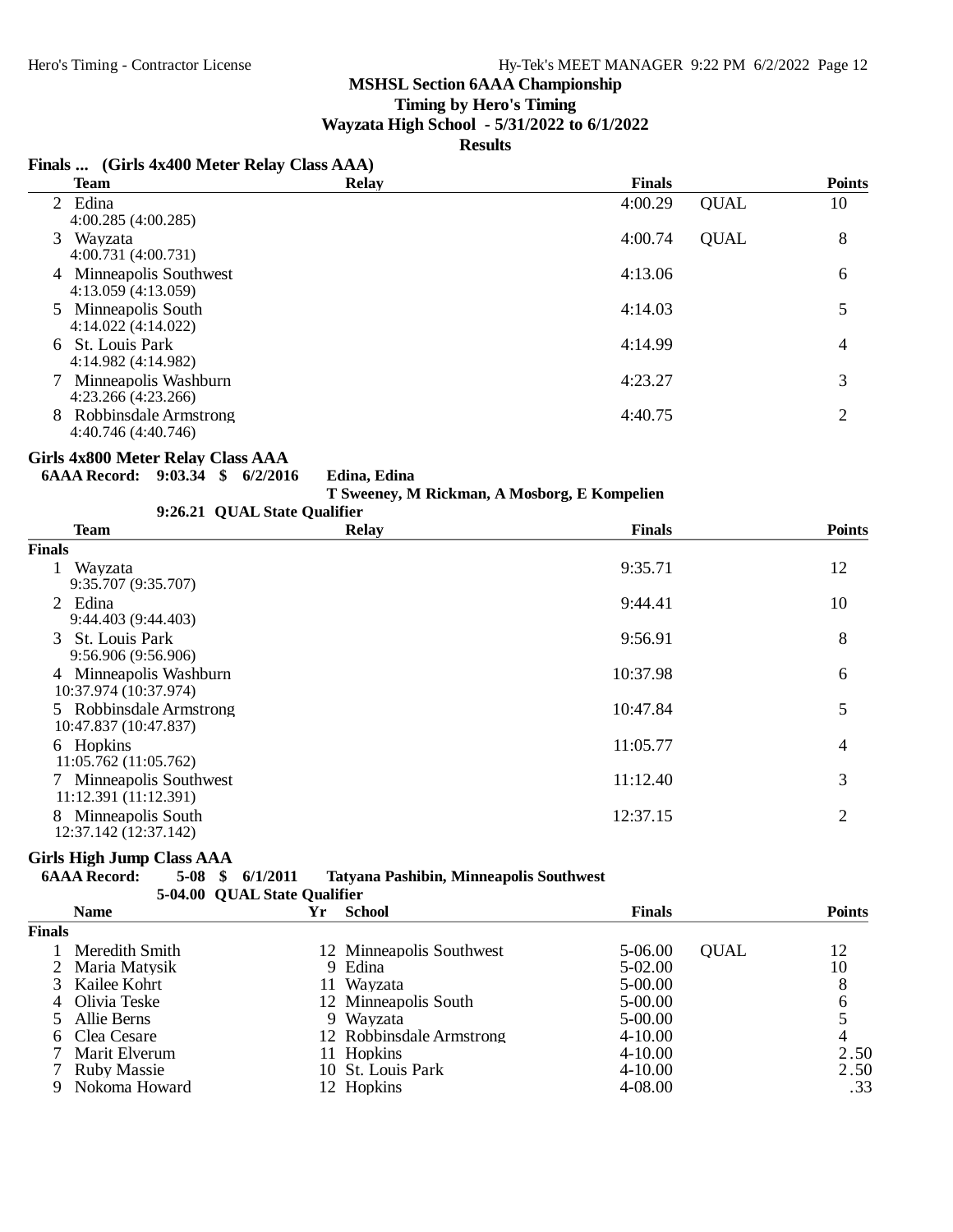**Timing by Hero's Timing**

**Wayzata High School - 5/31/2022 to 6/1/2022**

**Results**

## **Finals ... (Girls High Jump Class AAA)**

|    | <b>Name</b>         | Yr  | <b>School</b>            | <b>Finals</b> | Points |
|----|---------------------|-----|--------------------------|---------------|--------|
| 9. | Karlee Fisher       |     | 11 Robbinsdale Armstrong | 4-08.00       | .33    |
| 9. | Reese Mcconnell     |     | 9 Edina                  | 4-08.00       | .33    |
| 12 | Kayla Thomas        |     | 11 Edina                 | 4-08.00       |        |
| 13 | Sarahya College     |     | 8 Robbinsdale Armstrong  | 4-08.00       |        |
| 14 | Meaghan Knight      |     | 9 St. Louis Park         | 4-06.00       |        |
| 14 | Jessica Oberlander  |     | 11 Wavzata               | 4-06.00       |        |
|    | 16 Lily Tews        |     | 10 Minneapolis Washburn  | 4-06.00       |        |
| 17 | Megan Schoenke      |     | 10 Minneapolis Southwest | 4-06.00       |        |
|    | 18 Paige Gruenhagen |     | 11 Minneapolis Washburn  | $4-04.00$     |        |
|    | Frida Tietz         | 11. | <b>St. Louis Park</b>    | NH            |        |
|    | Katerina Kruse      |     | 11 Hopkins               | <b>NH</b>     |        |
|    | Lily Kania          |     | 11 Minneapolis South     | NH            |        |
|    | Chloe Angerman      |     | 9 Minneapolis Washburn   | NH            |        |

#### **Girls Pole Vault Class AAA**

| $11-11 \quad $5/28/2015$<br><b>6AAA Record:</b> | Ari Brace, Hopkins |
|-------------------------------------------------|--------------------|
|-------------------------------------------------|--------------------|

11-01.00 QUAL State Qualifier

|               | <b>Name</b>             | Yr  | School                   | <b>Finals</b> | <b>Points</b> |
|---------------|-------------------------|-----|--------------------------|---------------|---------------|
| <b>Finals</b> |                         |     |                          |               |               |
|               | Kalea Dale              |     | 11 Wayzata               | 10-02.00      | 12            |
|               | Ella Brown              |     | 12 Edina                 | $9-04.00$     | 10            |
|               | Hana Dorsey             |     | 11 Edina                 | 8-07.00       | 8             |
| 4             | <b>Annabelle Speers</b> |     | 10 Hopkins               | 8-07.00       | 6             |
|               | <b>Kinsey Hoversten</b> |     | 10 Wayzata               | 8-07.00       |               |
| 6             | Peyton Libbey           |     | 11 Edina                 | 8-01.00       | 4             |
|               | Meredith Garber         |     | 12 Minneapolis South     | 8-01.00       | 3             |
| 8             | Geanessa Reglos         |     | 12 Hopkins               | 7-07.00       | 2             |
| 9             | Giselle Miller          |     | 11 Minneapolis Washburn  | 7-07.00       |               |
| 10            | Keira Duffy             |     | 10 Hopkins               | 7-01.00       |               |
|               | Celine Hui              |     | 12 Robbinsdale Armstrong | <b>NH</b>     |               |
|               | Isabella Enger          |     | 12 Robbinsdale Armstrong | NH            |               |
|               | Solveig Juntunen        |     | 12 Minneapolis Washburn  | NH            |               |
|               | Lily Cary               | 10- | Wavzata                  | <b>NH</b>     |               |
| $---$         | Luolan Feng             |     | 11 Robbinsdale Armstrong | <b>SCR</b>    |               |

## **Girls Long Jump Class AAA**

**17-05.00 QUAL State Qualifier**<br>Vr. School

|               | <b>Name</b>             | Yr. | <b>School</b>            | <b>Finals</b> | Wind   | H# | <b>Points</b> |
|---------------|-------------------------|-----|--------------------------|---------------|--------|----|---------------|
| <b>Finals</b> |                         |     |                          |               |        |    |               |
|               | Maddie Dahlien          |     | 12 Edina                 | 18-08.00      | 1.8    |    | 12            |
|               | 2 Lillian Wanzek        | 11. | Hopkins                  | 17-07.25      | $+0.0$ | 3  | 10            |
|               | 3 Ta'Riah Henry         |     | 11 Minneapolis Southwest | 16-10.00      | $+0.0$ | 3  | 8             |
| 4             | <b>Wesley MacMiller</b> |     | 12 Edina                 | 16-04.25      | $+0.0$ | 3  | 6             |
|               | Allie Berns             |     | 9 Wavzata                | 16-03.00      | 2.5    | 2  |               |
| 6.            | Karlee Fisher           |     | 11 Robbinsdale Armstrong | $16-00.00$    | 0.4    | 3  | 4             |
|               | Sarahya College         |     | 8 Robbinsdale Armstrong  | $15 - 10.00$  | 12     | 3  | 3             |
| 8             | Hattie Anderson         |     | 8 Minneapolis Washburn   | 15-07.00      | 0.2    | 3  | ∍             |
| 9             | Kailee Kohrt            |     | Wavzata                  | 15-06.50      |        |    |               |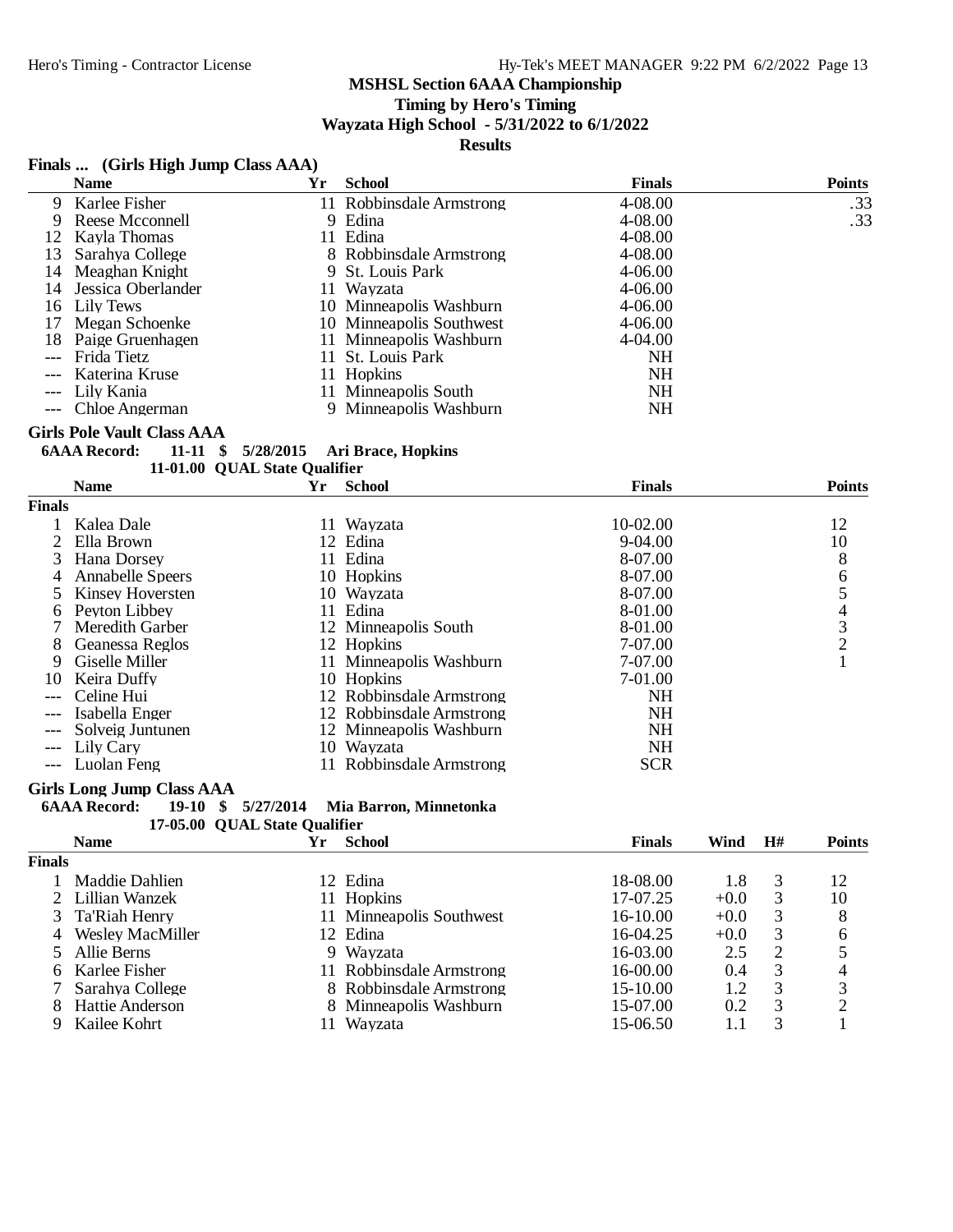**Timing by Hero's Timing**

**Wayzata High School - 5/31/2022 to 6/1/2022**

**Results**

## **Finals ... (Girls Long Jump Class AAA)**

|       | <b>Name</b>          | Yr  | <b>School</b>            | <b>Finals</b> | Wind       | H#             | <b>Points</b> |
|-------|----------------------|-----|--------------------------|---------------|------------|----------------|---------------|
| 10    | Amara Schroeder      |     | 9 St. Louis Park         | 15-04.75      | 1.8        | $\overline{2}$ |               |
| 11    | Nora Amberg          | 11- | Wayzata                  | 15-01.75      | 1.0        | 2              |               |
| 12    | Olivia Suchy         |     | 9 Robbinsdale Armstrong  | 14-10.75      | $+0.0$     | 2              |               |
| 12    | Maya Olson           |     | 11 Minneapolis Southwest | 14-10.75      | 0.1        | 2              |               |
| 14    | Ivani Dozier         |     | 10 Minneapolis South     | 14-08.00      | 1.5        |                |               |
| 15    | <b>Ashlyn Garvis</b> |     | 12 Edina                 | 14-04.75      |            | 2              |               |
| 16    | Becky Ochieng        |     | 10 Robbinsdale Cooper    | 14-03.50      | 0.3        |                |               |
| 17    | Emma Morley          |     | 12 Hopkins               | 14-00.00      | 0.4        | $\overline{2}$ |               |
| 18    | Lily Tews            |     | 10 Minneapolis Washburn  | 13-08.25      | 1.5        |                |               |
| 19    | Allison Butz         |     | 11 Hopkins               | 13-08.00      | 0.6        | 2              |               |
| 20    | Kari Hargreaves      |     | 9 Minneapolis Washburn   | 13-01.00      | $+0.0$     |                |               |
| 21    | Lucille Smith        | 11. | Robbinsdale Cooper       | 12-04.00      | 0.4        |                |               |
| $---$ | <b>JV</b> Page       |     | 9 Robbinsdale Cooper     | <b>FOUL</b>   |            |                |               |
|       | Ava Erickson         | 11  | Minneapolis South        | <b>SCR</b>    | <b>NWI</b> |                |               |

## **Girls Triple Jump Class AAA**

| 6AAA Record: 39-11.25 \$ 5/29/2014 Mia Barron, Minnetonka |  |                               |  |  |
|-----------------------------------------------------------|--|-------------------------------|--|--|
|                                                           |  | 36-11.00 OUAL State Oualifier |  |  |

|               | <b>Name</b>          | Yr   | <b>School</b>            | <b>Finals</b> | Wind       | Н#             | <b>Points</b>  |
|---------------|----------------------|------|--------------------------|---------------|------------|----------------|----------------|
| <b>Finals</b> |                      |      |                          |               |            |                |                |
|               | Clea Cesare          |      | 12 Robbinsdale Armstrong | 37-05.50      | 2.3        | $\overline{2}$ | 12             |
| 2             | Lillian Wanzek       |      | 11 Hopkins               | 35-08.00      | 2.2        | $\overline{2}$ | 10             |
| 3             | Kailee Kohrt         | 11 - | Wayzata                  | $35-02.00$    | 3.8        | $\overline{2}$ | 8              |
|               | Camryn McNeal        |      | 10 Hopkins               | 33-09.00      | 3.0        | 2              | 6              |
| 5.            | Megan Schoenke       |      | 10 Minneapolis Southwest | 33-07.50      | 2.7        | $\overline{2}$ | 5              |
| 6             | Hana Dorsey          |      | 11 Edina                 | 33-03.50      | 1.7        | $\overline{2}$ | 4              |
|               | Kiersten Wilson      |      | 12 Minneapolis Washburn  | 33-02.50      | 2.0        |                | 3              |
| 8             | Kamille Shelton      |      | 12 Minneapolis Washburn  | 32-10.00      | 2.3        | $\overline{2}$ | $\overline{c}$ |
| 9             | Lauren Leick         |      | 11 Wayzata               | 32-09.25      | 1.2        |                |                |
| 10            | Allie Berns          | 9.   | Wayzata                  | 32-03.50      | 3.0        | 2              |                |
| 11            | Sophia Braun         |      | 10 Edina                 | 32-02.50      | 1.5        | 1              |                |
| 12            | <b>Ruby Massie</b>   |      | 10 St. Louis Park        | 31-11.00      | 2.9        | $\overline{2}$ |                |
| 13            | Olivia Suchy         |      | 9 Robbinsdale Armstrong  | 31-08.00      | 2.2        |                |                |
| 14            | <b>Emalee Fisher</b> |      | 9 Robbinsdale Armstrong  | $31 - 06.50$  | 2.5        |                |                |
| 15            | Maggie Yuan          |      | 9 Edina                  | 31-05.00      | 1.4        |                |                |
| 16            | Julia Angerman       |      | 12 Minneapolis Washburn  | $31 - 02.50$  | 3.3        |                |                |
| 17            | Maya Olson           |      | 11 Minneapolis Southwest | 31-00.00      | 1.9        |                |                |
| 18            | Lily Kania           |      | 11 Minneapolis South     | 30-01.75      | 1.4        |                |                |
| 19            | Iyani Dozier         |      | 10 Minneapolis South     | 24-10.00      | 3.2        | 1              |                |
|               | Elyse Ford           |      | 12 Hopkins               | <b>SCR</b>    | <b>NWI</b> | 2              |                |

## **Girls Shot Put Class AAA**<br>6AAA Record: 44-05

| <b>6AAA Record:</b> |  |  | 44-05 \$ 6/1/2017 | <b>Alexandrea Hurst, Armstrong</b> |
|---------------------|--|--|-------------------|------------------------------------|
|---------------------|--|--|-------------------|------------------------------------|

|               | 40-02.00 QUAL State Qualifier |  |                          |               |    |               |
|---------------|-------------------------------|--|--------------------------|---------------|----|---------------|
|               | <b>Name</b>                   |  | School                   | <b>Finals</b> | H# | <b>Points</b> |
| <b>Finals</b> |                               |  |                          |               |    |               |
|               | Katie Kelzenberg              |  | 9 Wavzata                | 37-00.50      |    | 12            |
|               | 2 Stella Knight               |  | 12 Wayzata               | 36-06.00      |    | 10            |
|               | 3 Kendall Thurston            |  | 11 Robbinsdale Armstrong | 36-03.50      |    |               |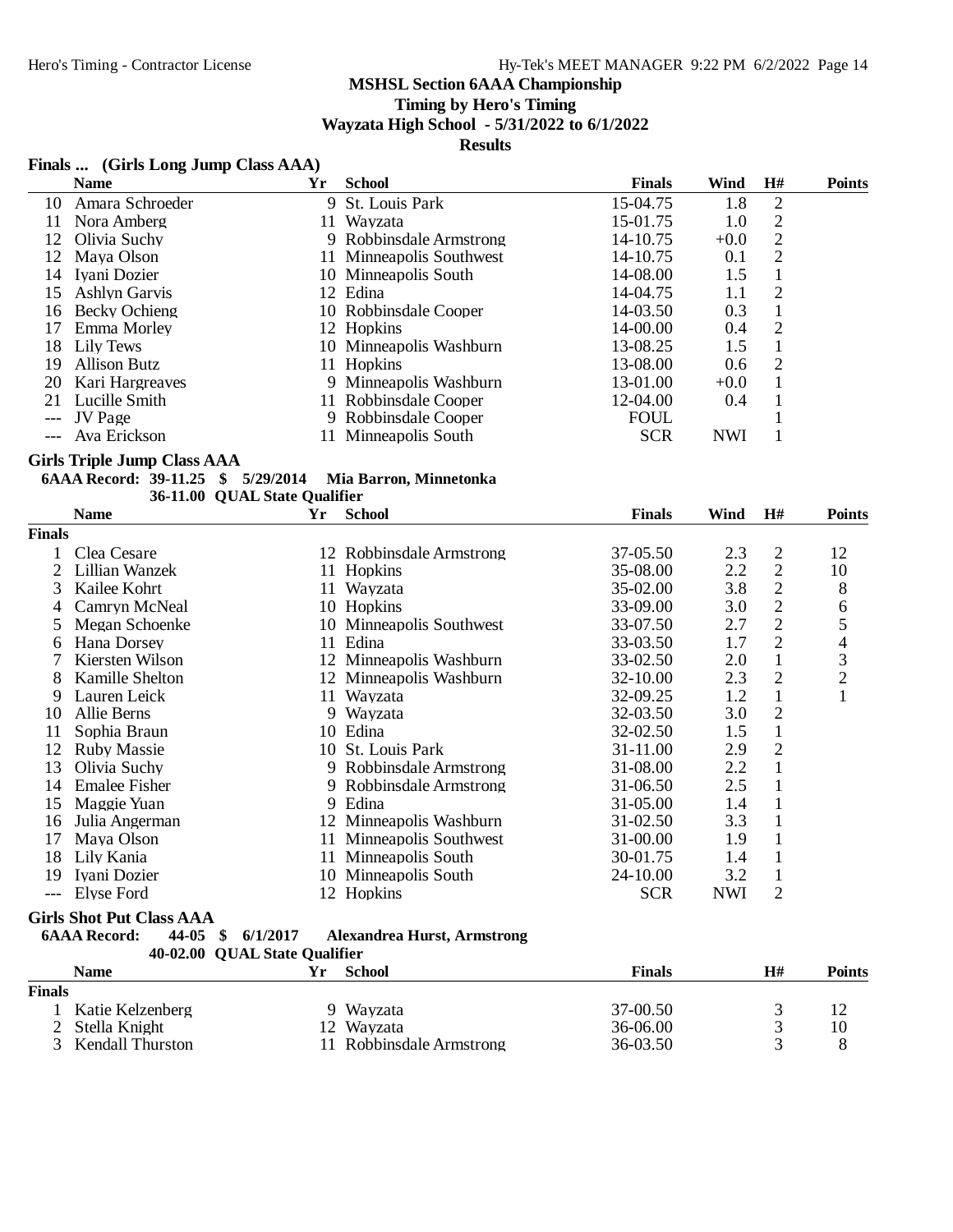**Timing by Hero's Timing**

**Wayzata High School - 5/31/2022 to 6/1/2022**

#### **Results**

#### **Finals ... (Girls Shot Put Class AAA)**

|    | <b>Name</b>           | Yr | <b>School</b>            | <b>Finals</b> | H#             | <b>Points</b>  |
|----|-----------------------|----|--------------------------|---------------|----------------|----------------|
| 4  | Maddy LaFrenz         |    | 12 Edina                 | 31-09.00      | 3              | 6              |
| 5  | Ava Mack              |    | 9 Robbinsdale Armstrong  | 30-07.00      | 3              | 5              |
| 6  | Emma Launderville     |    | 12 Robbinsdale Cooper    | 30-01.00      | 3              | 4              |
|    | Joelle Kurus          |    | 10 Hopkins               | 29-11.50      | 3              | 3              |
| 8  | Savannah Wickam       |    | 11 Wavzata               | 29-11.00      | 3              | $\overline{c}$ |
| 9  | Marlee Fisher         |    | 12 Robbinsdale Armstrong | 29-04.75      | 3              |                |
| 10 | Lauren Norful         |    | 12 Robbinsdale Cooper    | 29-03.50      | $\overline{c}$ |                |
| 11 | Sophia Romero         |    | 12 St. Louis Park        | 28-08.75      | $\frac{2}{2}$  |                |
| 12 | Arianna Hawkins       |    | Minneapolis Washburn     | 28-04.50      |                |                |
| 13 | Mckenna Halvorson     |    | 12 Edina                 | 24-11.50      |                |                |
| 14 | Lucy Den Hartog       |    | 10 Hopkins               | 23-08.50      | $\overline{c}$ |                |
| 15 | Symira Horton-Conecin |    | 12 Robbinsdale Cooper    | 23-08.50      |                |                |
| 16 | Mary Hendrickson      |    | 12 Minneapolis South     | 23-05.75      | $\overline{c}$ |                |
| 17 | Abigail Towle         |    | 12 Hopkins               | 23-04.75      | $\overline{c}$ |                |
| 18 | Betsy Warren          |    | 12 Minneapolis South     | 23-03.50      | $\overline{c}$ |                |
| 19 | Georgia Jensen        |    | 12 Edina                 | 23-03.00      | $\overline{2}$ |                |
| 20 | Lauren Bonner         |    | 12 Minneapolis Southwest | 22-11.50      |                |                |
| 21 | Roen Boyd             |    | 12 Minneapolis South     | 22-05.50      |                |                |
| 22 | Jacy Demcisak         |    | 12 St. Louis Park        | 22-00.75      |                |                |
| 23 | Julia Guttenfelder    |    | 11 Minneapolis Southwest | 21-07.75      |                |                |
| 24 | Matilda Van Dyke      |    | 10 Minneapolis Washburn  | 21-04.00      |                |                |
| 25 | Chloe Bitney          |    | 12 Minneapolis Washburn  | 18-09.00      |                |                |
| 26 | Naima Odums           |    | 11 Minneapolis Southwest | 17-03.00      |                |                |

#### **Girls Discus Throw Class AAA**

| 6AAA Record: 140-04.50 \$ 5/31/2016 |  |  | Alexandrea Hurst, Armstrong |
|-------------------------------------|--|--|-----------------------------|
|-------------------------------------|--|--|-----------------------------|

**127-04 QUAL State Qualifier Name Yr School Finals H# Points Finals** 1 Emma Coen-Pesch 12 Hopkins 12 Hopkins 106-00.00 3 12<br>
2 Kendall Thurston 11 Robbinsdale Armstrong 105-09.00 3 10 2 Kendall Thurston 11 Robbinsdale Armstrong 105-09.00 3 10<br>3 Stella Knight 12 Wayzata 103-10.00 3 8 3 Stella Knight 12 Wayzata 103-10.00 3 8 4 Ava Mack 9 Robbinsdale Armstrong 93-03.00 3 6<br>5 Savannah Wickam 11 Wavzata 92-11.00 3 5 Savannah Wickam 11 Wayzata 11 92-11.00 3 5<br>
Diane Mever 12 Wayzata 12 Savannah 12 Wayzata 12 Savannah 12 Wayzata 13 3 4 6 Diane Meyer 12 Wayzata 12 Sant 12 Wayzata 12 Mayzata 12 Mayzata 12 Mayzata 12 Mayzata 12 Mayzata 12 Mayzata 12 Mayzata 12 Mayzata 12 Mayzata 12 Mayzata 12 Mayzata 12 Mayzata 12 Mayzata 12 Mayzata 12 Mayzata 12 Mayzata 12 7 Joelle Kurus 10 Hopkins 85-10.00 3 3 8 Marlee Fisher 12 Robbinsdale Armstrong 85-00.00 3 2<br>
9 Alise Johnson 12 Edina 81-04.00 2 1 9 Alise Johnson 12 Edina 12 Alise 104.00 2<br>
11 Minneapolis Washburn 81-03.00 2 10 Greta Thoma 11 Minneapolis Washburn 81-03.00 2<br>11 Lauren Norful 12 Robbinsdale Cooper 79-05.00 2 12 Robbinsdale Cooper 79-05.00 2<br>12 Edina 76-07.00 3 12 Maddy LaFrenz 12 Edina 13 Arianna Hawkins 13 Arianna 14 Minneapolis Washburn 13 Arianna 16-07.00 2 13 Arianna Hawkins Minneapolis Washburn 72-09.00 2 14 Matilda Van Dyke 10 Minneapolis Washburn 69-07.00 2<br>15 Emma Launderville 12 Robbinsdale Cooper 69-03.00 1 12 Robbinsdale Cooper 69-03.00<br>
12 St. Louis Park 68-09.00 16 Sophia Romero 12 St. Louis Park 68-09.00 1<br>17 Jennycia Haynes 10 Minneapolis South 68-08.00 1 10 Minneapolis South 68-08.00 1<br>
9 Edina 62-06.00 3 18 Abby Miller 9 Edina 62-06.00 3<br>19 Jacy Demcisak 12 St. Louis Park 61-10.00 1 19 Jacy Demcisak 12 St. Louis Park 61-10.00 1<br>
20 Lauren Bonner 12 Minneapolis Southwest 60-11.00 1 12 Minneapolis Southwest 60-11.00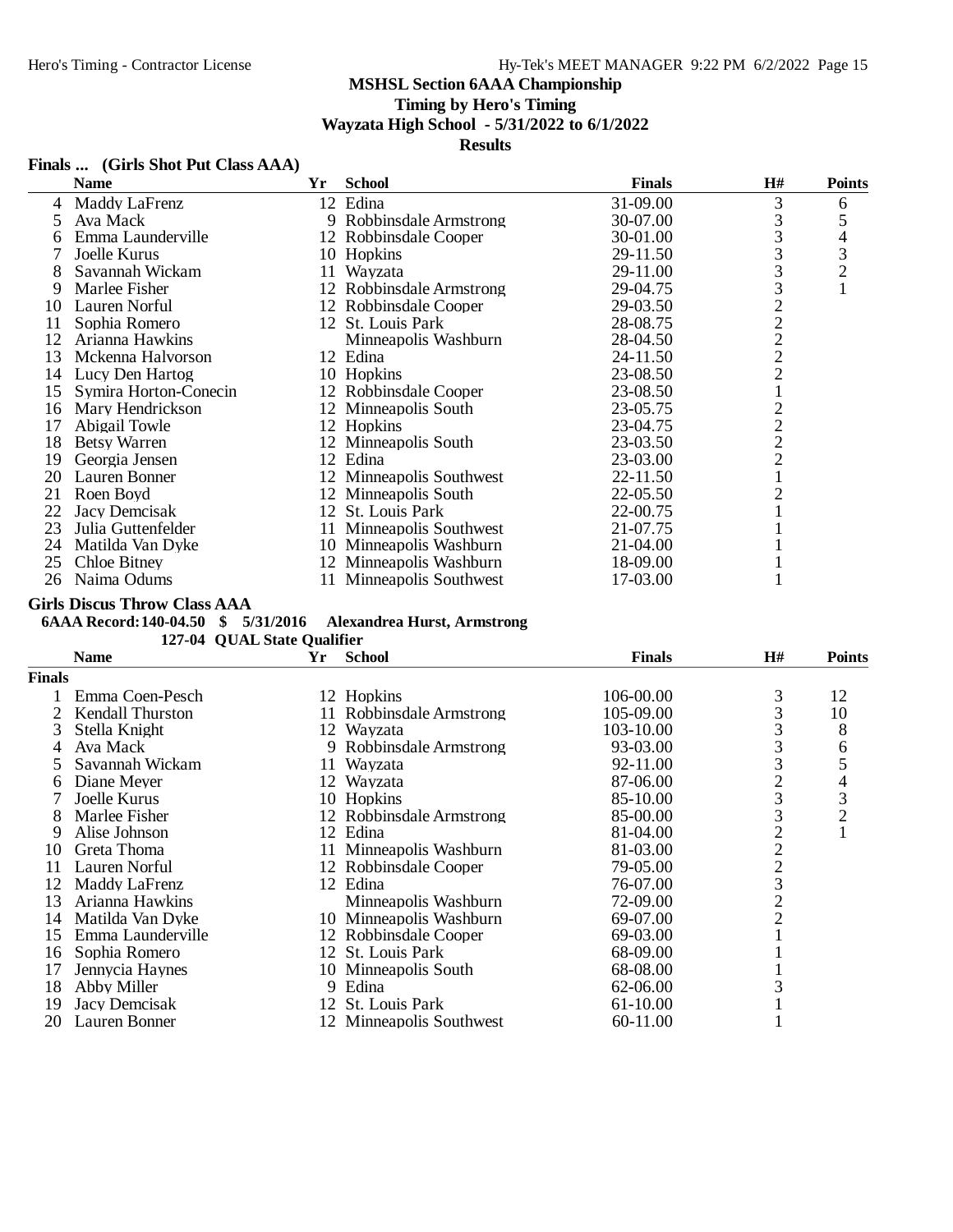**Timing by Hero's Timing**

**Wayzata High School - 5/31/2022 to 6/1/2022**

#### **Results**

## **Finals ... (Girls Discus Throw Class AAA)**

|     | <b>Name</b>              | School                   | <b>Finals</b> | H# | Points |
|-----|--------------------------|--------------------------|---------------|----|--------|
|     | 21 Naima Odums           | 11 Minneapolis Southwest | 59-03.00      | ∸  |        |
|     | 22 Lucy Den Hartog       | 10 Hopkins               | 58-06.00      |    |        |
|     | 23 Symira Horton-Conecin | 12 Robbinsdale Cooper    | 58-00.00      |    |        |
|     | 24 Mary Hendrickson      | 12 Minneapolis South     | 55-09.00      | ∸  |        |
|     | 25 Julia Guttenfelder    | 11 Minneapolis Southwest | 52-02.00      |    |        |
| 26. | Ileana Harris            | 12 Minneapolis South     | 47-00.00      |    |        |

## **Boys 100 Meter Dash Class AAA**<br>6AAA Record: 10.36 \$ 6/2/2016

## $Evan McClellon, Armstrong$

**11.01 QUAL State Qualifier** 

|     | <b>Name</b>                               | Yr | <b>School</b>            | <b>Prelims</b> | Wind       | H#             |  |
|-----|-------------------------------------------|----|--------------------------|----------------|------------|----------------|--|
|     | <b>Preliminaries</b>                      |    |                          |                |            |                |  |
| 1   | Tarun Poliboina<br>11.224 (11.224)        |    | 12 Wayzata               | 11.23 Q        | <b>NWI</b> | $\mathbf{1}$   |  |
| 2   | Joseph Manser<br>11.287 (11.287)          |    | 12 Edina                 | 11.29 $Q$      | <b>NWI</b> | 3              |  |
| 3   | Erik Fredrickson<br>11.358 (11.358)       |    | 12 Robbinsdale Armstrong | 11.36 Q        | <b>NWI</b> | $\overline{2}$ |  |
|     | 4 Rai'Shaun Wade<br>11.487 (11.487)       |    | 11 Minneapolis South     | 11.49 $q$      | <b>NWI</b> | 3              |  |
| 5   | Seth Johnson<br>11.602(11.602)            |    | 12 St. Louis Park        | 11.61q         | <b>NWI</b> | $\mathbf{1}$   |  |
|     | 6 Elrad Towah<br>11.650(11.650)           |    | 11 Robbinsdale Armstrong | 11.65 $q$      | <b>NWI</b> | $\overline{2}$ |  |
|     | 7 Carlos Anguita-Smith<br>11.658 (11.658) |    | 12 St. Louis Park        | $11.66$ q      | <b>NWI</b> | 1              |  |
| 8   | <b>Isaiah Cotton</b><br>11.741 (11.741)   |    | 11 Robbinsdale Armstrong | 11.75 $q$      | <b>NWI</b> | 3              |  |
| 9.  | Adam Bracken<br>11.957 (11.957)           |    | 12 Wayzata               | 11.96 $q$      | <b>NWI</b> | $\mathbf{1}$   |  |
|     | 10 DaNari Connors<br>11.966 (11.966)      |    | 11 Robbinsdale Cooper    | 11.97          | <b>NWI</b> | 1              |  |
|     | 11 Isaiah Philibert<br>11.993 (11.993)    |    | 11 Minneapolis Washburn  | 12.00          | <b>NWI</b> | $\mathfrak{2}$ |  |
| 12  | Ali Oche<br>12.006 (12.006)               | 9  | Robbinsdale Cooper       | 12.01          | <b>NWI</b> | $\overline{2}$ |  |
| 13  | Inesh Gunapati<br>12.066 (12.066)         |    | 12 Wayzata               | 12.07          | <b>NWI</b> | 3              |  |
|     | 14 Isaac Ray<br>12.164 (12.164)           |    | 12 Edina                 | 12.17          | <b>NWI</b> | $\mathbf{1}$   |  |
| 15  | <b>Maurin Issler</b><br>12.171 (12.171)   |    | 11 Minneapolis South     | 12.18          | <b>NWI</b> | 3              |  |
|     | 16 Vladimir Carlson<br>12.254 (12.254)    |    | 11 Minneapolis South     | 12.26          | <b>NWI</b> | 3              |  |
| 17  | JD Lewis<br>12.326 (12.326)               |    | 12 Minneapolis Southwest | 12.33          | <b>NWI</b> | $\overline{2}$ |  |
|     | 18 Owen Hall<br>12.339 (12.339)           |    | 10 Hopkins               | 12.34          | <b>NWI</b> | 1              |  |
| 19. | Baimba Fofanah<br>12.382 (12.382)         |    | 12 Robbinsdale Cooper    | 12.39          | <b>NWI</b> | $\overline{2}$ |  |
| 20  | Jakob Eenigenburg<br>12.463 (12.463)      |    | 10 St. Louis Park        | 12.47          | <b>NWI</b> | 3              |  |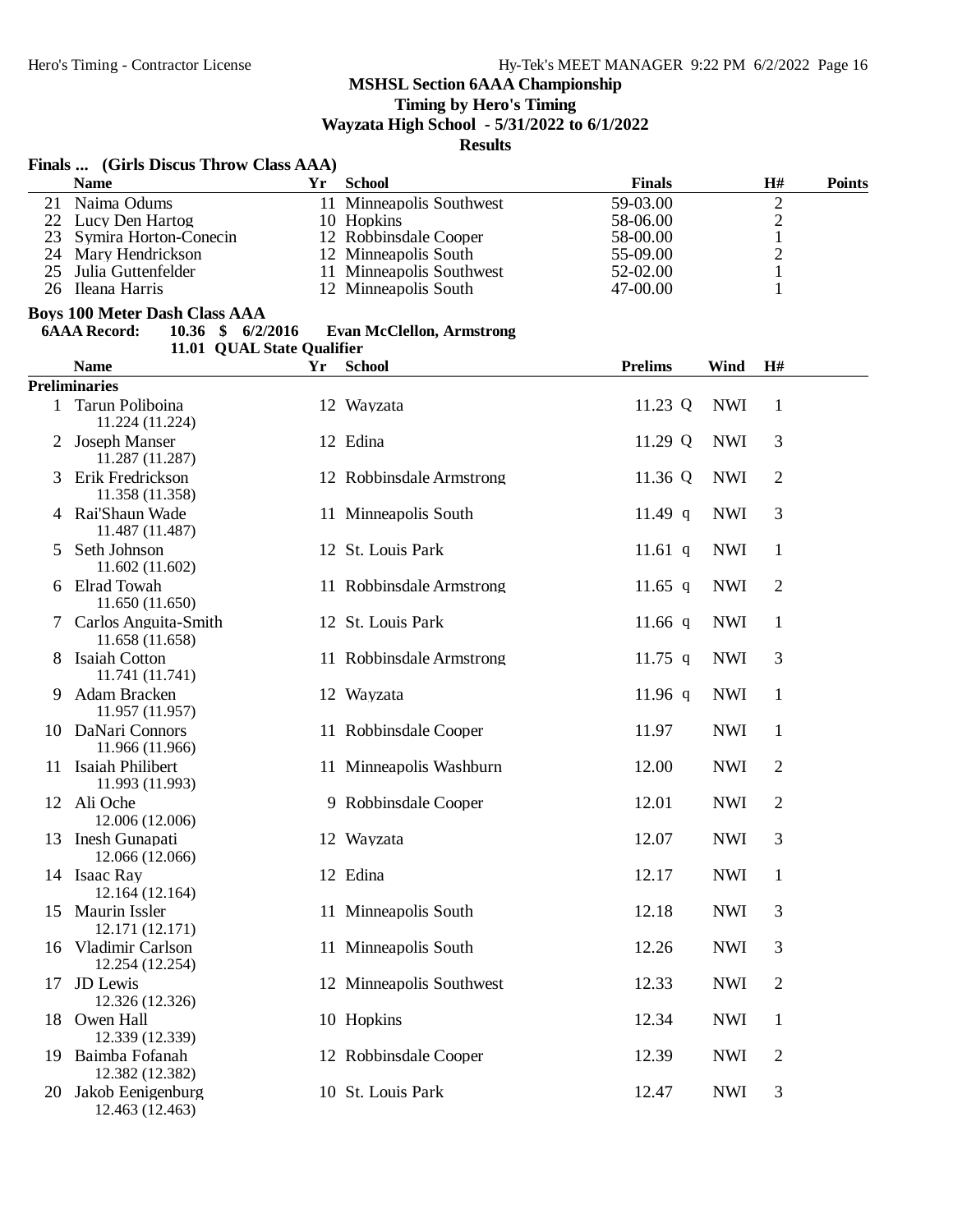**Timing by Hero's Timing**

**Wayzata High School - 5/31/2022 to 6/1/2022**

|                               |                                                 |                            | <b>Results</b>                   |                         |                    |                |               |
|-------------------------------|-------------------------------------------------|----------------------------|----------------------------------|-------------------------|--------------------|----------------|---------------|
|                               | Preliminaries  (Boys 100 Meter Dash Class AAA)  |                            | <b>School</b>                    |                         |                    |                |               |
| 21                            | <b>Name</b><br><b>Griffin Neveau</b>            | Yr                         | 12 Minneapolis Southwest         | <b>Prelims</b><br>12.60 | Wind<br><b>NWI</b> | H#<br>1        |               |
|                               | 12.599 (12.599)                                 |                            |                                  |                         |                    |                |               |
| 22                            | <b>Zander Brown</b><br>12.819 (12.819)          |                            | 9 Hopkins                        | 12.82                   | <b>NWI</b>         | $\overline{2}$ |               |
| 23                            | Jaden Ngaima<br>12.935 (12.935)                 |                            | 9 Hopkins                        | 12.94                   | <b>NWI</b>         | 2              |               |
|                               | 24 Merik Schaefer<br>12.980 (12.980)            |                            | 11 Minneapolis Southwest         | 12.98                   | <b>NWI</b>         | 3              |               |
|                               | --- Wallace Neaton                              |                            | 12 Edina                         | <b>SCR</b>              | <b>NWI</b>         | 3              |               |
|                               | <b>Boys 100 Meter Dash Class AAA</b>            |                            |                                  |                         |                    |                |               |
|                               | <b>6AAA Record:</b>                             | 10.36 \$ 6/2/2016          | <b>Evan McClellon, Armstrong</b> |                         |                    |                |               |
|                               |                                                 | 11.01 QUAL State Qualifier |                                  |                         |                    |                |               |
| <b>Finals</b>                 | <b>Name</b>                                     | Yr                         | <b>School</b>                    | <b>Finals</b>           | Wind               |                | <b>Points</b> |
| $\mathbf{1}$                  | <b>Joseph Manser</b><br>11.441 (11.441)         |                            | 12 Edina                         | 11.45                   | $-3.3$             |                | 12            |
|                               | Erik Fredrickson<br>11.542 (11.542)             |                            | 12 Robbinsdale Armstrong         | 11.55                   | $-3.3$             |                | 10            |
| 3                             | Elrad Towah<br>11.630 (11.630)                  |                            | 11 Robbinsdale Armstrong         | 11.63                   | $-3.3$             |                | 8             |
| 4                             | Seth Johnson<br>11.665(11.665)                  |                            | 12 St. Louis Park                | 11.67                   | $-3.3$             |                | 6             |
|                               | Rai'Shaun Wade<br>11.710 (11.710)               |                            | 11 Minneapolis South             | 11.71                   | $-3.3$             |                | 5             |
|                               | 6 Isaiah Cotton<br>11.918 (11.918)              |                            | 11 Robbinsdale Armstrong         | 11.92                   | $-3.3$             |                | 4             |
| 7                             | Carlos Anguita-Smith<br>11.960 (11.960)         |                            | 12 St. Louis Park                | 11.96                   | $-3.3$             |                | 3             |
|                               | 8 Adam Bracken<br>12.197 (12.197)               |                            | 12 Wayzata                       | 12.20                   | $-3.3$             |                | 2             |
|                               | --- Tarun Poliboina                             |                            | 12 Wayzata                       | <b>SCR</b>              | $-3.3$             |                |               |
|                               | <b>Boys 100 Meter Dash Wheelchair Class AAA</b> |                            |                                  |                         |                    |                |               |
|                               | <b>6AAA Record:</b><br>$23.68$ \$               | 5/31/2022                  | Michael Allen, Wayzata           |                         |                    |                |               |
|                               | <b>Name</b>                                     | Yr                         | <b>School</b>                    | <b>Finals</b>           | Wind               |                | <b>Points</b> |
| <b>Finals</b><br>$\mathbf{1}$ | Michael Allen<br>23.676 (23.676)                |                            | 10 Wayzata                       | 23.68 \$                | $-3.2$             |                | 1             |
|                               | <b>Boys 200 Meter Dash Class AAA</b>            |                            |                                  |                         |                    |                |               |
|                               | <b>6AAA Record:</b>                             | 21.11 \$ 6/1/2017          | Denzel Brown, Eden Prairie       |                         |                    |                |               |
|                               |                                                 | 22.25 QUAL State Qualifier |                                  |                         |                    |                |               |
|                               | <b>Name</b>                                     | Yr                         | <b>School</b>                    | <b>Prelims</b>          | Wind               | H#             |               |
|                               | <b>Preliminaries</b>                            |                            |                                  |                         |                    |                |               |
| 1                             | <b>Joseph Manser</b><br>22.225 (22.225)         |                            | 12 Edina                         | 22.23 Q                 | <b>NWI</b>         | 2              |               |
| 2                             | Gabriel Hirshman<br>22.449 (22.449)             |                            | 12 Hopkins                       | 22.45 Q                 | <b>NWI</b>         | 1              |               |
|                               | Tarun Poliboina<br>22.496 (22.496)              |                            | 12 Wayzata                       | 22.50 Q                 | <b>NWI</b>         | 3              |               |
|                               | 4 Erik Fredrickson<br>22.905 (22.905)           |                            | 12 Robbinsdale Armstrong         | $22.91$ q               | <b>NWI</b>         | 1              |               |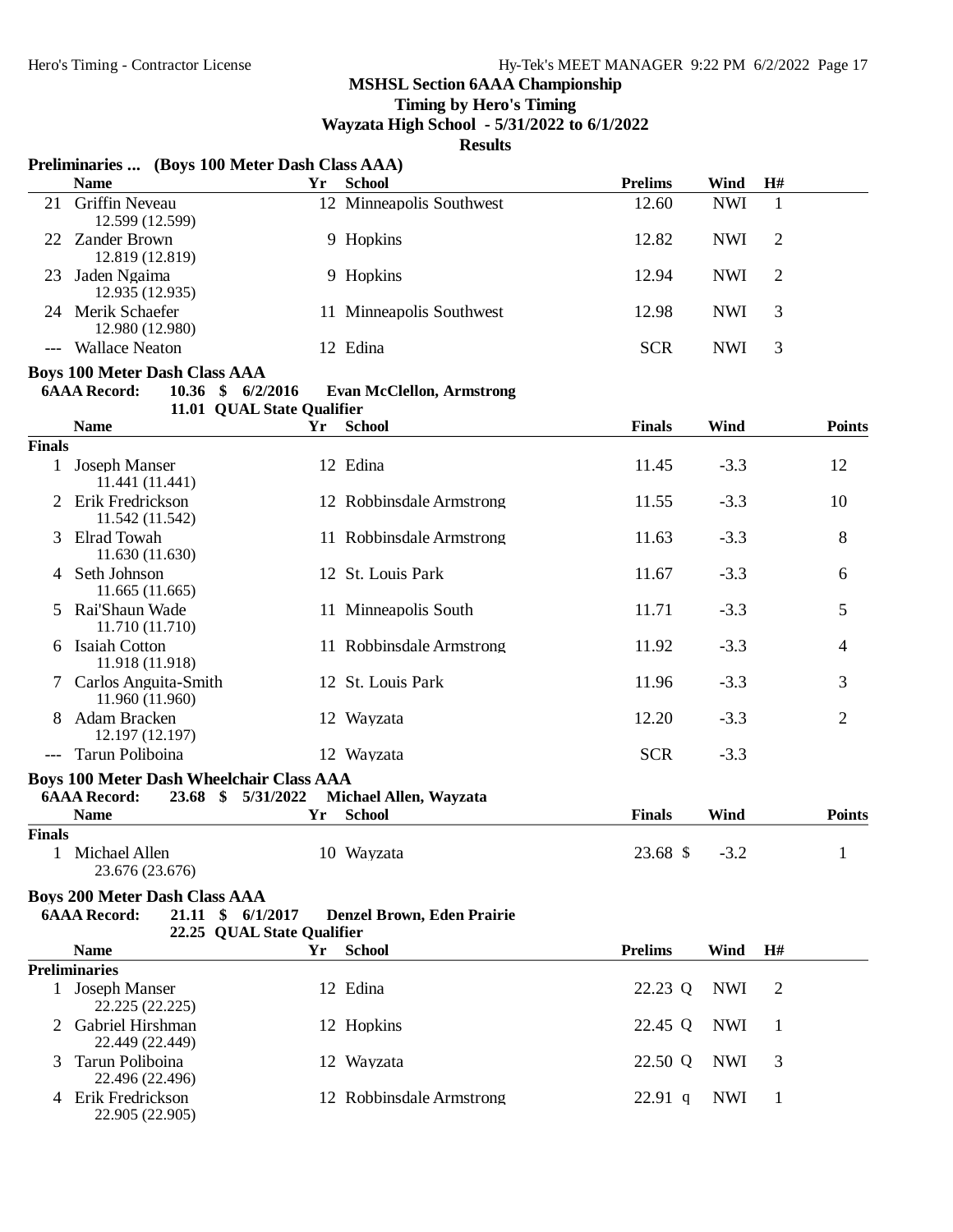**Timing by Hero's Timing**

**Wayzata High School - 5/31/2022 to 6/1/2022**

**Results**

## **Preliminaries ... (Boys 200 Meter Dash Class AAA)**

|    | <b>Name</b>                                      | Yr | <b>School</b>            | <b>Prelims</b> | Wind       | H#             |  |
|----|--------------------------------------------------|----|--------------------------|----------------|------------|----------------|--|
|    | 5 Elrad Towah<br>23.049 (23.049)                 |    | 11 Robbinsdale Armstrong | $23.05$ q      | <b>NWI</b> | $\overline{2}$ |  |
| 6  | Seth Johnson<br>23.287 (23.287)                  |    | 12 St. Louis Park        | $23.29$ q      | <b>NWI</b> | 3              |  |
| 7  | Tarnue David<br>23.288 (23.288)                  |    | 12 Robbinsdale Cooper    | 23.29 q        | <b>NWI</b> | 3              |  |
| 8  | Ali Oche<br>23.556 (23.556)                      |    | 9 Robbinsdale Cooper     | $23.56$ q      | <b>NWI</b> | $\overline{2}$ |  |
| 9  | <b>Isaiah Philibert</b><br>23.564 (23.564)       |    | 11 Minneapolis Washburn  | $23.57$ q      | <b>NWI</b> | $\overline{2}$ |  |
|    | 10 Zachary Thommes<br>23.572 (23.572)            |    | 11 Edina                 | 23.58          | <b>NWI</b> | $\mathbf{1}$   |  |
| 11 | Wyatt Erlandson<br>23.632 (23.632)               |    | 11 Edina                 | 23.64          | <b>NWI</b> | $\mathbf{1}$   |  |
|    | 12 Oluwatojuobald Olu-Onanuga<br>23.691 (23.691) |    | 9 Wayzata                | 23.70          | <b>NWI</b> | 3              |  |
| 13 | <b>Maurin Issler</b><br>23.781 (23.781)          |    | 11 Minneapolis South     | 23.79          | <b>NWI</b> | 3              |  |
|    | 14 Carlos Anguita-Smith<br>23.853 (23.853)       |    | 12 St. Louis Park        | 23.86          | <b>NWI</b> | $\overline{2}$ |  |
|    | 15 Oliver Tadewald<br>23.864 (23.864)            |    | 10 St. Louis Park        | 23.87          | <b>NWI</b> | $\mathbf{1}$   |  |
|    | 16 Nathan Graham<br>23.985 (23.985)              |    | 12 Wayzata               | 23.99          | <b>NWI</b> | $\mathbf{1}$   |  |
| 17 | Noah Simmons<br>24.574 (24.574)                  |    | 12 Robbinsdale Armstrong | 24.58          | <b>NWI</b> | $\overline{2}$ |  |
|    | 18 JD Lewis<br>24.634 (24.634)                   |    | 12 Minneapolis Southwest | 24.64          | <b>NWI</b> | 3              |  |
| 19 | Max Milner<br>24.750 (24.750)                    |    | 12 Minneapolis Southwest | 24.75          | <b>NWI</b> | $\overline{2}$ |  |
|    | 20 Daniel Espino<br>24.755 (24.755)              |    | 11 Hopkins               | 24.76          | <b>NWI</b> | 3              |  |
|    | 21 Ryan Meyer<br>24.805 (24.805)                 |    | 12 Robbinsdale Cooper    | 24.81          | <b>NWI</b> | $\overline{2}$ |  |
|    | 22 Jack Carter<br>24.835 (24.835)                |    | 12 Minneapolis South     | 24.84          | <b>NWI</b> | $\mathbf{1}$   |  |
| 23 | <b>Rhys Vagle</b><br>24.893 (24.893)             |    | 11 Hopkins               | 24.90          | <b>NWI</b> | 3              |  |
|    | 24 Carlos Segovia<br>25.561 (25.561)             |    | 12 Minneapolis Southwest | 25.57          | <b>NWI</b> | 3              |  |
| 25 | <b>Carter Bursinger</b><br>25.660 (25.660)       |    | 10 Minneapolis South     | 25.66          | <b>NWI</b> | $\mathbf{1}$   |  |

## **Boys 200 Meter Dash Class AAA**

## **6AAA Record: 21.11 \$ 6/1/2017 Denzel Brown, Eden Prairie**

**22.25 QUAL State Qualifier**

|               | <b>Name</b>                             | Yr | School                   | <b>Finals</b> | Wind   | <b>Points</b> |
|---------------|-----------------------------------------|----|--------------------------|---------------|--------|---------------|
| <b>Finals</b> |                                         |    |                          |               |        |               |
|               | <b>Joseph Manser</b><br>21.981 (21.981) |    | 12 Edina                 | 21.99         | $-15$  | 12            |
|               | 2 Gabriel Hirshman<br>22.262 (22.262)   |    | 12 Hopkins               | 22.27         | $-1.5$ | 10            |
|               | Erik Fredrickson<br>22.523 (22.523)     |    | 12 Robbinsdale Armstrong | 22.53         | $-15$  | 8             |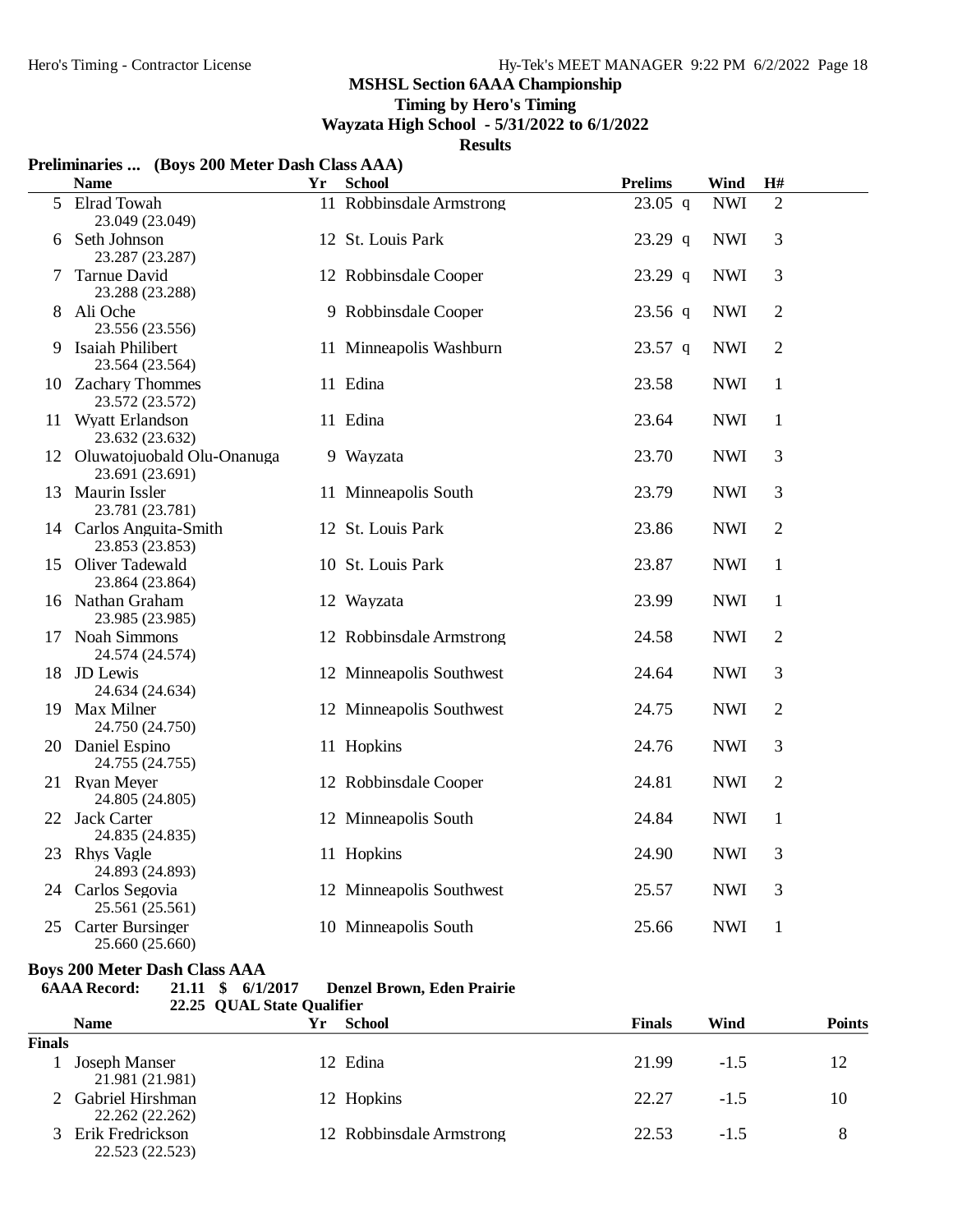Hero's Timing - Contractor License Hy-Tek's MEET MANAGER 9:22 PM 6/2/2022 Page 19

**MSHSL Section 6AAA Championship Timing by Hero's Timing Wayzata High School - 5/31/2022 to 6/1/2022 Results**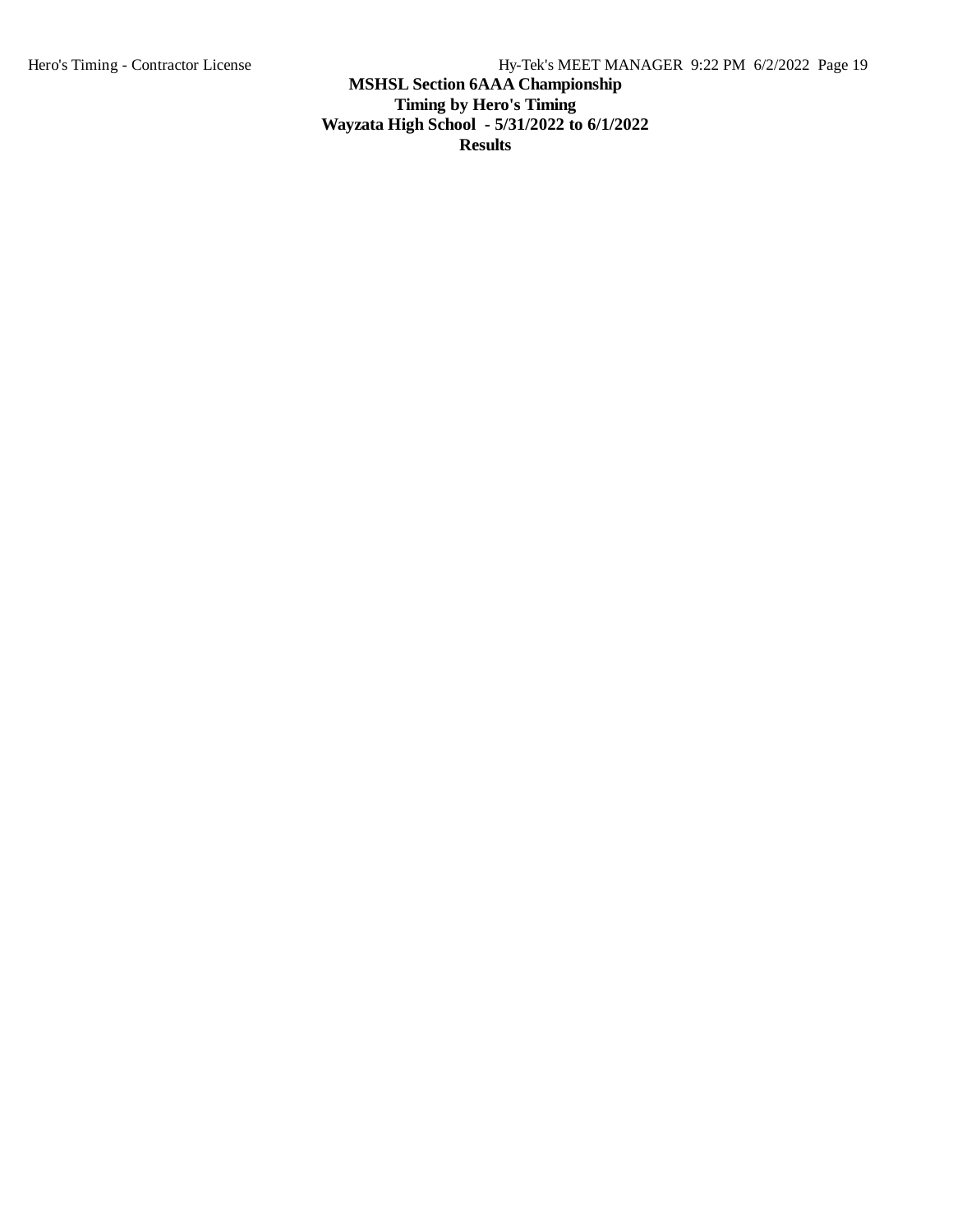**Timing by Hero's Timing**

**Wayzata High School - 5/31/2022 to 6/1/2022**

**Results**

|               | Finals  (Boys 200 Meter Dash Class AAA)                                                               |           |                               |                |              |              |               |
|---------------|-------------------------------------------------------------------------------------------------------|-----------|-------------------------------|----------------|--------------|--------------|---------------|
|               | <b>Name</b>                                                                                           | Yr        | <b>School</b>                 | <b>Finals</b>  | Wind         |              | <b>Points</b> |
| 4             | Elrad Towah<br>22.897 (22.897)                                                                        |           | 11 Robbinsdale Armstrong      | 22.90          | $-1.5$       |              | 6             |
| 5             | <b>Isaiah Philibert</b><br>23.351 (23.351)                                                            |           | 11 Minneapolis Washburn       | 23.36          | $-1.5$       |              | 5             |
| 6             | Ali Oche<br>23.685 (23.685)                                                                           |           | 9 Robbinsdale Cooper          | 23.69          | $-1.5$       |              | 4             |
|               | Seth Johnson<br>24.278 (24.278)                                                                       |           | 12 St. Louis Park             | 24.28          | $-1.5$       |              | 3             |
|               | Tarnue David<br>23.243 (23.243)                                                                       |           | 12 Robbinsdale Cooper         | D <sub>Q</sub> | $-1.5$       |              |               |
| $---$         | Tarun Poliboina                                                                                       |           | 12 Wayzata                    | <b>SCR</b>     | $-1.5$       |              |               |
|               | <b>Boys 200 Meter Dash Wheelchair Class AAA</b>                                                       |           |                               |                |              |              |               |
|               | <b>6AAA Record:</b><br>$40.78$ \$                                                                     | 5/31/2022 | Michael Allen, Wayzata        |                |              |              |               |
| <b>Finals</b> | <b>Name</b>                                                                                           | Yr        | <b>School</b>                 | <b>Finals</b>  | Wind         |              | <b>Points</b> |
|               | 1 Michael Allen<br>40.773 (40.773)                                                                    |           | 10 Wayzata                    | 40.78 $$$      | $-1.8$       |              | 1             |
|               | <b>Boys 400 Meter Dash Class AAA</b><br><b>6AAA Record:</b><br>47.40 \$<br>50.03 QUAL State Qualifier | 5/29/2014 | <b>Michael Smith, Wayzata</b> |                |              |              |               |
|               | <b>Name</b>                                                                                           | Yr        | <b>School</b>                 | <b>Prelims</b> |              | H#           |               |
|               | <b>Preliminaries</b>                                                                                  |           |                               |                |              |              |               |
|               | 1 Joseph Manser<br>49.805 (49.805)                                                                    |           | 12 Edina                      |                | 49.81 Q QUAL | 3            |               |
| 2             | Jan Grzywacz<br>52.233 (52.233)                                                                       |           | 12 Minneapolis South          | 52.24 Q        |              | 2            |               |
|               | Carl Christopherson<br>52.450 (52.450)                                                                |           | 12 Minneapolis South          | 52.45 Q        |              | 1            |               |
| 4             | Tarnue David<br>52.402 (52.402)                                                                       |           | 12 Robbinsdale Cooper         | 52.41 q        |              | 2            |               |
| 5             | William Bernard<br>52.610 (52.610)                                                                    |           | 12 Minneapolis Southwest      | 52.61 q        |              | 1            |               |
| 6             | Jack Garcia Grafing<br>52.806 (52.806)                                                                |           | 10 Minneapolis Washburn       | 52.81 q        |              | 3            |               |
| 7             | <b>Andrew Gregerson</b><br>52.872 (52.872)                                                            |           | 12 Minneapolis Southwest      | 52.88 $q$      |              | 1            |               |
|               | Nikhil Kimber<br>52.892 (52.892)                                                                      |           | 11 Wayzata                    | 52.90 q        |              | 2            |               |
| 9             | Alvan Hearn<br>52.936 (52.936)                                                                        |           | 9 Robbinsdale Armstrong       | 52.94 q        |              | 3            |               |
|               | 10 Jakob Eenigenburg<br>53.459 (53.459)                                                               |           | 10 St. Louis Park             | 53.46          |              | 3            |               |
|               | 11 Alex Williams<br>53.569 (53.569)                                                                   |           | 12 Wayzata                    | 53.57          |              | $\mathbf{1}$ |               |
|               | 12 Thomas O'Meara<br>54.099 (54.099)                                                                  |           | 11 Robbinsdale Armstrong      | 54.10          |              | 2            |               |
|               | 13 Andy Leisen<br>54.383 (54.383)                                                                     |           | 12 Wayzata                    | 54.39          |              | 3            |               |
|               | 14 Quentin Dean<br>54.890 (54.890)                                                                    |           | 12 Minneapolis Southwest      | 54.89          |              | $\mathbf{1}$ |               |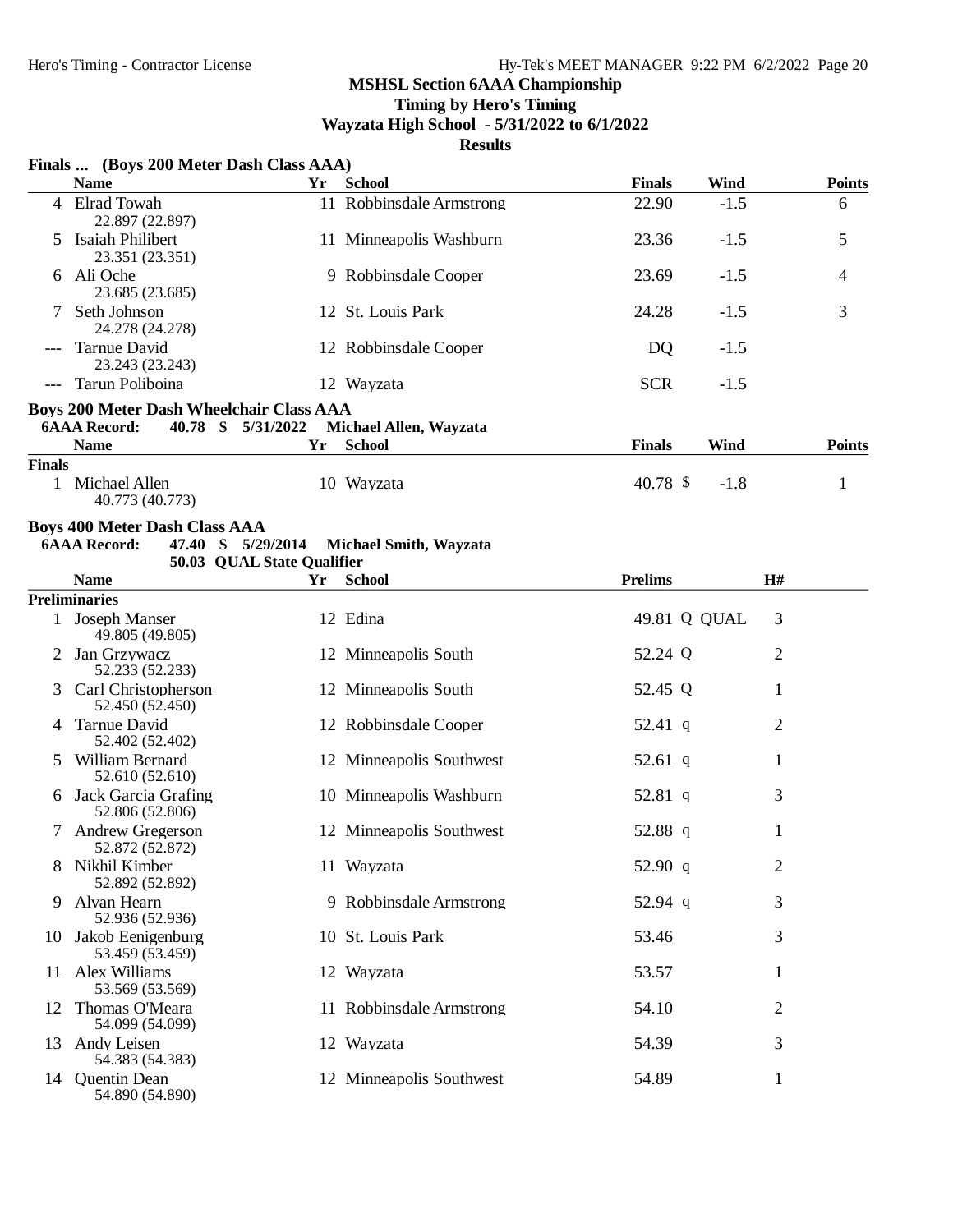## **Timing by Hero's Timing**

**Wayzata High School - 5/31/2022 to 6/1/2022**

**Results**

## **Preliminaries ... (Boys 400 Meter Dash Class AAA)**

|    | <b>Name</b>                              | Yr | <b>School</b>           | <b>Prelims</b> | H#             |  |
|----|------------------------------------------|----|-------------------------|----------------|----------------|--|
| 15 | Thomas Hanson<br>54.919 (54.919)         |    | 12 St. Louis Park       | 54.92          | $\overline{2}$ |  |
| 16 | Joseph Matysik<br>55.038 (55.038)        |    | 11 Edina                | 55.04          | 2              |  |
| 17 | Jack Carter<br>55.063 (55.063)           |    | 12 Minneapolis South    | 55.07          | 1              |  |
| 18 | Emmett Fallah<br>55.117 (55.117)         |    | 9 Robbinsdale Armstrong | 55.12          | T.             |  |
| 19 | Kevin YI<br>55.496 (55.496)              |    | 11 Edina                | 55.50          | 2              |  |
| 20 | Daniel Espino<br>55.540 (55.540)         |    | 11 Hopkins              | 55.54          | 3              |  |
| 21 | Ja'Corey Jazzmere<br>55.663 (55.663)     |    | 11 Robbinsdale Cooper   | 55.67          | 3              |  |
| 22 | <b>Peyton Sanders</b><br>56.023 (56.023) |    | 11 Robbinsdale Cooper   | 56.03          | 3              |  |
| 23 | <b>Isaac Sanders</b><br>56.048 (56.048)  |    | 9 Hopkins               | 56.05          | 2              |  |
|    | 24 Rhys Vagle<br>57.139 (57.139)         |    | 11 Hopkins              | 57.14          | $\bf{I}$       |  |
| 25 | Sam Stroebel Pliner<br>58.716 (58.716)   | 10 | St. Louis Park          | 58.72          | 3              |  |

## **Boys 400 Meter Dash Class AAA**<br>6AAA Record: 47.40 \$ 5/29

## **6AAA Record: 47.40 \$ 5/29/2014 Michael Smith, Wayzata**

**50.03** QUAL State Qualifier

|        | <b>Name</b>                                | Yr | <b>School</b>            | <b>Finals</b> | <b>Points</b>     |
|--------|--------------------------------------------|----|--------------------------|---------------|-------------------|
| Finals |                                            |    |                          |               |                   |
|        | <b>Joseph Manser</b><br>48.729 (48.729)    |    | 12 Edina                 | 48.73         | 12<br><b>QUAL</b> |
|        | 2 Carl Christopherson<br>50.534 (50.534)   |    | 12 Minneapolis South     | 50.54         | 10                |
| 3      | Jan Grzywacz<br>51.158 (51.158)            |    | 12 Minneapolis South     | 51.16         | 8                 |
| 4      | Jack Garcia Grafing<br>51.393 (51.393)     |    | 10 Minneapolis Washburn  | 51.40         | 6                 |
|        | 5 Nikhil Kimber<br>52.091 (52.091)         |    | 11 Wayzata               | 52.10         | 5                 |
| 6      | <b>Andrew Gregerson</b><br>52.144 (52.144) |    | 12 Minneapolis Southwest | 52.15         | 4                 |
|        | William Bernard<br>52.567 (52.567)         |    | 12 Minneapolis Southwest | 52.57         | 3                 |
| 8      | Alvan Hearn<br>52.777 (52.777)             |    | 9 Robbinsdale Armstrong  | 52.78         | 2                 |
| 9      | Tarnue David<br>57.928 (57.928)            |    | 12 Robbinsdale Cooper    | 57.93         |                   |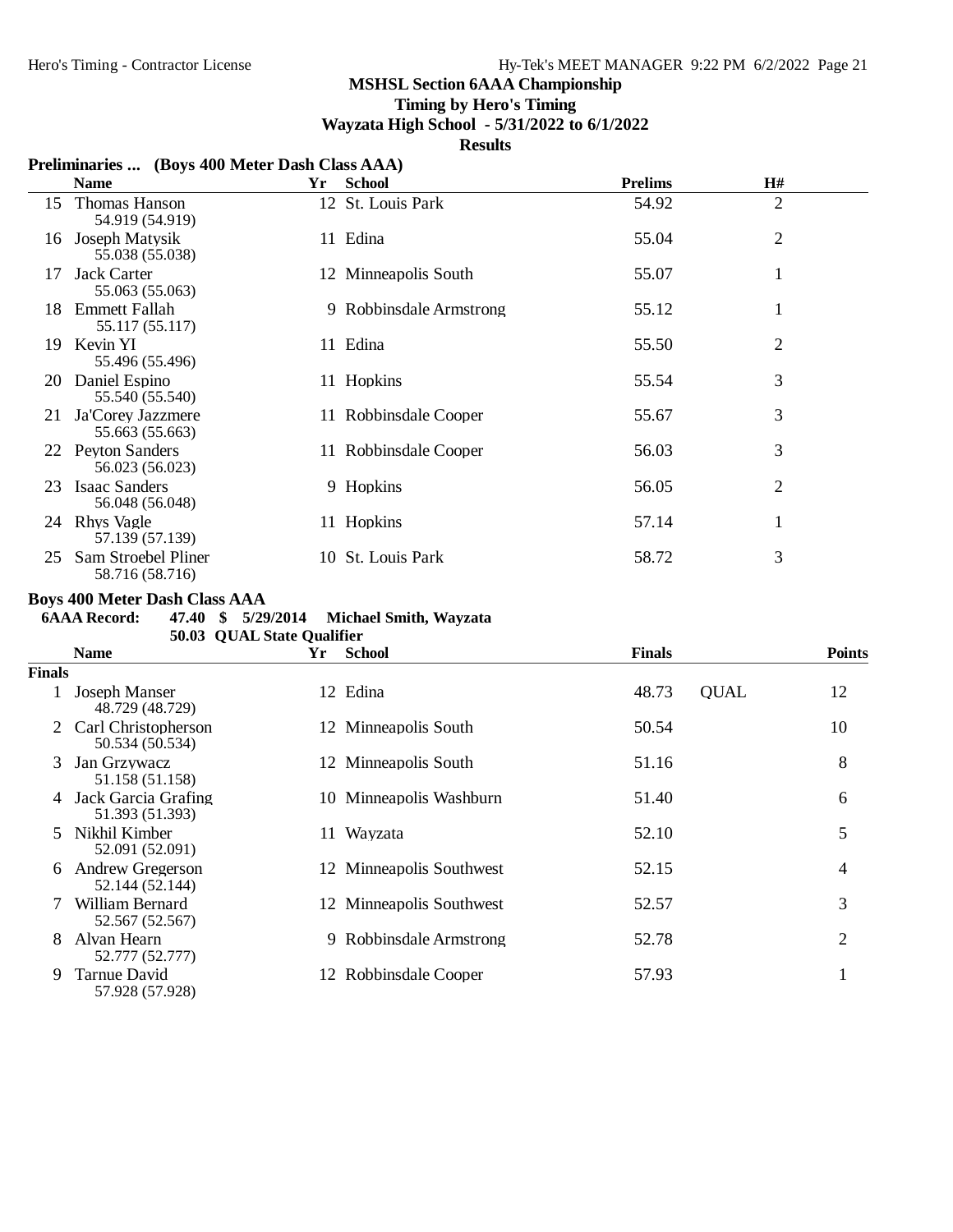**Timing by Hero's Timing**

**Wayzata High School - 5/31/2022 to 6/1/2022**

**Results**

## **Boys 800 Meter Run Class AAA**

**6AAA Record: 1:51.33 \$ 6/2/2016 Christopher Trotter, St. Louis Park**

1:56.77 QUAL State Qualifier

|   | <b>Name</b>                                                               | Yr                                  | <b>School</b>            | <b>Prelims</b> | H#             |  |
|---|---------------------------------------------------------------------------|-------------------------------------|--------------------------|----------------|----------------|--|
|   | <b>Preliminaries</b>                                                      |                                     |                          |                |                |  |
|   | 1 Parker Dietrick                                                         | 58.600 (58.600) 1:59.697 (1:01.098) | 10 Wayzata               | 1:59.70 Q      | $\overline{2}$ |  |
|   | 2 Owen Lindseth<br>1:00.159(1:00.159)                                     | 2:02.187 (1:02.029)                 | 12 Minneapolis Southwest | $2:02.19$ Q    | 3              |  |
|   | 3 Alex Omodt<br>1:02.388(1:02.388)                                        | 2:03.032 (1:00.644)                 | 11 Robbinsdale Armstrong | 2:03.04 Q      | 1              |  |
|   | 4 Charlie Koelbl                                                          | 58.789 (58.789) 1:59.953 (1:01.164) | 12 Edina                 | 1:59.96 q      | 2              |  |
|   | 5 Luke Greseth<br>1:00.722(1:00.722)                                      | 2:03.183(1:02.461)                  | 11 Wayzata               | $2:03.19$ q    | 3              |  |
|   | 6 Pranav Madasamy<br>$1:00.377(1:00.377)$ $2:03.728(1:03.351)$            |                                     | 12 Wayzata               | $2:03.73$ q    | 2              |  |
| 7 | <b>Jack Elliott</b><br>58.457 (58.457)                                    | 2:03.729 (1:05.272)                 | 12 Edina                 | $2:03.73$ q    | 3              |  |
|   | 8 Nicholas Wyatt<br>1:00.011(1:00.011)                                    | 2:04.014 (1:04.003)                 | 12 Minneapolis Southwest | $2:04.02$ q    | 2              |  |
|   | 9 Dominic Haugland<br>1:01.191 (1:01.191) 2:04.206 (1:03.015)             |                                     | 11 Minneapolis Washburn  | $2:04.21$ q    | 3              |  |
|   | 10 Samuel Gausmann<br>1:02.060 (1:02.060) 2:04.389 (1:02.330)             |                                     | 12 Hopkins               | 2:04.39        | 1              |  |
|   | 11 William Just<br>1:00.605(1:00.605)                                     | 2:04.653 (1:04.048)                 | 10 Minneapolis Washburn  | 2:04.66        | 3              |  |
|   | 12 William Liethen<br>1:02.650(1:02.650)                                  | 2:06.224(1:03.575)                  | 12 Edina                 | 2:06.23        | 1              |  |
|   | 13 Alec Belina<br>59.314 (59.314)                                         | 2:07.443 (1:08.129)                 | 11 Minneapolis Southwest | 2:07.45        | 2              |  |
|   | 14 Magnus Korstad<br>1:00.993(1:00.993)                                   | 2:08.099 (1:07.106)                 | 12 Robbinsdale Cooper    | 2:08.10        | 3              |  |
|   | 15 Hans Greenwood<br>1:00.750 (1:00.750) 2:08.737 (1:07.988)              |                                     | 10 Hopkins               | 2:08.74        | 2              |  |
|   | 16 Rio Starr<br>1:00.249 (1:00.249) 2:09.733 (1:09.484)                   |                                     | 12 Minneapolis South     | 2:09.74        | 2              |  |
|   | 17 Tristan Schmanski<br>$1:03.613(1:03.613)$ $2:10.402(1:06.789)$         |                                     | 10 Hopkins               | 2:10.41        | 1              |  |
|   | 18 Joesph Kubly<br>$1:03.666(1:03.666)$ $2:11.313(1:07.648)$              |                                     | 12 Robbinsdale Cooper    | 2:11.32        | 3              |  |
|   | 19 Jason Guerra-Reyes<br>$1:03.007(1:03.007)$ $2:11.613(1:08.606)$        |                                     | 12 Minneapolis South     | 2:11.62        | 1              |  |
|   | 20 Rigoberto Anschel Schugel<br>$1:01.017(1:01.017)$ $2:12.083(1:11.066)$ |                                     | 11 Minneapolis South     | 2:12.09        | 3              |  |
|   | 21 Evan Tromiczak<br>1:00.352(1:00.352)                                   | 2:12.133 (1:11.782)                 | 11 Minneapolis Washburn  | 2:12.14        | 2              |  |
|   | 22 Lucas Tangelson<br>1:05.114(1:05.114)                                  | 9<br>2:13.587 (1:08.474)            | St. Louis Park           | 2:13.59        | 1              |  |
|   | 23 Brady Shultz<br>1:05.382(1:05.382)                                     | 2:18.764 (1:13.382)                 | 10 St. Louis Park        | 2:18.77        | 1              |  |
|   | 24 William Carpenter<br>1:06.493(1:06.493)                                | 2:21.493 (1:15.000)                 | 9 St. Louis Park         | 2:21.50        | 3              |  |
|   | 25 Isaac Eshbach<br>1:07.525 (1:07.525) 2:21.731 (1:14.206)               |                                     | 12 Robbinsdale Armstrong | 2:21.74        | $\mathbf{1}$   |  |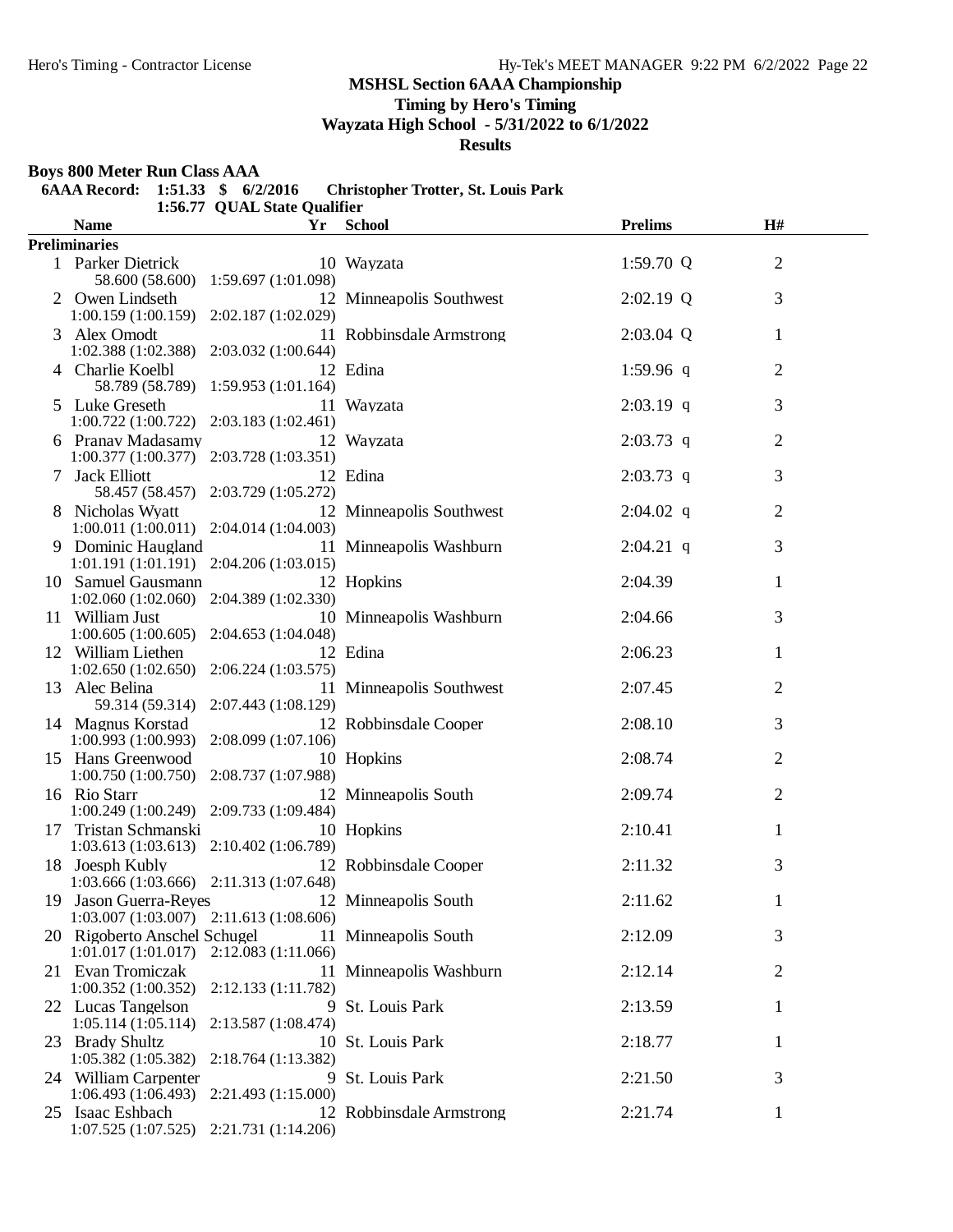## **Timing by Hero's Timing**

**Wayzata High School - 5/31/2022 to 6/1/2022**

**Results**

**Boys 800 Meter Run Class AAA**

**6AAA Record: 1:51.33 \$ 6/2/2016 Christopher Trotter, St. Louis Park**

**1:56.77 QUAL State Qualifier** 

|               | <b>Name</b>                                                    | Yr                                 | <b>School</b>                                                                                               | <b>Finals</b>          |                | <b>Points</b>  |
|---------------|----------------------------------------------------------------|------------------------------------|-------------------------------------------------------------------------------------------------------------|------------------------|----------------|----------------|
| <b>Finals</b> |                                                                |                                    |                                                                                                             |                        |                |                |
|               | 1 Owen Lindseth<br>1:00.278 (1:00.278)                         | 2:00.083 (59.806)                  | 12 Minneapolis Southwest                                                                                    | 2:00.09                |                | 12             |
|               | 2 Parker Dietrick<br>1:00.596(1:00.596)                        | 2:00.115 (59.519)                  | 10 Wayzata                                                                                                  | 2:00.12                |                | 10             |
|               | 3 Charlie Koelbl<br>1:00.442(1:00.442)                         | 2:00.422 (59.980)                  | 12 Edina                                                                                                    | 2:00.43                |                | 8              |
|               | 4 Alex Omodt<br>1:00.938(1:00.938)                             | 2:00.805 (59.868)                  | 11 Robbinsdale Armstrong                                                                                    | 2:00.81                |                | 6              |
|               | 5 Luke Greseth<br>1:01.405(1:01.405)                           | 2:01.125 (59.720)                  | 11 Wayzata                                                                                                  | 2:01.13                |                | 5              |
|               | 6 Dominic Haugland<br>1:00.788 (1:00.788) 2:03.752 (1:02.964)  |                                    | 11 Minneapolis Washburn                                                                                     | 2:03.76                |                | 4              |
|               | 7 Pranav Madasamy<br>1:01.558 (1:01.558) 2:05.835 (1:04.277)   |                                    | 12 Wayzata                                                                                                  | 2:05.84                |                | 3              |
|               | 8 Jack Elliott<br>$1:01.701(1:01.701)$ $2:06.854(1:05.153)$    |                                    | 12 Edina                                                                                                    | 2:06.86                |                | $\overline{2}$ |
|               | 9 Nicholas Wyatt<br>$1:01.361(1:01.361)$ $2:07.185(1:05.824)$  |                                    | 12 Minneapolis Southwest                                                                                    | 2:07.19                |                | $\mathbf{1}$   |
|               | <b>Boys 1600 Meter Run Wheelchair Class AAA</b><br><b>Name</b> | Yr                                 | 6AAA Record: 5:41.70 \$ 5/31/2022 Michael Allen, Wayzata<br><b>School</b>                                   | <b>Finals</b>          |                | <b>Points</b>  |
| <b>Finals</b> | 1 Michael Allen                                                |                                    | 10 Wayzata<br>1:22.540 (1:22.540) 2:51.910 (1:29.370) 4:19.398 (1:27.488) 5:41.691 (1:22.294)               | 5:41.70 \$             |                | $\mathbf{1}$   |
|               | <b>Boys 1600 Meter Run Class AAA</b><br><b>6AAA Record:</b>    | $4:08.10 \quad $1988$              | <b>Steve Holman, Richfield</b>                                                                              |                        |                |                |
|               | <b>Name</b>                                                    | 4:21.39 QUAL State Qualifier<br>Yr | <b>School</b>                                                                                               | <b>Finals</b>          | H#             | <b>Points</b>  |
| <b>Finals</b> |                                                                |                                    |                                                                                                             |                        |                |                |
|               | 1 Noah Breker                                                  |                                    | 11 Robbinsdale Armstrong<br>1:05.061 (1:05.061) 2:11.479 (1:06.418) 3:14.702 (1:03.223) 4:16.021 (1:01.319) | 4:16.03<br><b>QUAL</b> | $\overline{2}$ | 12             |
|               | 2 Aidan Jones                                                  |                                    | 11 Minneapolis Washburn<br>1:04.506 (1:04.506) 2:11.667 (1:07.161) 3:15.982 (1:04.316) 4:19.829 (1:03.847)  | 4:19.83<br><b>OUAL</b> | $\overline{2}$ | 10             |
|               | 3 Sam Scott                                                    |                                    | 10 Minneapolis Southwest<br>1:05.280 (1:05.280) 2:11.399 (1:06.119) 3:15.313 (1:03.914) 4:20.815 (1:05.503) | 4:20.82<br><b>QUAL</b> | 2              | 8              |
|               | 4 Anthony Provenzano                                           |                                    | 10 Hopkins<br>1:04.941 (1:04.941) 2:11.612 (1:06.671) 3:16.279 (1:04.667) 4:24.108 (1:07.829)               | 4:24.11                | 2              | 6              |
|               | 5 Hamza Mohamed<br>1:05.218(1:05.218)                          | 2:12.029(1:06.812)                 | 11 Wayzata<br>3:17.704 (1:05.675) 4:25.800 (1:08.096)                                                       | 4:25.80                | 2              | 5              |
|               | 6 Owen Lindseth<br>1:04.759 (1:04.759)                         |                                    | 12 Minneapolis Southwest<br>2:11.901 (1:07.142) 3:17.451 (1:05.550) 4:26.493 (1:09.042)                     | 4:26.50                | 2              | 4              |
|               | 7 Kurt Lebakken<br>1:06.457(1:06.457)                          |                                    | 12 Edina<br>2:17.040 (1:10.583) 3:28.510 (1:11.470) 4:36.074 (1:07.564)                                     | 4:36.08                | 2              | 3              |
|               | 8 Tyler Kissell<br>1:05.865(1:05.865)                          |                                    | 10 Wayzata<br>2:16.034 (1:10.170) 3:28.107 (1:12.073) 4:36.242 (1:08.135)                                   | 4:36.25                | 2              | $\overline{2}$ |
| 9.            | Dominic Haugland                                               |                                    | 11 Minneapolis Washburn<br>1:05.605 (1:05.605) 2:16.354 (1:10.749) 3:28.402 (1:12.049) 4:37.302 (1:08.900)  | 4:37.31                | $\overline{2}$ | $\mathbf{1}$   |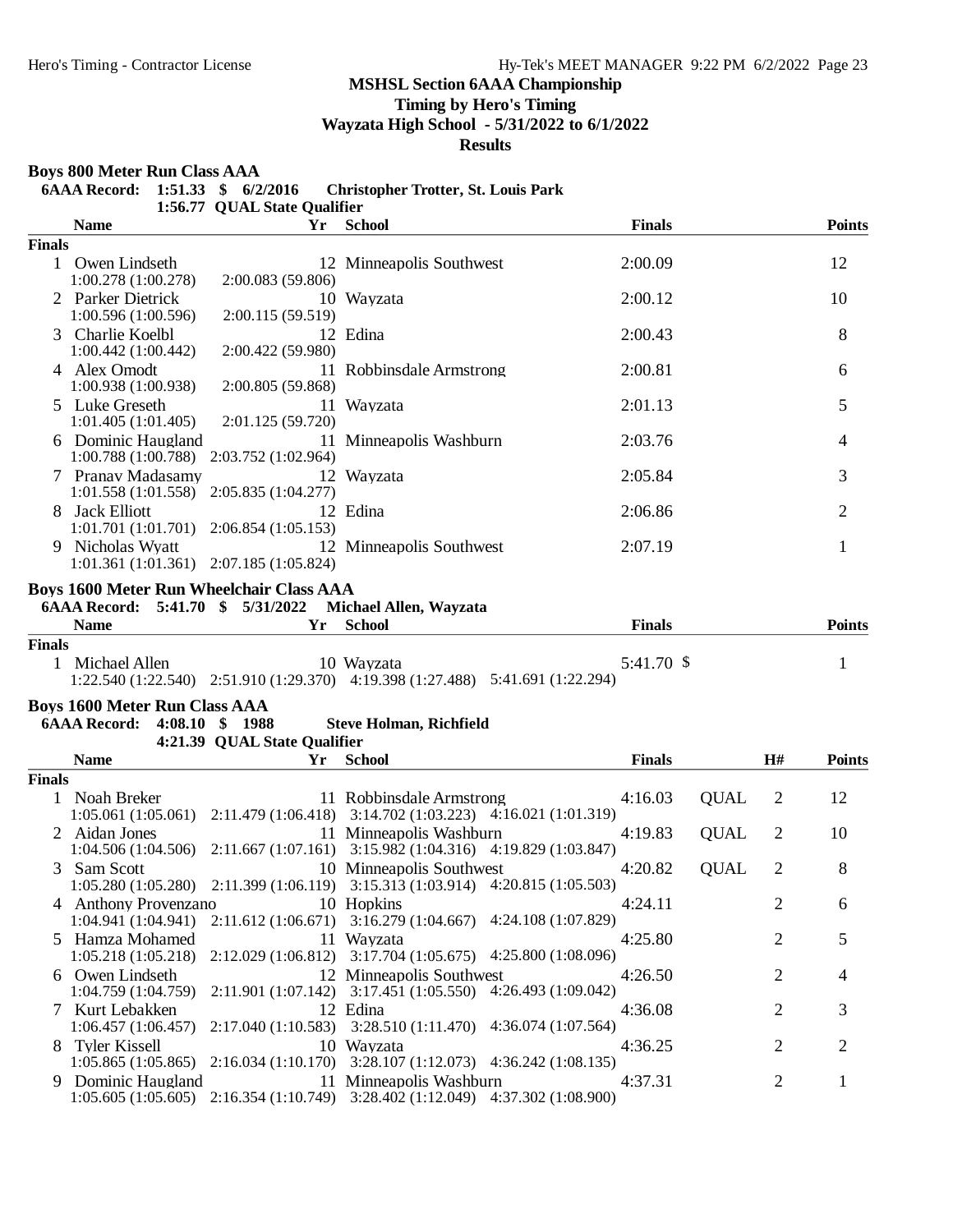**Timing by Hero's Timing**

**Wayzata High School - 5/31/2022 to 6/1/2022**

**Results**

## **Finals ... (Boys 1600 Meter Run Class AAA)**

|               | <b>Name</b>                                               | Yr                                         | <b>School</b>                                                                                               | <b>Finals</b>                                         |             | H#                             | <b>Points</b> |
|---------------|-----------------------------------------------------------|--------------------------------------------|-------------------------------------------------------------------------------------------------------------|-------------------------------------------------------|-------------|--------------------------------|---------------|
|               | 10 Noah Kaster                                            |                                            | 12 Wayzata<br>1:06.157 (1:06.157) 2:16.572 (1:10.415) 3:28.128 (1:11.556) 4:38.499 (1:10.372)               | 4:38.50                                               |             | $\overline{2}$                 |               |
|               | 11 Ruben Margolis<br>1:05.885(1:05.885)                   |                                            | 12 Minneapolis Southwest<br>2:16.362 (1:10.477) 3:29.091 (1:12.730) 4:43.596 (1:14.505)                     | 4:43.60                                               |             | 2                              |               |
|               | 12 Jack Liethen<br>1:08.933(1:08.933)                     |                                            | 10 Edina<br>2:20.556 (1:11.624) 3:33.133 (1:12.577) 4:43.676 (1:10.543)                                     | 4:43.68                                               |             | 1                              |               |
|               | 13 Magnus Korstad<br>1:07.704 (1:07.704)                  |                                            | 12 Robbinsdale Cooper<br>2:19.689 (1:11.985) 3:34.710 (1:15.021) 4:47.486 (1:12.776)                        | 4:47.49                                               |             | 1                              |               |
|               | 14 Gabriel Wiegert<br>1:10.550(1:10.550)                  |                                            | 9 Robbinsdale Armstrong<br>2:23.243 (1:12.693) 3:38.065 (1:14.822) 4:49.458 (1:11.393)                      | 4:49.46                                               |             | 1                              |               |
|               | 15 Henry Nelson<br>1:07.188(1:07.188)                     |                                            | 12 St. Louis Park<br>2:19.360 (1:12.172) 3:34.098 (1:14.738) 4:49.742 (1:15.645)                            | 4:49.75                                               |             | 1                              |               |
|               | 16 Paxon Myers<br>1:09.833(1:09.833)                      |                                            | 9 St. Louis Park<br>2:22.493 (1:12.660) 3:38.105 (1:15.612) 4:51.030 (1:12.925)                             | 4:51.03                                               |             | 1                              |               |
|               | 17 Miles Harris<br>1:10.468(1:10.468)                     |                                            | 11 Hopkins<br>2:22.527 (1:12.059) 3:37.836 (1:15.309) 4:51.101 (1:13.266)                                   | 4:51.11                                               |             | 1                              |               |
|               | 18 Denly Lindeman<br>1:09.299(1:09.299)                   |                                            | 11 St. Louis Park<br>$2:21.751(1:12.453)$ $3:36.344(1:14.593)$                                              | 4:51.99<br>4:51.988(1:15.645)                         |             | 1                              |               |
|               | 19 Caleb Dickel                                           |                                            | 9 Minneapolis Washburn<br>1:07.987 (1:07.987) 2:21.385 (1:13.398) 3:37.556 (1:16.172)                       | 4:52.29<br>4:52.283 (1:14.727)                        |             | 1                              |               |
|               | 20 Jason Guerra-Reyes                                     |                                            | 12 Minneapolis South<br>1:10.190 (1:10.190) 2:22.249 (1:12.059) 3:37.638 (1:15.390)                         | 4:53.64<br>4:53.635 (1:15.997)                        |             | 1                              |               |
|               | 21 Joesph Kubly                                           |                                            | 12 Robbinsdale Cooper<br>1:09.601 (1:09.601) 2:25.608 (1:16.007) 3:44.166 (1:18.558)                        | 4:53.98<br>4:53.972 (1:09.806)                        |             | 1                              |               |
|               | 22 Gabe Duenes                                            |                                            | 10 Minneapolis South<br>1:12.125 (1:12.125) 2:27.031 (1:14.907) 3:43.211 (1:16.180)                         | 4:57.60<br>4:57.599 (1:14.388)                        |             | 1                              |               |
|               | 23 Espen Hopper-Williams                                  |                                            | 10 Minneapolis South<br>1:12.468 (1:12.468) 2:27.324 (1:14.856) 3:44.482 (1:17.158)                         | 4:58.18<br>4:58.176 (1:13.694)                        |             | 1                              |               |
|               | 24 Grant Redelsheimer                                     |                                            | 11 Robbinsdale Armstrong<br>1:11.637 (1:11.637) 2:26.174 (1:14.537) 3:42.806 (1:16.632) 4:59.283 (1:16.477) | 4:59.29                                               |             | 1                              |               |
|               | Jace Haerter<br>--- Logan Drevlow                         |                                            | 9 Edina<br>7 Hopkins                                                                                        | <b>SCR</b><br><b>SCR</b>                              |             | $\overline{c}$<br>$\mathbf{1}$ |               |
|               | <b>Boys 3200 Meter Run Class AAA</b>                      |                                            |                                                                                                             |                                                       |             |                                |               |
|               | <b>6AAA Record:</b>                                       | 8:54.01 \$ 5/26/2015                       | <b>Joe Klecker, Hopkins</b>                                                                                 |                                                       |             |                                |               |
|               |                                                           | 9:26.12 QUAL State Qualifier               |                                                                                                             |                                                       |             |                                |               |
|               | <b>Name</b>                                               | Yr                                         | <b>School</b>                                                                                               | <b>Finals</b>                                         |             | H#                             | <b>Points</b> |
| <b>Finals</b> |                                                           |                                            |                                                                                                             |                                                       |             |                                |               |
|               | Noah Breker<br>1:08.188 (1:08.188)                        | 2:16.395(1:08.208)                         | 11 Robbinsdale Armstrong<br>3:25.120(1:08.725)                                                              | 9:03.25<br>4:34.175 (1:09.056)                        | <b>QUAL</b> | 2                              | 12            |
|               | 5:43.524 (1:09.349)                                       | 6:53.374 (1:09.850)                        | 7:59.855 (1:06.481)<br>10 Minneapolis Southwest                                                             | 9:03.249 (1:03.395)                                   |             |                                |               |
|               | 2 Sam Scott<br>1:08.458 (1:08.458)<br>5:43.758 (1:09.286) | 2:16.689 (1:08.231)<br>6:53.510 (1:09.752) | 3:25.451 (1:08.762)<br>7:59.727 (1:06.218)                                                                  | 9:05.17<br>4:34.472 (1:09.022)<br>9:05.165 (1:05.438) | <b>QUAL</b> | 2                              | 10            |
| 3             | Aidan Jones<br>1:08.621(1:08.621)                         | 11<br>2:16.763(1:08.142)                   | Minneapolis Washburn<br>3:25.534 (1:08.771)                                                                 | 9:06.61<br>4:34.537 (1:09.004)                        | <b>QUAL</b> | $\overline{2}$                 | 8             |
|               | 5:44.033 (1:09.496)                                       | 6:53.267(1:09.234)                         | 7:59.643 (1:06.376)                                                                                         | 9:06.604 (1:06.962)                                   |             |                                |               |
|               | 4 Alex Foss<br>1:08.881 (1:08.881)                        | 2:17.021 (1:08.141)                        | 12 Wayzata<br>3:25.653 (1:08.632)                                                                           | 9:18.65<br>4:34.651 (1:08.998)                        | <b>QUAL</b> | $\overline{2}$                 | 6             |
|               | 5:44.756 (1:10.105)                                       | 6:56.437 (1:11.682)                        | 8:09.489 (1:13.052)                                                                                         | 9:18.649 (1:09.160)                                   |             |                                |               |
| 5             | <b>Anthony Provenzano</b><br>1:08.287(1:08.287)           | 2:16.534(1:08.248)                         | 10 Hopkins<br>3:25.273 (1:08.740)                                                                           | 9:19.77<br>4:34.354 (1:09.081)                        | <b>QUAL</b> | 2                              | 5             |
|               | 5:44.443 (1:10.089)                                       | 6:55.658(1:11.216)                         | 8:08.791 (1:13.134)                                                                                         | 9:19.762 (1:10.971)                                   |             |                                |               |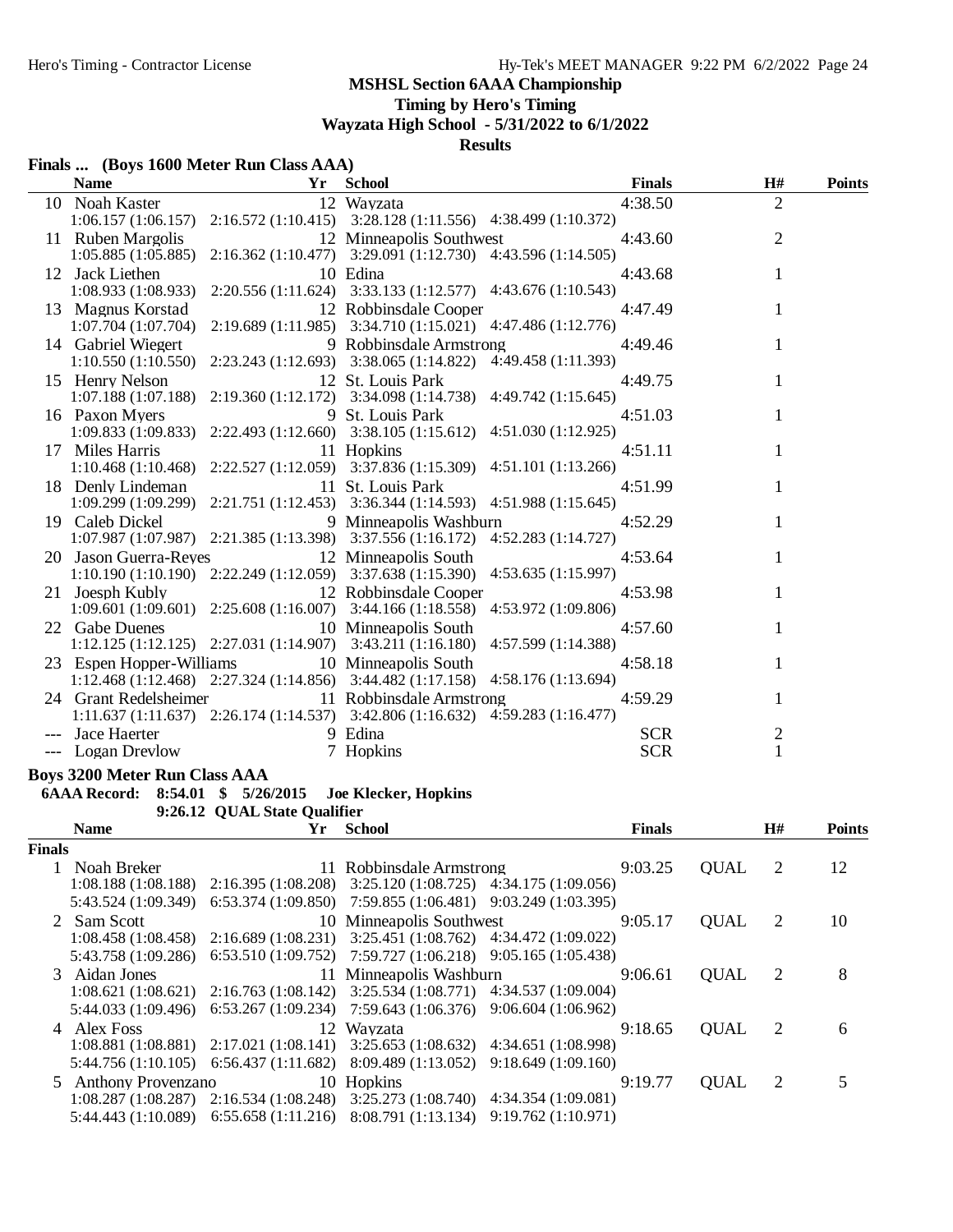**Timing by Hero's Timing**

**Wayzata High School - 5/31/2022 to 6/1/2022**

**Results**

|  |  |  | Finals  (Boys 3200 Meter Run Class AAA) |
|--|--|--|-----------------------------------------|
|--|--|--|-----------------------------------------|

|       | <b>Name</b>                             | Yr                         | <b>School</b>                                                                                               | <b>Finals</b>       | H#         | <b>Points</b>                    |
|-------|-----------------------------------------|----------------------------|-------------------------------------------------------------------------------------------------------------|---------------------|------------|----------------------------------|
|       | 6 Suhayb Ali                            |                            | 11 Hopkins                                                                                                  | 9:41.59             |            | $\overline{2}$<br>4              |
|       |                                         |                            | 1:08.718 (1:08.718) 2:16.959 (1:08.242) 3:25.763 (1:08.804) 4:34.796 (1:09.034)                             |                     |            |                                  |
|       |                                         |                            | 5:49.084 (1:14.288) 7:07.928 (1:18.844) 8:27.253 (1:19.326)                                                 | 9:41.589 (1:14.336) |            |                                  |
|       | 7 Benjamin Batalden                     |                            | 10 Minneapolis Southwest                                                                                    | 9:47.67             |            | 3<br>$\overline{2}$              |
|       |                                         |                            | $1:10.098(1:10.098)$ $2:21.643(1:11.545)$ $3:35.993(1:14.350)$                                              | 4:53.137(1:17.145)  |            |                                  |
|       | 6:09.700(1:16.563)                      |                            | 7:26.547 (1:16.848) 8:42.166 (1:15.619) 9:47.666 (1:05.500)                                                 |                     |            |                                  |
|       | 8 Daniel McCollor                       |                            | 10 Wayzata                                                                                                  | 9:52.26             |            | $\overline{2}$<br>$\overline{2}$ |
|       |                                         |                            | 1:09.183 (1:09.183) 2:17.565 (1:08.382) 3:28.991 (1:11.426)                                                 | 4:43.755 (1:14.765) |            |                                  |
|       | 5:59.747 (1:15.992)                     |                            | 7:18.484 (1:18.737) 8:35.769 (1:17.286)                                                                     | 9:52.257 (1:16.488) |            |                                  |
|       | 9 Will Weber                            |                            | 9 Wayzata                                                                                                   | 9:55.69             |            | $\overline{2}$<br>1              |
|       | 1:10.191(1:10.191)                      |                            | 2:21.605 (1:11.415) 3:35.924 (1:14.319)                                                                     | 4:53.561 (1:17.637) |            |                                  |
|       | 6:10.127(1:16.566)                      |                            | 7:27.055 (1:16.928) 8:44.243 (1:17.188)                                                                     | 9:55.685 (1:11.443) |            |                                  |
|       | 10 Landon Hering                        |                            | 10 Hopkins                                                                                                  | 9:57.50             |            | $\overline{2}$                   |
|       | 1:09.937(1:09.937)                      |                            | 2:20.890 (1:10.954) 3:33.133 (1:12.243) 4:47.847 (1:14.715)                                                 |                     |            |                                  |
|       | 6:04.299(1:16.452)                      |                            | 7:22.815 (1:18.516) 8:42.668 (1:19.854) 9:57.493 (1:14.825)                                                 |                     |            |                                  |
|       | 11 Kurt Lebakken                        |                            | 12 Edina                                                                                                    | 9:59.43             |            | 2                                |
|       |                                         |                            | 1:09.509 (1:09.509) 2:21.149 (1:11.640) 3:35.681 (1:14.532) 4:53.981 (1:18.300)                             |                     |            |                                  |
|       |                                         |                            | 6:11.554 (1:17.574) 7:30.775 (1:19.221) 8:48.849 (1:18.075) 9:59.421 (1:10.572)                             |                     |            |                                  |
|       | 12 Ethan Richter                        |                            | 12 Edina                                                                                                    | 10:15.94            |            | $\mathbf{1}$                     |
|       |                                         |                            | 1:15.386 (1:15.386) 2:31.416 (1:16.031) 3:48.532 (1:17.116) 5:05.692 (1:17.160)                             |                     |            |                                  |
|       |                                         |                            | 6:24.793 (1:19.101) 7:45.422 (1:20.629) 9:05.756 (1:20.334) 10:15.932 (1:10.176)                            |                     |            |                                  |
|       | 13 Max Ehalt                            |                            | 11 Minneapolis Southwest                                                                                    | 10:19.83            |            | $\mathbf{1}$                     |
|       |                                         |                            | 1:15.114 (1:15.114) 2:31.086 (1:15.973) 3:48.180 (1:17.094) 5:05.252 (1:17.073)                             |                     |            |                                  |
|       |                                         |                            | 6:24.340 (1:19.088) 7:44.619 (1:20.280) 9:05.370 (1:20.751) 10:19.822 (1:14.453)                            |                     |            |                                  |
|       | 14 Gael Manzur Strandlund               |                            | 12 Minneapolis Washburn                                                                                     | 10:19.98            |            | $\mathbf{1}$                     |
|       |                                         |                            | 1:15.595 (1:15.595) 2:31.923 (1:16.328) 3:49.231 (1:17.308) 5:07.976 (1:18.746)                             |                     |            |                                  |
|       | 6:28.892(1:20.916)                      |                            | 7:50.132 (1:21.241) 9:08.959 (1:18.827) 10:19.979 (1:11.020)                                                |                     |            |                                  |
|       | 15 Denly Lindeman                       |                            | 11 St. Louis Park                                                                                           | 10:31.20            |            | 1                                |
|       | 1:16.222(1:16.222)                      |                            | 2:32.604 (1:16.382) 3:50.047 (1:17.443) 5:08.965 (1:18.918)                                                 |                     |            |                                  |
|       | 6:29.570 (1:20.606)                     |                            | 7:50.829 (1:21.259) 9:12.635 (1:21.806) 10:31.193 (1:18.558)                                                |                     |            |                                  |
|       | 16 Henry Nelson                         |                            | 12 St. Louis Park                                                                                           | 10:41.31            |            | 1                                |
|       | 1:17.844(1:17.844)                      |                            | 2:37.290 (1:19.446) 3:57.483 (1:20.193) 5:18.274 (1:20.791)                                                 |                     |            |                                  |
|       | 6:41.268 (1:22.994)                     |                            | 8:02.405 (1:21.138) 9:23.755 (1:21.350) 10:41.306 (1:17.552)                                                |                     |            |                                  |
|       | 17 Paxon Myers                          |                            | 9 St. Louis Park                                                                                            | 10:46.37            |            | 1                                |
|       |                                         |                            | 1:17.825 (1:17.825) 2:36.759 (1:18.934) 3:57.238 (1:20.480) 5:18.043 (1:20.805)                             |                     |            |                                  |
|       | 6:41.086(1:23.044)                      |                            | 8:02.599 (1:21.513) 9:24.941 (1:22.342) 10:46.364 (1:21.424)                                                |                     |            |                                  |
|       | 18 Brett DeKooker                       |                            | 12 Robbinsdale Armstrong<br>1:17.525 (1:17.525) 2:36.543 (1:19.018) 3:56.997 (1:20.454) 5:17.878 (1:20.881) | 10:46.79            |            | 1                                |
|       |                                         |                            | 6:41.631 (1:23.754) 8:06.932 (1:25.301) 9:32.099 (1:25.168) 10:46.782 (1:14.684)                            |                     |            |                                  |
|       | 19 Oscar Olson Gross                    |                            | 10 Minneapolis Washburn                                                                                     |                     |            |                                  |
|       |                                         |                            | 1:17.757 (1:17.757) 2:39.450 (1:21.694) 4:06.628 (1:27.178) 5:35.594 (1:28.966)                             | 11:13.06            |            | 1                                |
|       |                                         |                            | 7:03.657 (1:28.064) 8:33.061 (1:29.404) 9:59.829 (1:26.768) 11:13.056 (1:13.227)                            |                     |            |                                  |
|       | 20 Antonio Guerrero Garcia              |                            | 11 Robbinsdale Armstrong                                                                                    | 11:48.21            |            | 1                                |
|       |                                         |                            | 1:21.290 (1:21.290) 2:46.087 (1:24.797) 4:14.056 (1:27.970) 5:43.795 (1:29.739)                             |                     |            |                                  |
|       |                                         |                            | 7:13.630 (1:29.835) 8:45.334 (1:31.705) 10:18.377 (1:33.043) 11:48.203 (1:29.826)                           |                     |            |                                  |
| $---$ | Jace Haerter                            |                            | 9 Edina                                                                                                     | <b>SCR</b>          |            | 2                                |
|       |                                         |                            |                                                                                                             |                     |            |                                  |
|       | <b>Boys 110 Meter Hurdles Class AAA</b> |                            |                                                                                                             |                     |            |                                  |
|       | <b>6AAA Record:</b>                     | 14.18 \$ 6/1/2017          | <b>Henry Adams, Edina</b>                                                                                   |                     |            |                                  |
|       |                                         | 14.92 QUAL State Qualifier |                                                                                                             | <b>Prelims</b>      |            |                                  |
|       | <b>Name</b><br><b>Preliminaries</b>     | Yr                         | <b>School</b>                                                                                               |                     | Wind<br>H# |                                  |
|       | 1 Jimmy Hager                           |                            | 11 St. Louis Park                                                                                           | 16.02 Q             | NWI        | 2                                |
|       | 16.015(16.015)                          |                            |                                                                                                             |                     |            |                                  |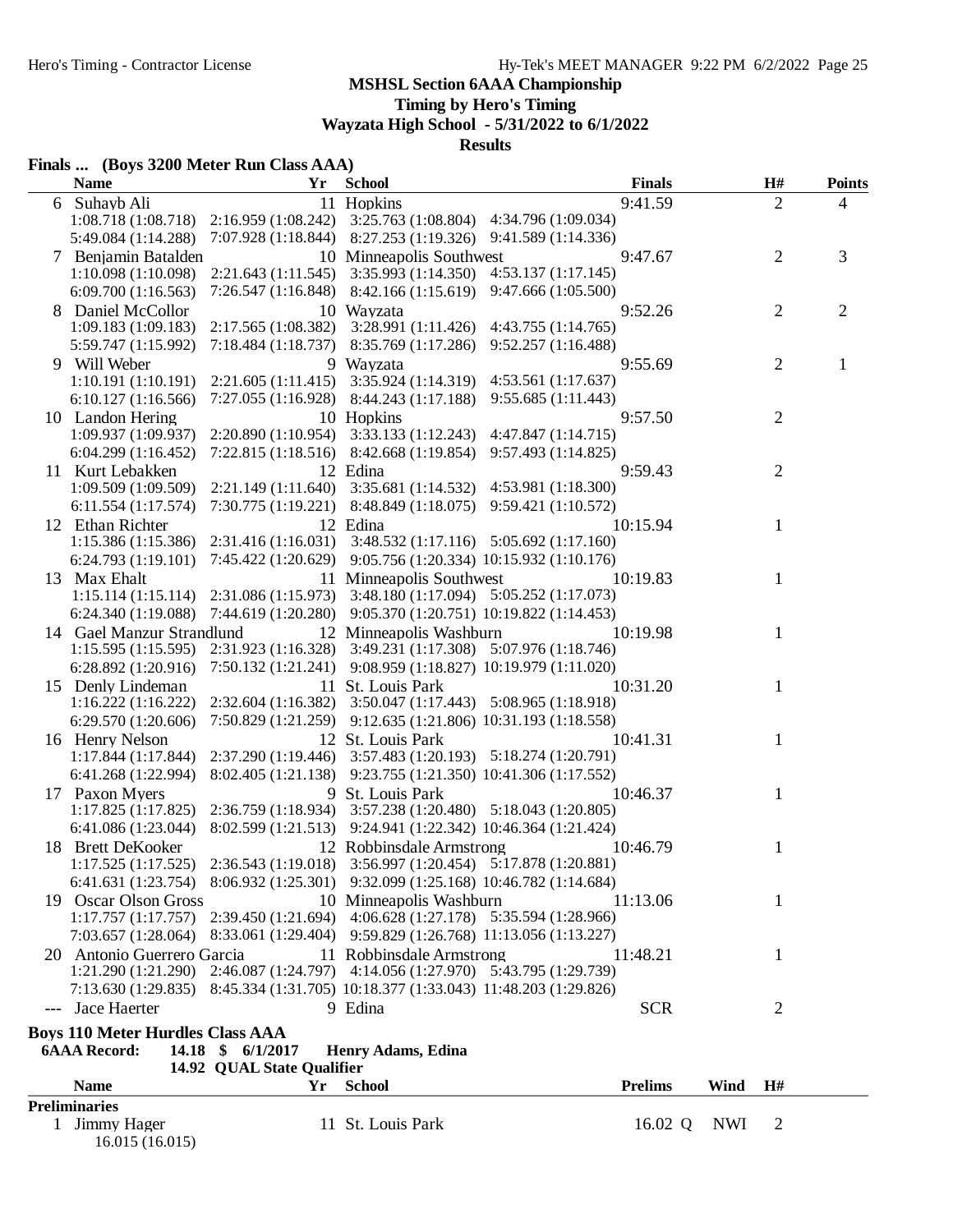**Timing by Hero's Timing**

**Wayzata High School - 5/31/2022 to 6/1/2022**

**Results**

## **Preliminaries ... (Boys 110 Meter Hurdles Class AAA)**

|    | <b>Name</b>                                | Yr | <b>School</b>            | <b>Prelims</b> | <b>Wind</b> | $\mathbf{H}$ # |  |
|----|--------------------------------------------|----|--------------------------|----------------|-------------|----------------|--|
| 2  | David Nelson<br>16.139 (16.139)            |    | 11 Wayzata               | 16.14 Q        | <b>NWI</b>  | 3              |  |
| 3  | Avery Batala<br>16.902 (16.902)            |    | 9 Hopkins                | 16.91 Q        | <b>NWI</b>  | $\mathbf{1}$   |  |
| 4  | Hayden Hamilton<br>16.996 (16.996)         |    | 11 Edina                 | 17.00 q        | <b>NWI</b>  | $\mathbf{1}$   |  |
| 5  | Milo Stelzer<br>17.019 (17.019)            |    | 11 Minneapolis South     | $17.02$ q      | <b>NWI</b>  | 3              |  |
| 6  | Mustafa El-huni<br>18.204 (18.204)         |    | 10 Edina                 | $18.21$ q      | <b>NWI</b>  | $\mathbf{1}$   |  |
| 7  | Will Searson<br>18.421 (18.421)            |    | 11 Wayzata               | 18.43 q        | <b>NWI</b>  | $\mathbf{1}$   |  |
|    | Rishab Madasamy<br>18.762 (18.762)         |    | 9 Wayzata                | $18.77$ q      | <b>NWI</b>  | $\overline{2}$ |  |
| 9  | John Weiby<br>19.190 (19.190)              |    | 11 Edina                 | 19.19q         | <b>NWI</b>  | 3              |  |
| 10 | <b>Malik Williams</b><br>19.195 (19.195)   |    | 9 Robbinsdale Cooper     | 19.20          | <b>NWI</b>  | $\overline{2}$ |  |
| 11 | <b>Sterling Smith</b><br>19.362 (19.362)   |    | 11 Minneapolis Southwest | 19.37          | <b>NWI</b>  | $\mathbf{1}$   |  |
| 12 | Jaden Ngaima<br>19.765 (19.765)            |    | 9 Hopkins                | 19.77          | <b>NWI</b>  | $\overline{2}$ |  |
| 13 | <b>Carter Bursinger</b><br>19.838 (19.838) |    | 10 Minneapolis South     | 19.84          | <b>NWI</b>  | $\mathbf{1}$   |  |
| 14 | Ian Lee<br>20.613 (20.613)                 |    | 12 Minneapolis Southwest | 20.62          | <b>NWI</b>  | 3              |  |
| 15 | joshua Daniels<br>22.507 (22.507)          |    | 9 Robbinsdale Armstrong  | 22.51          | <b>NWI</b>  | $\overline{2}$ |  |
|    | <b>Israel Manna</b><br>22.584 (22.584)     |    | 11 Robbinsdale Armstrong | D <sub>Q</sub> | <b>NWI</b>  | $\overline{2}$ |  |
|    | Daniel Lochridge<br>22.210 (22.210)        |    | 11 Robbinsdale Armstrong | D <sub>Q</sub> | <b>NWI</b>  | 3              |  |
|    | Ezra Hudson                                |    | 12 St. Louis Park        | <b>SCR</b>     | <b>NWI</b>  | 3              |  |
|    | <b>Zion Wilson</b>                         |    | 10 Hopkins               | <b>SCR</b>     | <b>NWI</b>  | 3              |  |
|    | Tre Marshall-Hall                          |    | 12 Minneapolis Southwest | <b>SCR</b>     | <b>NWI</b>  | $\overline{2}$ |  |
|    | <b>Boys 110 Meter Hurdles Class AAA</b>    |    |                          |                |             |                |  |

## **6AAA Record: 14.18 \$ 6/1/2017 Henry Adams, Edina**

**14.92 QUAL State Qualifier** 

|        | <b>Name</b>                        | Yr | <b>School</b>        | <b>Finals</b> | Wind   | <b>Points</b> |
|--------|------------------------------------|----|----------------------|---------------|--------|---------------|
| Finals |                                    |    |                      |               |        |               |
|        | Jimmy Hager<br>15.886 (15.886)     |    | 11 St. Louis Park    | 15.89         | $-4.3$ | 12            |
|        | 2 David Nelson<br>16.085(16.085)   |    | 11 Wayzata           | 16.09         | $-4.3$ | 10            |
| 3      | Avery Batala<br>16.648 (16.648)    |    | 9 Hopkins            | 16.65         | $-4.3$ | 8             |
| 4      | Milo Stelzer<br>16.787 (16.787)    |    | 11 Minneapolis South | 16.79         | $-4.3$ | 6             |
| 5.     | Hayden Hamilton<br>17.740 (17.740) | 11 | Edina                | 17.74         | $-4.3$ | 5             |
| 6      | Mustafa El-huni<br>18.645 (18.645) |    | 10 Edina             | 18.65         | $-4.3$ | 4             |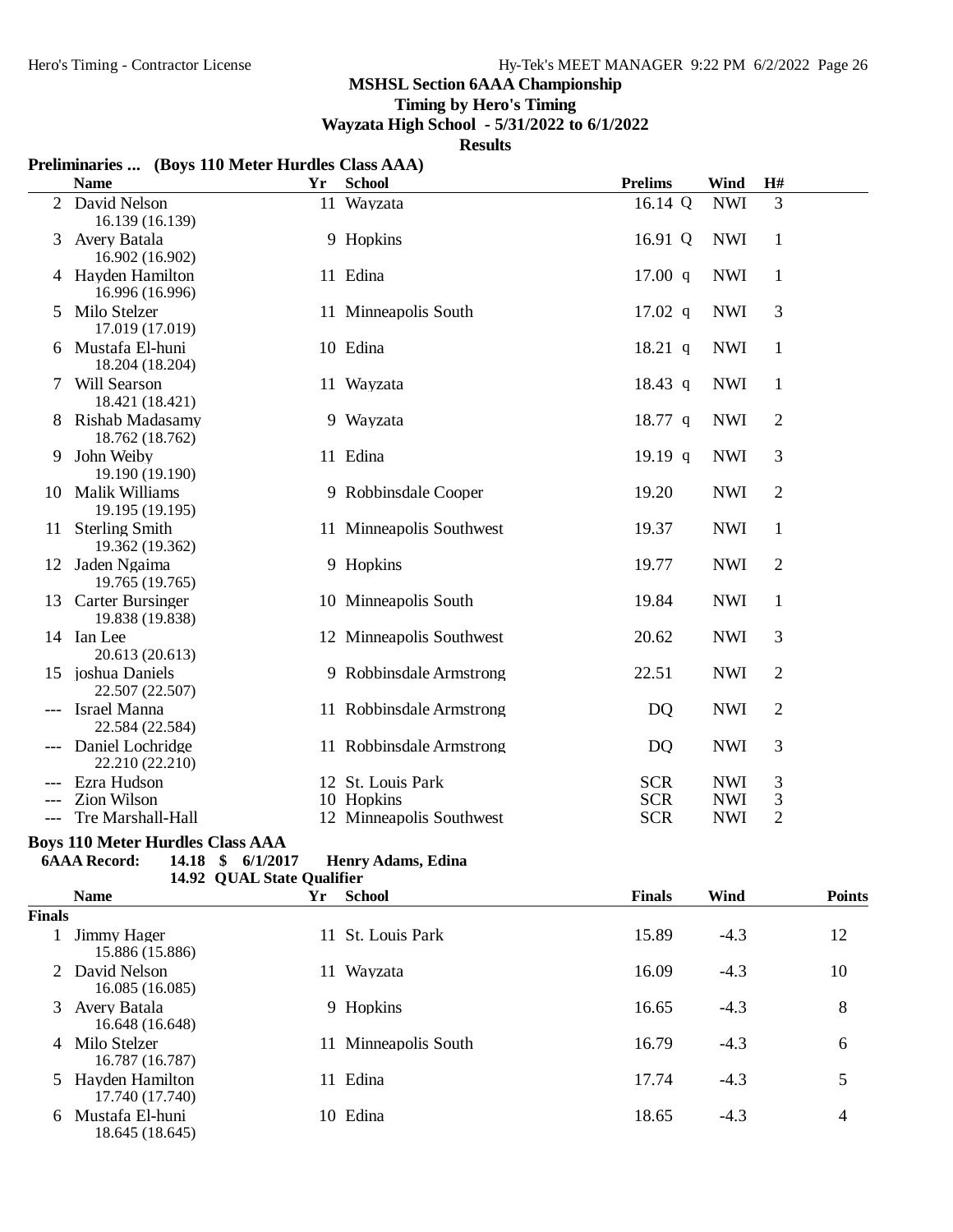**Timing by Hero's Timing**

**Wayzata High School - 5/31/2022 to 6/1/2022**

**Results**

## **Finals ... (Boys 110 Meter Hurdles Class AAA)**

|    | <b>Name</b>                        | Үr | <b>School</b> | <b>Finals</b> | Wind   | <b>Points</b> |
|----|------------------------------------|----|---------------|---------------|--------|---------------|
|    | Will Searson<br>19.117 (19.117)    | 11 | Wayzata       | 19.12         | $-4.3$ |               |
| 8. | Rishab Madasamy<br>19.641 (19.641) |    | 9 Wayzata     | 19.65         | $-4.3$ |               |
| Q  | John Weiby<br>19.957 (19.957)      |    | 11 Edina      | 19.96         | $-4.3$ |               |

## **Boys 300 Meter Hurdles Class AAA**<br>6AAA Record: 37.98 \$ 5/28/20

**6AAA Record: 37.98 \$ 5/28/2015 Davis Eldridge, Eden Prairie**

**39.46 QUAL State Qualifier** 

|    | <b>Name</b>                               | Yr | <b>School</b>            | <b>Prelims</b> | H#             |  |
|----|-------------------------------------------|----|--------------------------|----------------|----------------|--|
|    | <b>Preliminaries</b>                      |    |                          |                |                |  |
| 1  | <b>Charles Tomczik</b><br>42.064 (42.064) |    | 11 Wayzata               | 42.07 Q        | 1              |  |
|    | <b>Ethan Fischer</b><br>42.091 (42.091)   |    | 12 Wayzata               | 42.10 Q        | 2              |  |
| 3  | Milo Stelzer<br>42.993 (42.993)           |    | 11 Minneapolis South     | 43.00 Q        | 3              |  |
|    | 4 Wyatt Baker<br>42.137 (42.137)          |    | 12 Wayzata               | 42.14 $q$      | 1              |  |
| 5  | Sebastian Tangelson<br>42.175 (42.175)    |    | 11 St. Louis Park        | 42.18 $q$      | $\overline{2}$ |  |
| 6. | John Hubbell<br>43.577 (43.577)           |    | 11 Edina                 | 43.58 q        | 3              |  |
| 7  | Jimmy Hager<br>43.797 (43.797)            |    | 11 St. Louis Park        | 43.80 q        | $\overline{2}$ |  |
|    | <b>Israel Manna</b><br>44.107 (44.107)    |    | 11 Robbinsdale Armstrong | 44.11 q        | 3              |  |
| 9  | Mustafa El-huni<br>44.202 (44.202)        |    | 10 Edina                 | 44.21 q        | 3              |  |
|    | 10 Lee Hutton<br>44.793 (44.793)          |    | 12 Hopkins               | 44.80          | 1              |  |
| 11 | <b>Sterling Smith</b><br>45.120 (45.120)  |    | 11 Minneapolis Southwest | 45.12          | $\overline{2}$ |  |
| 12 | Hayden Hamilton<br>45.160 (45.160)        |    | 11 Edina                 | 45.16          | 3              |  |
| 13 | Eli Kuempel<br>46.082 (46.082)            |    | 8 Robbinsdale Armstrong  | 46.09          | $\overline{3}$ |  |
|    | 14 Carter Bursinger<br>48.372 (48.372)    |    | 10 Minneapolis South     | 48.38          | 1              |  |
|    | 15 Ian Lee<br>49.907 (49.907)             |    | 12 Minneapolis Southwest | 49.91          | 2              |  |
|    | 16 Jonah Kaufman<br>53.386 (53.386)       |    | 10 St. Louis Park        | 53.39          | 3              |  |
|    | Tre Marshall-Hall                         |    | 12 Minneapolis Southwest | <b>SCR</b>     | $\mathbf{1}$   |  |
|    | <b>Zion Wilson</b>                        |    | 10 Hopkins               | <b>SCR</b>     | $\mathbf{2}$   |  |
|    | Liam Edwards<br>51.687 (51.687)           |    | 11 Minneapolis South     | <b>SCR</b>     | $\overline{2}$ |  |
|    | --- Daniel Lochridge                      |    | 11 Robbinsdale Armstrong | <b>SCR</b>     | $\mathbf{1}$   |  |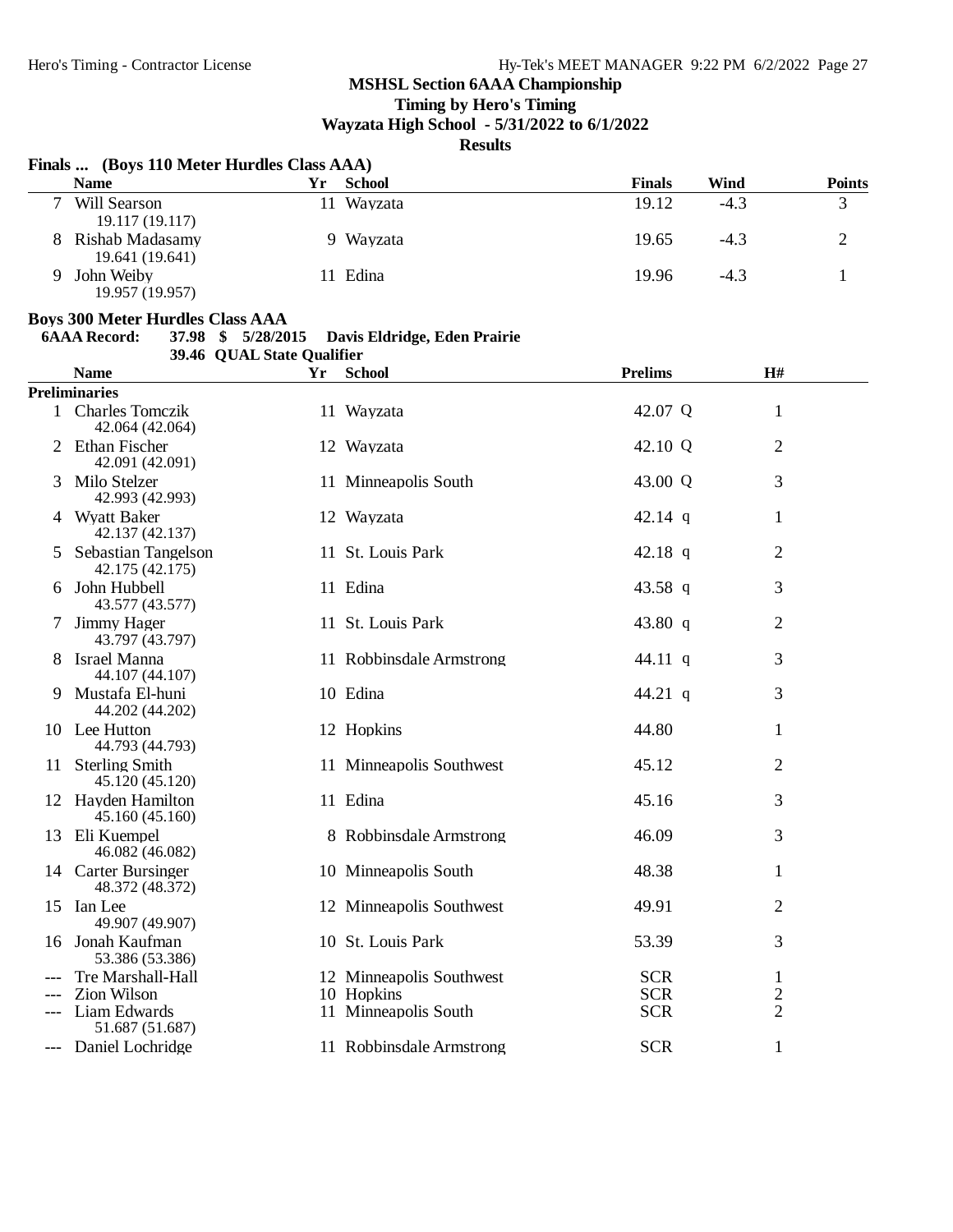## **Timing by Hero's Timing**

**Wayzata High School - 5/31/2022 to 6/1/2022**

**Results**

**Boys 300 Meter Hurdles Class AAA**<br>6AAA Record: 37.98 \$ 5/28/20

**6AAA Record: 37.98 \$ 5/28/2015 Davis Eldridge, Eden Prairie**

**39.46 QUAL State Qualifier** 

|                             | <b>Name</b>                               | Yr  | <b>School</b>            | <b>Finals</b> | <b>Points</b> |
|-----------------------------|-------------------------------------------|-----|--------------------------|---------------|---------------|
| Finals                      |                                           |     |                          |               |               |
|                             | Milo Stelzer<br>40.661 (40.661)           | 11. | Minneapolis South        | 40.67         | 12            |
| $\mathcal{D}_{\mathcal{L}}$ | Ethan Fischer<br>40.709 (40.709)          |     | 12 Wayzata               | 40.71         | 10            |
| 3                           | <b>Charles Tomczik</b><br>40.978 (40.978) | 11  | Wayzata                  | 40.98         | 8             |
| 4                           | <b>Wyatt Baker</b><br>41.233 (41.233)     |     | 12 Wayzata               | 41.24         | 6             |
| 5                           | Sebastian Tangelson<br>42.590 (42.590)    |     | 11 St. Louis Park        | 41.95         | 5             |
| 6                           | Israel Manna<br>42.815 (42.815)           |     | 11 Robbinsdale Armstrong | 42.82         | 4             |
|                             | Mustafa El-huni<br>44.690 (44.690)        |     | 10 Edina                 | 44.69         | 3             |
|                             | John Hubbell                              |     | 11 Edina                 | <b>DNF</b>    |               |
| $---$                       | Jimmy Hager<br>47.068 (47.068)            | 11. | <b>St.</b> Louis Park    | DQ            |               |

## **Boys 4x100 Meter Relay Class AAA**<br>6AAA Record: 41.23 \$ 5/31/20

#### **6AAA Record: 41.23 \$ 5/31/2018 Hopkins, Hopkins**

**T. Bennett, J. Champion, G. Jackson, J. Fahnhulleh**

|                | 43.15 QUAL State Qualifier                 |       |               |             |                |
|----------------|--------------------------------------------|-------|---------------|-------------|----------------|
|                | <b>Team</b>                                | Relay | <b>Finals</b> |             | <b>Points</b>  |
| <b>Finals</b>  |                                            |       |               |             |                |
| $\mathbf{1}$   | Wayzata<br>42.722 (42.722)                 |       | 42.73         | <b>QUAL</b> | 12             |
|                | 2 Robbinsdale Armstrong<br>42.752 (42.752) |       | 42.76         | <b>QUAL</b> | 10             |
| 3              | St. Louis Park<br>43.495 (43.495)          |       | 43.50         |             | 8              |
|                | 4 Edina<br>43.669 (43.669)                 |       | 43.67         |             | 6              |
| 5              | Minneapolis Southwest<br>45.173 (45.173)   |       | 45.18         |             | 5              |
| 6              | Minneapolis Washburn<br>45.735 (45.735)    |       | 45.74         |             | 4              |
| $7\phantom{0}$ | Hopkins<br>45.977 (45.977)                 |       | 45.98         |             | 3              |
| 8              | Minneapolis South<br>46.287 (46.287)       |       | 46.29         |             | $\overline{2}$ |
| $---$          | Robbinsdale Cooper<br>45.153 (45.153)      |       | DQ            |             |                |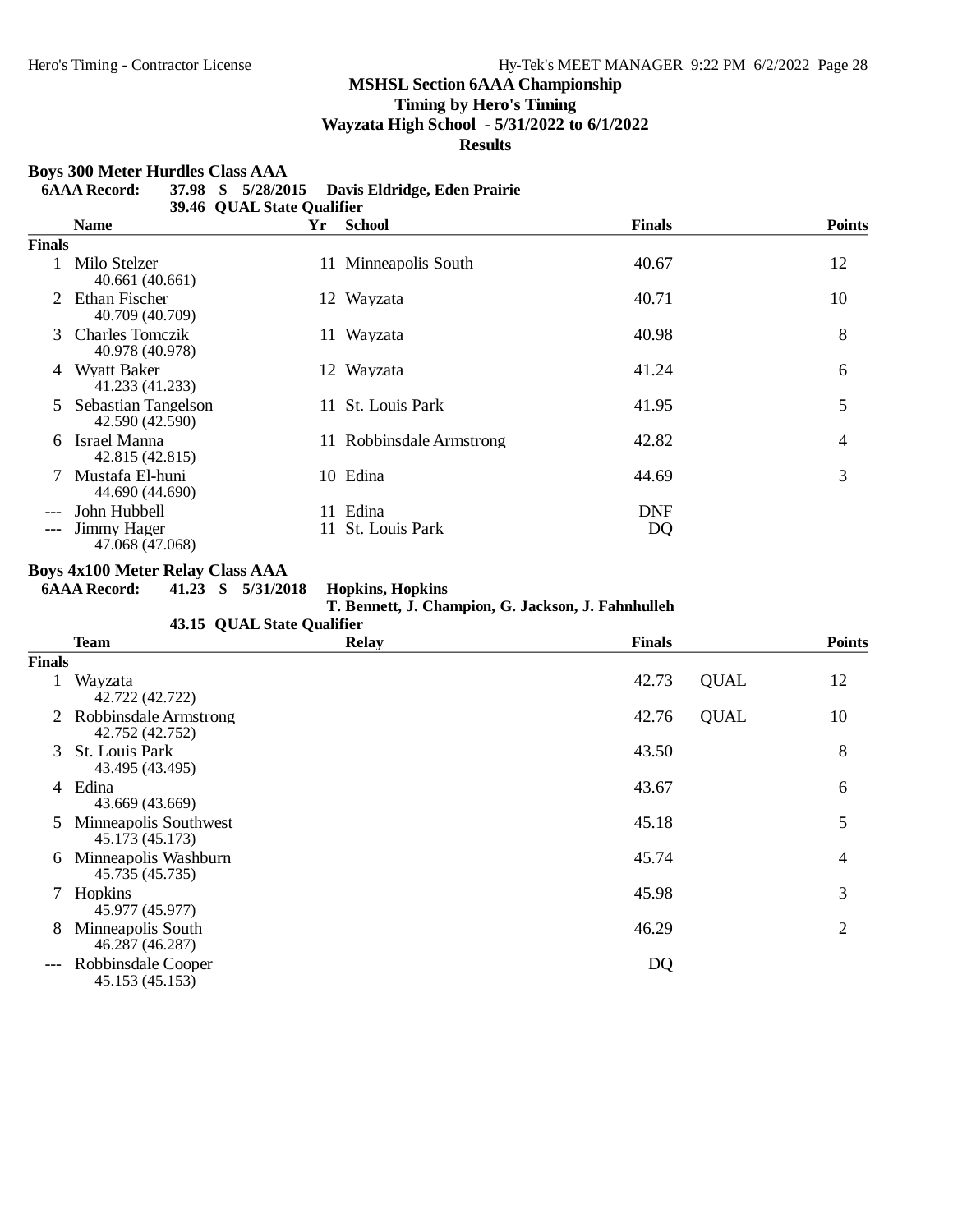**Timing by Hero's Timing**

**Wayzata High School - 5/31/2022 to 6/1/2022**

**Results**

**Boys 4x200 Meter Relay Class AAA**

**6AAA Record: 1:26.79 \$ 5/31/2018 Hopkins, Hopkins**

**J. Champion, W. Lubarski, S. Leervig, J Fahnbulleh**

|  | 1:29.31 QUAL State Qualifier |  |
|--|------------------------------|--|
|--|------------------------------|--|

|               | <b>Team</b>                                    | <b>Relay</b> | <b>Finals</b> | <b>Points</b> |
|---------------|------------------------------------------------|--------------|---------------|---------------|
| <b>Finals</b> |                                                |              |               |               |
|               | Wayzata<br>1:31.491 (1:31.491)                 |              | 1:31.50       | 12            |
|               | 2 Hopkins<br>1:31.829 (1:31.829)               |              | 1:31.83       | 10            |
|               | 3 Robbinsdale Armstrong<br>1:32.725(1:32.725)  |              | 1:32.73       | 8             |
|               | 4 Minneapolis South<br>1:33.285 (1:33.285)     |              | 1:33.29       | 6             |
|               | 5 Minneapolis Washburn<br>1:34.613(1:34.613)   |              | 1:34.62       | 5             |
|               | 6 Edina<br>1:35.175(1:35.175)                  |              | 1:35.18       | 4             |
|               | 7 Minneapolis Southwest<br>1:36.942 (1:36.942) |              | 1:36.95       | 3             |
| $---$         | Robbinsdale Cooper<br>1:36.815(1:36.815)       |              | DQ            |               |
|               | St. Louis Park                                 |              | <b>SCR</b>    |               |

**Boys 4x400 Meter Relay Class AAA**

**6AAA Record: 3:17.98 \$ 6/3/2011 Wayzata, Wayzata**

|               | 3:25.79 QUAL State Qualifier                   |              |               |             |                |
|---------------|------------------------------------------------|--------------|---------------|-------------|----------------|
|               | <b>Team</b>                                    | <b>Relay</b> | <b>Finals</b> |             | <b>Points</b>  |
| <b>Finals</b> |                                                |              |               |             |                |
|               | Wayzata<br>3:24.343 (3:24.343)                 |              | 3:24.35       | <b>QUAL</b> | 12             |
|               | 2 Hopkins<br>3:27.522 (3:27.522)               |              | 3:27.53       |             | 10             |
|               | 3 Minneapolis South<br>3:31.230 (3:31.230)     |              | 3:31.23       |             | 8              |
|               | 4 Robbinsdale Armstrong<br>3:32.277 (3:32.277) |              | 3:32.28       |             | 6              |
|               | 5 Edina<br>3:38.381 (3:38.381)                 |              | 3:38.39       |             | 5              |
|               | 6 Minneapolis Washburn<br>3:40.557 (3:40.557)  |              | 3:40.56       |             | 4              |
|               | 7 Robbinsdale Cooper<br>3:41.766 (3:41.766)    |              | 3:41.77       |             | 3              |
| 8             | St. Louis Park<br>3:42.621 (3:42.621)          |              | 3:42.63       |             | $\overline{2}$ |
| 9             | Minneapolis Southwest<br>3:45.445 (3:45.445)   |              | 3:45.45       |             | -1             |

**M Smith, B Jarvey, S Lebewitz. A Moline**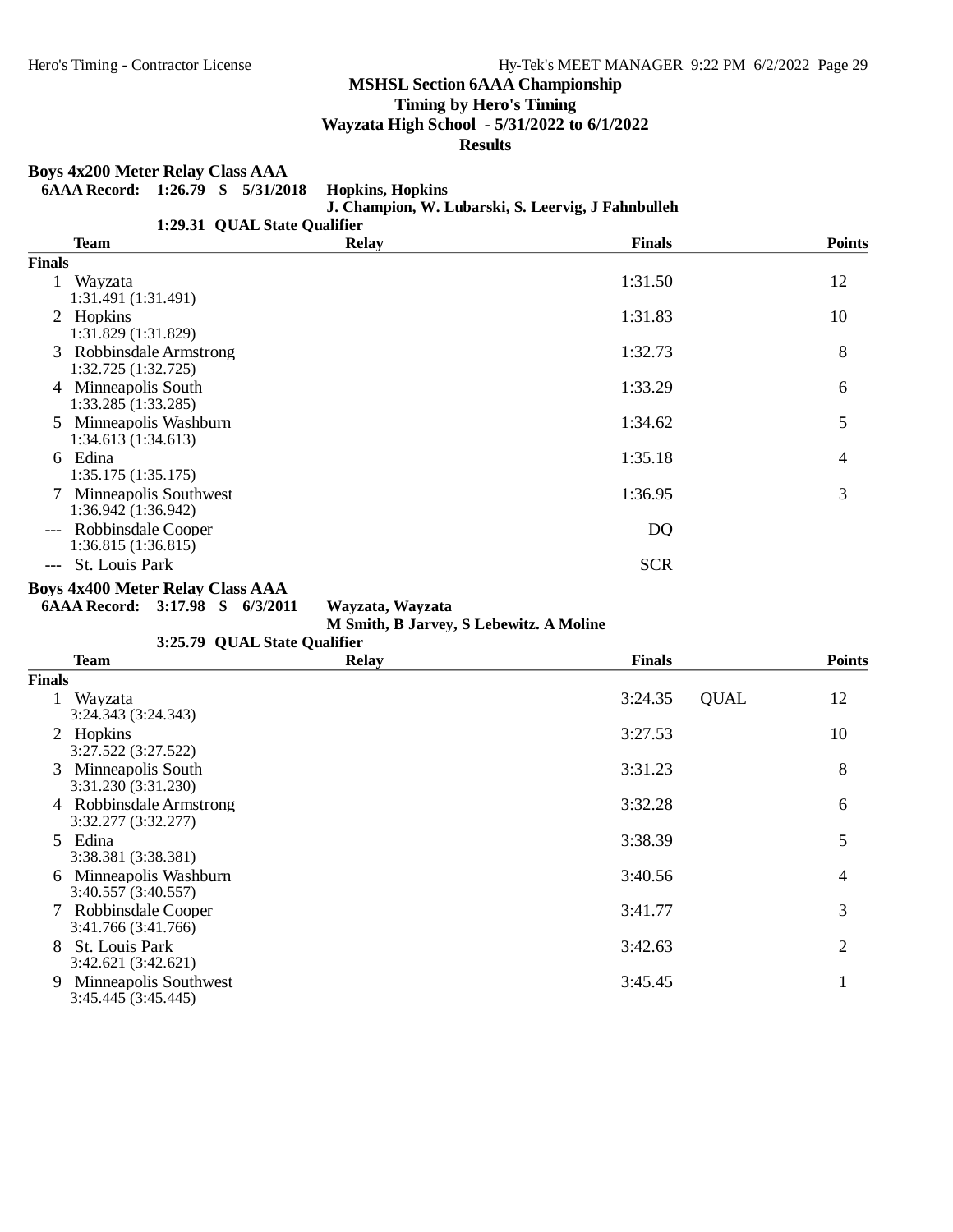**Timing by Hero's Timing**

**Wayzata High School - 5/31/2022 to 6/1/2022**

**Results**

#### **Boys 4x800 Meter Relay Class AAA**

**6AAA Record: 7:51.50 \$ 6/1/2017 Wayzata, Wayzata**

**M Tolander, T Leisen, F Fetrow, A Sonnesyn**

**7:59.44 OUAL State Qualifier** 

|               | <b>Team</b>                                    | <b>Relay</b> | <b>Finals</b> | <b>Points</b> |
|---------------|------------------------------------------------|--------------|---------------|---------------|
| <b>Finals</b> |                                                |              |               |               |
|               | Wayzata<br>8:09.466 (8:09.466)                 |              | 8:09.47       | 12            |
|               | 2 Edina<br>8:10.239 (8:10.239)                 |              | 8:10.24       | 10            |
|               | 3 Hopkins<br>8:13.748 (8:13.748)               |              | 8:13.75       | 8             |
|               | 4 Minneapolis Southwest<br>8:25.751 (8:25.751) |              | 8:25.76       | 6             |
|               | 5 Minneapolis Washburn<br>8:48.266 (8:48.266)  |              | 8:48.27       | 5             |
|               | 6 Robbinsdale Armstrong<br>9:02.052(9:02.052)  |              | 9:02.06       | 4             |
|               | St. Louis Park<br>9:18.931(9:18.931)           |              | 9:18.94       | 3             |

#### **Boys High Jump Class AAA**

5 Cody Meyers

**6AAA Record: 7-00.25 \$ 2001 Jon Albert, Bloomington Jefferson**

**6-04.00 QUAL State Qualifier** 

|               | <b>Name</b>                                      | Yr | <b>School</b>              | <b>Finals</b> |             | <b>Points</b>                         |
|---------------|--------------------------------------------------|----|----------------------------|---------------|-------------|---------------------------------------|
| <b>Finals</b> |                                                  |    |                            |               |             |                                       |
|               | Peyton Newbern                                   |    | 12 Robbinsdale Armstrong   | 6-04.00       | <b>QUAL</b> | 12                                    |
|               | Tate Rasmussen                                   |    | 10 Edina                   | 6-03.00       |             | 10                                    |
| 3             | Michael Meadowcroft                              | 12 | Wayzata                    | $6 - 02.00$   |             | 8                                     |
| 4             | Bocar Diagana                                    |    | 12 Edina                   | $5 - 10.00$   |             | $\begin{array}{c} 6 \\ 5 \end{array}$ |
| 5             | Isaac Ray                                        | 12 | Edina                      | $5 - 10.00$   |             |                                       |
| 6             | Caleb Johnson                                    |    | 9 Hopkins                  | 5-08.00       |             | 3.50                                  |
| 6             | Hakeem Ford                                      |    | 12 Minneapolis Southwest   | 5-08.00       |             | 3.50                                  |
| 8             | Khalen Pierre-Toussaint                          |    | 12 Hopkins                 | 5-08.00       |             | $\mathbf{2}$                          |
| 9             | Koffi Koudaya                                    |    | 12 Minneapolis Washburn    | 5-08.00       |             | $\mathbf{1}$                          |
| 10            | Re-Tekh Menheer                                  |    | 12 Minneapolis Southwest   | 5-08.00       |             |                                       |
| 11            | Keenan Thomas                                    |    | 12 St. Louis Park          | 5-08.00       |             |                                       |
| 12            | <b>Antwon Sparks</b>                             |    | 10 Robbinsdale Cooper      | 5-04.00       |             |                                       |
| $---$         | Cade Heinemann                                   |    | 11 Minneapolis Washburn    | <b>NH</b>     |             |                                       |
| $---$         | Drew Jones                                       |    | 10 Hopkins                 | <b>NH</b>     |             |                                       |
| $---$         | Talan Williams                                   |    | 10 Robbinsdale Cooper      | <b>SCR</b>    |             |                                       |
|               | <b>Boys Pole Vault Class AAA</b>                 |    |                            |               |             |                                       |
|               | <b>6AAA Record:</b><br>15-02<br>5/30/2017<br>-SS |    | <b>Hentry Adams, Edina</b> |               |             |                                       |
|               | 13-10.00 QUAL State Qualifier                    |    |                            |               |             |                                       |
|               | <b>Name</b>                                      | Yr | School                     | <b>Finals</b> |             | <b>Points</b>                         |
| <b>Finals</b> |                                                  |    |                            |               |             |                                       |
|               | Jack Helmich                                     |    | 12 Wayzata                 | 15-01.00      | <b>QUAL</b> | 12                                    |
|               | Owen Hipps                                       | 11 | Edina                      | 12-04.00      |             | 10                                    |
| 3             | <b>Emmett Maynor</b>                             | 12 | Edina                      | 11-10.00      |             | 8                                     |
| 4             | <b>Oliver Engstrom</b>                           |    | 12 Edina                   | 11-07.00      |             | 6                                     |

4 Oliver Engstrom 12 Edina 11-07.00 6<br>5 Cody Meyers 10 Wayzata 10-04.00 5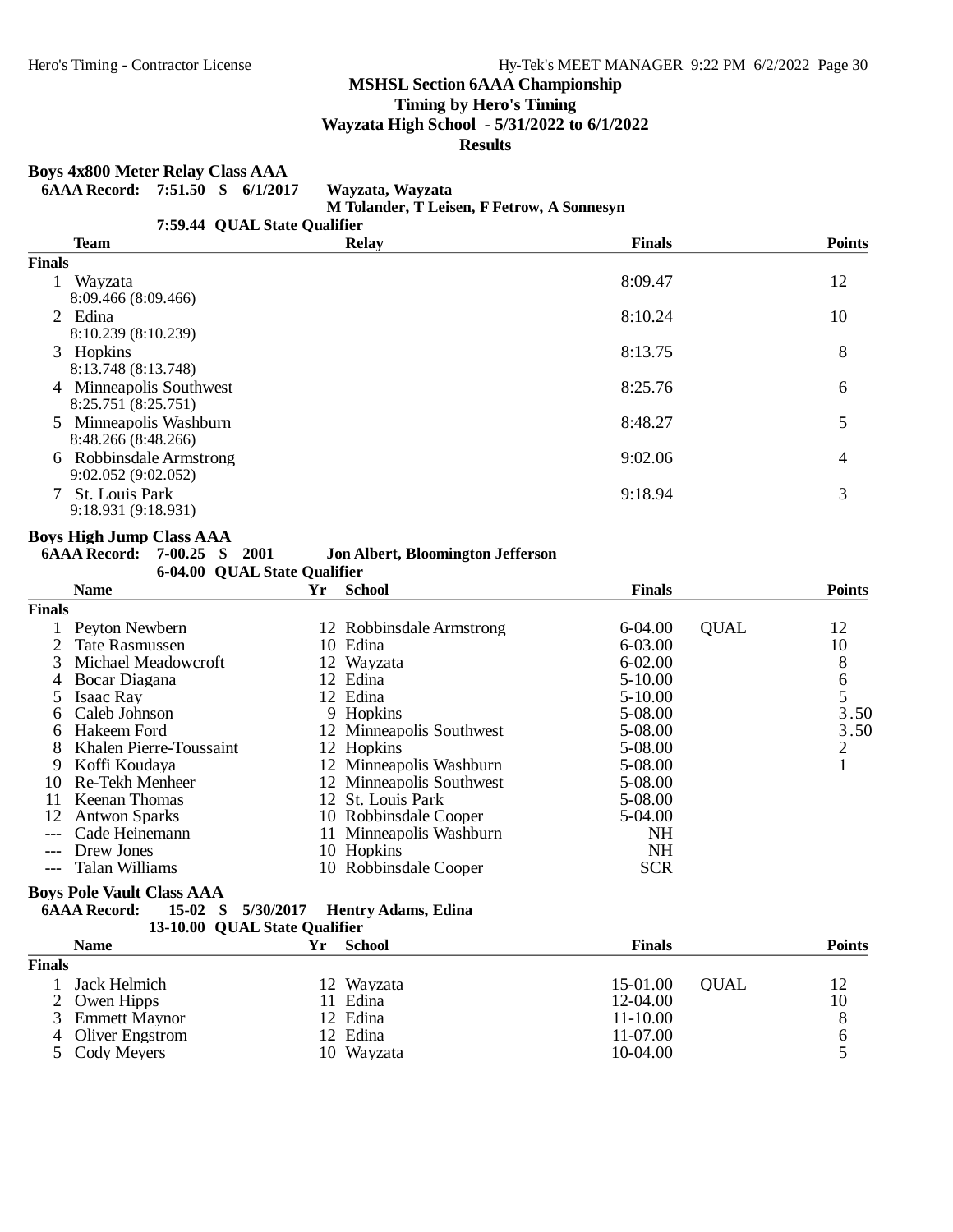**Timing by Hero's Timing**

**Wayzata High School - 5/31/2022 to 6/1/2022**

**Results**

#### **Finals ... (Boys Pole Vault Class AAA)**

| <b>Name</b>         | Үr | School                   | <b>Finals</b> | Points |
|---------------------|----|--------------------------|---------------|--------|
| 6 Aidan Burgett     |    | 10 Hopkins               | $9-10.00$     | 4      |
| 7 Benjamin Scholtz  |    | 11 Robbinsdale Armstrong | $9-10.00$     |        |
| --- Gustav Dittmann |    | 11 Minneapolis South     | NΗ            |        |
| --- Henry Stenzel   |    | 11 Minneapolis Washburn  | NΗ            |        |
| --- Jackson Cramer  |    | 12 Wayzata               | <b>SCR</b>    |        |

## **Boys Long Jump Class AAA**

| <b>6AAA Record:</b> | 22-10 \$ 1985 |                               | Steve Bordeau, Bsv1/O.J.Madho 06 Richf. |
|---------------------|---------------|-------------------------------|-----------------------------------------|
|                     |               | 21-09.00 QUAL State Qualifier |                                         |

|               | <b>Name</b>           | Yr | <b>School</b>            | <b>Finals</b> | Wind       | H#             | <b>Points</b>  |
|---------------|-----------------------|----|--------------------------|---------------|------------|----------------|----------------|
| <b>Finals</b> |                       |    |                          |               |            |                |                |
|               | Jordan McClom         |    | 12 Robbinsdale Armstrong | 22-03.75      | 2.3        | 3              | 12             |
|               | Hakeem Ford           |    | 12 Minneapolis Southwest | 21-10.00      | 0.5        | 3              | 10             |
| 3             | Peyton Newbern        |    | 12 Robbinsdale Armstrong | 21-09.00      | 2.3        | 3              | 8              |
| 4             | Nathanael Agbemadon   |    | 12 Wayzata               | 21-07.00      | 0.3        | $\overline{2}$ | 6              |
| 5.            | <b>Colin Dorsey</b>   |    | 12 Edina                 | 21-02.50      | 0.9        | 3              | 5              |
| 6             | Avery Batala          |    | 9 Hopkins                | 21-01.75      | 3.3        | 3              | $\overline{4}$ |
|               | Connor Vokaty         | 12 | Wavzata                  | 20-11.00      | 1.8        | $\sqrt{2}$     | 3              |
| 8             | <b>Isaiah Cotton</b>  | 11 | Robbinsdale Armstrong    | 20-10.00      | 1.6        | 3              | $\overline{c}$ |
| 9             | Seth Johnson          |    | 12 St. Louis Park        | 20-06.75      | $+0.0$     | 3              | $\mathbf{1}$   |
| 10            | <b>Peyton Sanders</b> | 11 | Robbinsdale Cooper       | 20-06.75      | 2.1        | 1              |                |
| 11            | <b>Keenan Thomas</b>  |    | 12 St. Louis Park        | 19-10.50      | 2.1        | $\sqrt{2}$     |                |
| 12            | Bocar Diagana         |    | 12 Edina                 | 19-06.50      | 0.7        | 3              |                |
| 13            | Ben Kearin            |    | 10 Wayzata               | 19-01.25      | 2.8        | $\mathbf{2}$   |                |
| 14            | Vladimir Carlson      |    | 11 Minneapolis South     | 18-07.00      | 1.7        | 3              |                |
| 15            | Re-Tekh Menheer       |    | 12 Minneapolis Southwest | 18-02.50      | 2.4        | $\mathbf{1}$   |                |
| 16            | <b>Ryan Fratzke</b>   |    | 12 Minneapolis South     | 18-00.00      | 4.8        | $\mathbf{1}$   |                |
| 17            | Koffi Koudaya         |    | 12 Minneapolis Washburn  | 17-11.75      | 3.2        | $\sqrt{2}$     |                |
| 18            | Isaiah Philibert      |    | 11 Minneapolis Washburn  | 17-04.00      | 3.7        | $\overline{2}$ |                |
| 19            | Christian Walrath     |    | 10 Hopkins               | 17-04.00      | 3.1        | $\mathbf{1}$   |                |
| 20            | Zander Brown          |    | 9 Hopkins                | 17-00.00      | 0.7        | 1              |                |
| ---           | Liam Edwards          | 11 | Minneapolis South        | <b>SCR</b>    | <b>NWI</b> |                |                |
| ---           | Ezra Hudson           |    | 12 St. Louis Park        | <b>SCR</b>    | <b>NWI</b> | 1              |                |
| $---$         | Talan Williams        |    | 10 Robbinsdale Cooper    | <b>SCR</b>    | <b>NWI</b> | $\overline{2}$ |                |
| $---$         | Nico Cerise           | 11 | Edina                    | <b>SCR</b>    | <b>NWI</b> | $\mathbf{1}$   |                |
| ---           | Akinbemi Abreu        |    | 12 Minneapolis Southwest | <b>SCR</b>    | <b>NWI</b> | 2              |                |

## **Boys Triple Jump Class AAA**

## **6AAA Record: 50-04.50 \$ 6/1/2011 Michael Sandle, Eden Prairie**

|               |    |        |               | 44-01.00 QUAL State Qualifier |    |                       |               |
|---------------|----|--------|---------------|-------------------------------|----|-----------------------|---------------|
| <b>Points</b> | H# | Wind   | <b>Finals</b> | <b>School</b>                 | Yг | <b>Name</b>           |               |
|               |    |        |               |                               |    |                       | <b>Finals</b> |
| 12            |    | $+0.0$ | 47-00.50      | 12 Minneapolis Southwest      |    | Hakeem Ford           |               |
| 10            |    | $-1.2$ | 43-10.25      | 12 Robbinsdale Armstrong      |    | Jordan McClom         |               |
| 8             |    | 3.2    | $43 - 00.50$  | 12 Wayzata                    |    | 3 Nathanael Agbemadon |               |
| 6             |    | $+0.0$ | $42 - 11.00$  | 12 Edina                      |    | Bocar Diagana         |               |
|               | 3  | $-0.4$ | $42 - 05.50$  | 12 Wayzata                    |    | 5 Michael Meadowcroft |               |
| 4             |    | 2.4    | 41-08.75      | 11 St. Louis Park             |    | Sebastian Tangelson   |               |
| $\mathbf 3$   |    | 1.6    | $40 - 11.25$  | 12 Edina                      |    | <b>Colin Dorsey</b>   |               |
|               |    |        |               |                               |    |                       |               |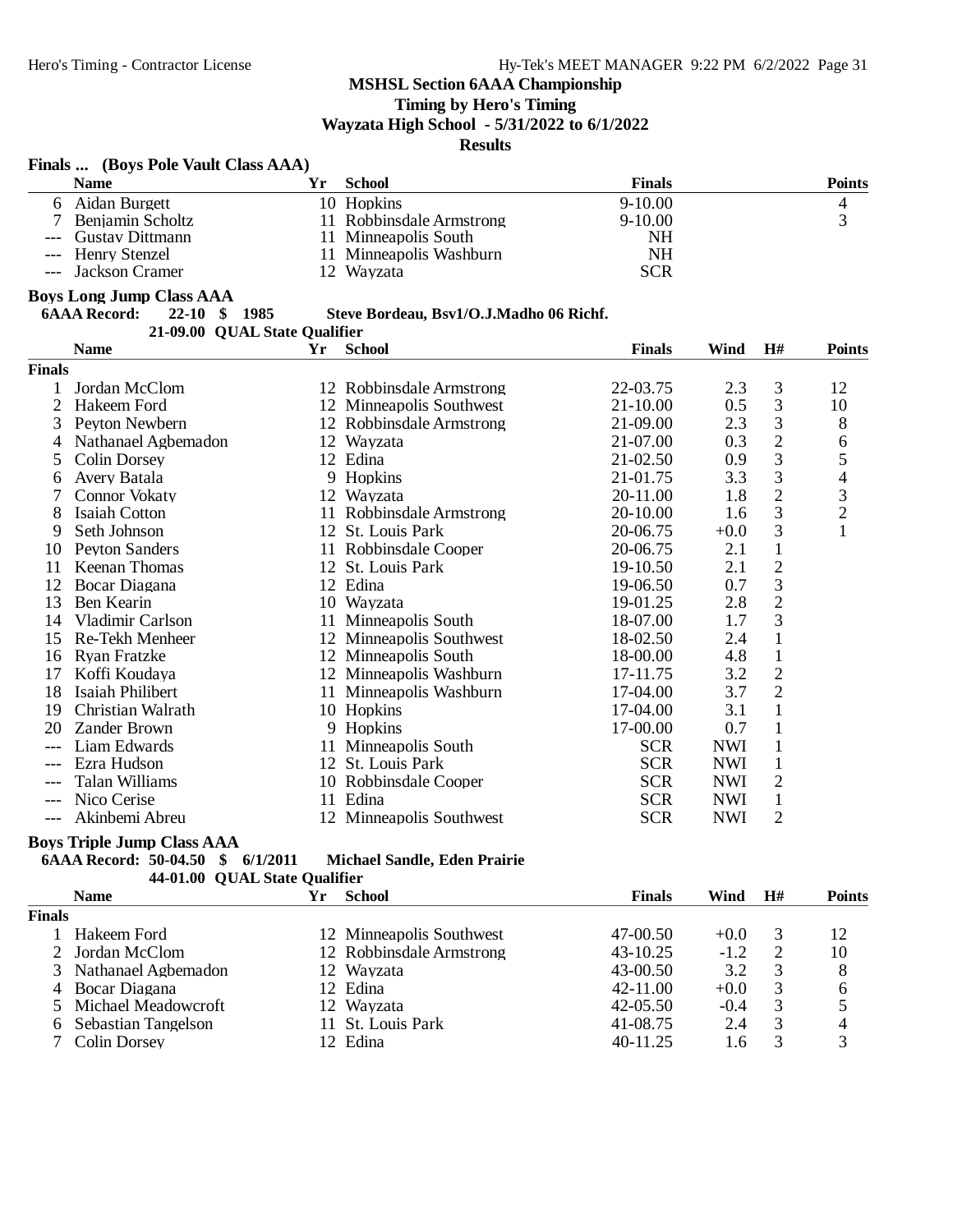**Timing by Hero's Timing**

**Wayzata High School - 5/31/2022 to 6/1/2022**

**Results**

## **Finals ... (Boys Triple Jump Class AAA)**

|                          | <b>Name</b>                                                                                      | Yr | <b>School</b>                                 | <b>Finals</b>        | Wind       | H#                                         | <b>Points</b>            |
|--------------------------|--------------------------------------------------------------------------------------------------|----|-----------------------------------------------|----------------------|------------|--------------------------------------------|--------------------------|
| 8                        | Avery Batala                                                                                     |    | 9 Hopkins                                     | 40-08.00             | $-0.5$     | 3                                          | $\overline{2}$           |
| 9                        | Khalen Pierre-Toussaint                                                                          |    | 12 Hopkins                                    | 39-11.00             | 2.1        | $\mathfrak{Z}$                             | $\mathbf{1}$             |
| 10                       | Chase Ullom                                                                                      |    | 11 Wayzata                                    | 39-00.00             | 0.5        |                                            |                          |
| 11                       | Caleb Johnson                                                                                    |    | 9 Hopkins                                     | 38-08.50             | 1.5        | $\begin{array}{c} 2 \\ 2 \\ 2 \end{array}$ |                          |
| 12                       | <b>Antwon Sparks</b>                                                                             |    | 10 Robbinsdale Cooper                         | 37-05.50             | 1.7        |                                            |                          |
| 13                       | Elijah Scott                                                                                     |    | 10 Robbinsdale Armstrong                      | 36-07.00             | 2.7        | $\overline{2}$                             |                          |
| 14                       | William Bernard                                                                                  |    | 12 Minneapolis Southwest                      | 36-01.50             | $-3.0$     | $\sqrt{2}$                                 |                          |
| 15                       | <b>Patrick Ponnie</b>                                                                            |    | 11 Robbinsdale Armstrong                      | 35-10.75             | 0.9        | $\mathbf{1}$                               |                          |
| 16                       | Jacob Skelly                                                                                     |    | 8 St. Louis Park                              | 35-10.50             | 0.5        | $\mathbf{1}$                               |                          |
| 17                       | Alex Lachowitzer                                                                                 |    | 11 Minneapolis South                          | 35-04.75             | 1.2        | $\mathbf{1}$                               |                          |
| 18                       | <b>Terry Gbelee</b>                                                                              |    | 12 Robbinsdale Cooper                         | 35-02.00             | $+0.0$     | $\sqrt{2}$                                 |                          |
|                          | 19 Ryan Fratzke                                                                                  |    | 12 Minneapolis South                          | 34-02.00             | 2.0        | $\mathbf{1}$                               |                          |
| 20                       | Na'Braylin Harris                                                                                |    | 10 Robbinsdale Cooper                         | 32-07.50             | $-0.5$     | $\mathbf{1}$                               |                          |
| 21                       | <b>Augustine Wahlstrom</b>                                                                       |    | 11 Minneapolis Washburn                       | 31-06.75             | 0.5        | $\mathbf{1}$                               |                          |
| 22                       | Zeke Rischall                                                                                    |    | 10 St. Louis Park                             | 29-00.75             | 0.1        | $\mathbf{1}$                               |                          |
|                          | Gavin Hauver                                                                                     |    | 12 Minneapolis Washburn                       | <b>FOUL</b>          |            | $\overline{c}$                             |                          |
|                          | Liam Edwards                                                                                     |    | 11 Minneapolis South                          | <b>SCR</b>           | <b>NWI</b> | $\mathbf{1}$                               |                          |
| $---$                    | <b>Finley Smith</b>                                                                              |    | 11 Edina                                      | <b>SCR</b>           | <b>NWI</b> | 3                                          |                          |
| $\hspace{0.05cm} \ldots$ | Benjamin Grieshaber                                                                              |    | 9 Minneapolis Washburn                        | <b>SCR</b>           | <b>NWI</b> | $\mathbf{1}$                               |                          |
|                          | <b>Boys Shot Put Class AAA</b><br>6AAA Record: 61-03.50 \$ 1988<br>53-05.00 QUAL State Qualifier |    | <b>Chris Reddon, Armstrong</b>                |                      |            |                                            |                          |
|                          | <b>Name</b>                                                                                      | Yr | <b>School</b>                                 | <b>Finals</b>        |            | H#                                         | <b>Points</b>            |
| Finals                   |                                                                                                  |    |                                               |                      |            |                                            |                          |
| 1                        | Jaxon Howard                                                                                     |    | 11 Robbinsdale Cooper                         | 51-03.75             |            |                                            | 12                       |
| 2                        | <b>Bennett Kattreh-Kuritz</b>                                                                    |    | 12 Minneapolis Southwest                      | 50-07.75             |            |                                            | 10                       |
| 3                        | Jaxon Nelson                                                                                     |    | 12 Wayzata                                    | 49-00.75             |            | 333332232323                               | 8                        |
| 4                        | Ethan Imbach                                                                                     |    | 12 Robbinsdale Armstrong                      | 47-02.25             |            |                                            | $\boldsymbol{6}$         |
| 5                        | <b>Henry Eaton</b>                                                                               |    | 11 St. Louis Park                             | 47-00.75             |            |                                            | 5                        |
| 6                        | <b>Charles Thorsen</b>                                                                           |    | 11 Edina                                      | 45-02.50             |            |                                            | $\overline{\mathcal{L}}$ |
| 7                        | Nicholas Brandner                                                                                |    | 11 Robbinsdale Armstrong                      | 43-05.25             |            |                                            | $\frac{3}{2}$            |
| 8                        | Aiden Luhmann                                                                                    |    | 11 Minneapolis South                          | 42-04.50             |            |                                            |                          |
| 9                        | <b>Maverick Meschke</b>                                                                          |    | 10 Hopkins                                    | 42-01.75             |            |                                            | $\mathbf{1}$             |
|                          | 10 Leo Dush                                                                                      |    | 11 Minneapolis Washburn                       | 41-11.50             |            |                                            |                          |
| 11                       | Derek Christenson                                                                                |    | 10 Wayzata                                    | 40-04.75             |            |                                            |                          |
| 12                       | Jude Lulu                                                                                        |    | 10 Hopkins                                    | 39-09.00             |            |                                            |                          |
| 13                       | Lucas Papas                                                                                      |    | 9 Robbinsdale Armstrong                       | 39-08.25             |            |                                            |                          |
|                          | 14 Emmanuel Wilson                                                                               |    | 10 Wayzata                                    | 38-04.25             |            |                                            |                          |
| 15                       | David Connors Jr                                                                                 |    | 12 Robbinsdale Cooper                         | 37-11.50             |            | $\overline{c}$                             |                          |
| 16                       | <b>Timothy Mcglennon</b>                                                                         |    | 9 Edina                                       | 37-08.00<br>37-06.50 |            | 1                                          |                          |
| 17                       |                                                                                                  |    |                                               |                      |            |                                            |                          |
|                          | James Lilja                                                                                      |    | 10 Minneapolis Washburn                       |                      |            |                                            |                          |
| 18                       | Nathan Hausladen                                                                                 |    | 12 St. Louis Park                             | 37-04.75             |            | $\overline{\mathbf{c}}$                    |                          |
| 19<br>20                 | <b>Cassius Whipple-Garnett</b><br><b>Princeton Wallace</b>                                       |    | 12 Minneapolis South<br>11 Robbinsdale Cooper | 37-04.50<br>35-11.50 |            | $\overline{c}$<br>$\mathbf{2}$             |                          |

22 Jack Carter 12 Minneapolis South 34-03.25 1 23 Theodore Roberts 11 Hopkins 33-06.75 1 Cole Nowak 11 St. Louis Park 33-06.50 1

12 Minneapolis Southwest 35-03.50 1<br>12 Minneapolis South 34-03.25 1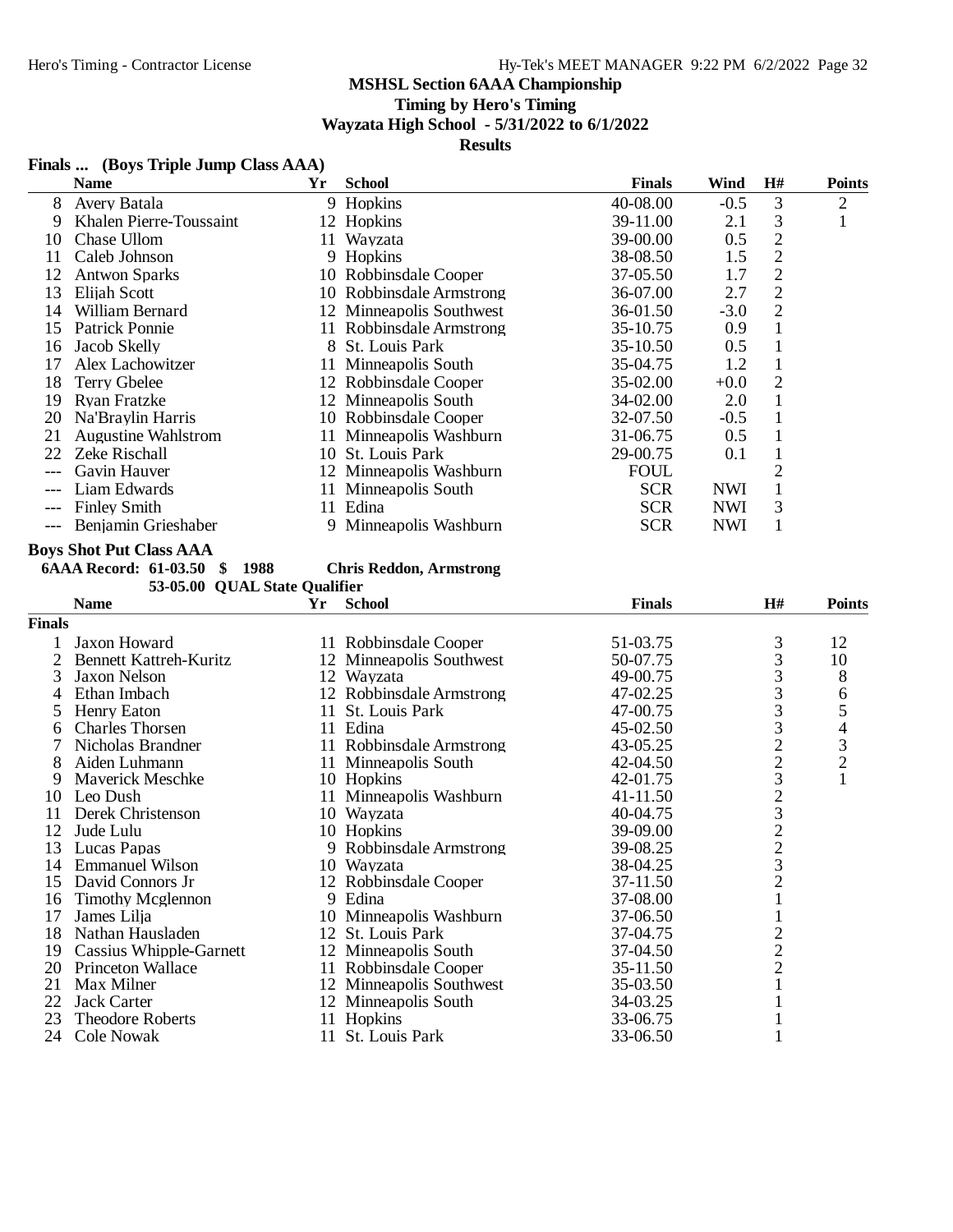**Timing by Hero's Timing**

**Wayzata High School - 5/31/2022 to 6/1/2022**

**Results**

|               | Finals  (Boys Shot Put Class AAA)         |    |                                                      |                          |               |                                            |                                                 |
|---------------|-------------------------------------------|----|------------------------------------------------------|--------------------------|---------------|--------------------------------------------|-------------------------------------------------|
|               | <b>Name</b>                               | Yr | <b>School</b>                                        |                          | <b>Finals</b> | H#                                         | <b>Points</b>                                   |
|               | 25 Yahya Yusuf                            |    | 9 Minneapolis Washburn                               |                          | 32-09.50      | 1                                          |                                                 |
|               | 26 Joseph Brandewie                       |    | 12 Minneapolis Southwest                             |                          | 31-11.50      | $\mathbf{1}$                               |                                                 |
|               | --- Federico Capra                        |    | 12 Edina                                             |                          | <b>SCR</b>    | 1                                          |                                                 |
|               | <b>Boys Shot Put Wheelchair Class AAA</b> |    |                                                      |                          |               |                                            |                                                 |
|               | 6AAA Record: 17-05.50 \$ 5/31/2022        |    | Michael Allen, Wayzata                               |                          |               |                                            |                                                 |
|               | <b>Name</b>                               | Yr | <b>School</b>                                        |                          | <b>Finals</b> |                                            | <b>Points</b>                                   |
| <b>Finals</b> |                                           |    |                                                      |                          |               |                                            |                                                 |
|               | 1 Michael Allen                           |    | 10 Wayzata                                           |                          | $17-05.50$ \$ |                                            | 1                                               |
|               | <b>Boys Discus Throw Class AAA</b>        |    |                                                      |                          |               |                                            |                                                 |
|               | <b>6AAA Record:</b><br>184-00 \$ 1977     |    | <b>Brad Hanson, Edina West</b>                       |                          |               |                                            |                                                 |
|               | 154-02 QUAL State Qualifier               |    |                                                      |                          |               |                                            |                                                 |
|               | <b>Name</b>                               | Yr | <b>School</b>                                        |                          | <b>Finals</b> | H#                                         | <b>Points</b>                                   |
| <b>Finals</b> |                                           |    |                                                      |                          |               |                                            |                                                 |
| 1             | Jaxon Howard                              |    | 11 Robbinsdale Cooper                                |                          | 151-03.00     | 3                                          | 12                                              |
| 2             | <b>Charles Smith</b>                      |    | 10 Wayzata                                           |                          | 132-11.00     | 3                                          | 10                                              |
| 3             | <b>Braden Galloway</b>                    |    | 12 Wayzata                                           |                          | 123-06.00     | 3                                          | 8                                               |
| 4             | Langden College                           |    | 10 Robbinsdale Armstrong                             |                          | 122-07.00     | 3                                          | 6                                               |
| 5             | <b>Maverick Meschke</b>                   |    | 10 Hopkins                                           |                          | 119-00.00     | 3                                          | $\begin{array}{c} 5 \\ 4 \\ 3 \\ 2 \end{array}$ |
| 6             | Derek Christenson                         |    | 10 Wayzata                                           |                          | 118-05.00     | 3                                          |                                                 |
|               | <b>Princeton Wallace</b>                  |    | 11 Robbinsdale Cooper                                |                          | 118-01.00     | $\frac{2}{3}$                              |                                                 |
| 8             | Pierce Dols                               |    | 10 Minneapolis Washburn                              |                          | 117-09.00     |                                            |                                                 |
| 9             | Henry Eaton                               |    | 11 St. Louis Park                                    |                          | 114-05.00     | $\overline{c}$                             | $\mathbf{1}$                                    |
| 10            | James Lilja                               |    | 10 Minneapolis Washburn                              |                          | 110-08.00     | $\overline{c}$                             |                                                 |
| 11            | Jackson Van Nostrand                      |    | 10 Minneapolis Washburn                              |                          | 109-03.00     | $\mathbf{1}$                               |                                                 |
| 12            | Jude Lulu                                 |    | 10 Hopkins                                           |                          | 108-02.00     |                                            |                                                 |
| 13            | Ethan Imbach                              |    | 12 Robbinsdale Armstrong                             |                          | 107-04.00     |                                            |                                                 |
| 14            | <b>Charles Thorsen</b>                    |    | 11 Edina                                             |                          | 106-01.00     |                                            |                                                 |
| 15            | David Connors Jr                          |    | 12 Robbinsdale Cooper                                |                          | 105-10.00     | $\begin{array}{c} 2 \\ 2 \\ 2 \end{array}$ |                                                 |
| 16            | Nicholas Brandner                         |    | 11 Robbinsdale Armstrong                             |                          | 104-07.00     | 3                                          |                                                 |
| 17            | Nathan Hausladen                          |    | 12 St. Louis Park                                    |                          | 103-08.00     | 1                                          |                                                 |
| 18            | Aiden Luhmann                             |    | 11 Minneapolis South                                 |                          | 103-00.00     |                                            |                                                 |
| 19            | Cassius Whipple-Garnett                   |    | 12 Minneapolis South                                 |                          | 100-02.00     |                                            |                                                 |
| 20            | <b>Griffin Dressen</b>                    |    | 9 Edina                                              |                          | 98-09.00      | $\overline{\mathbf{c}}$                    |                                                 |
| 21            | <b>Theodore Roberts</b>                   |    | 11 Hopkins                                           |                          | 84-02.00      | $\overline{c}$                             |                                                 |
| 22            | Elias Gayton                              |    | 12 Minneapolis South                                 |                          | 76-07.00      | $\mathbf 1$                                |                                                 |
| $---$         | Calvin Ombaso                             |    | 11 St. Louis Park                                    |                          | <b>SCR</b>    |                                            |                                                 |
|               | Nate Tapani- Umholtz                      |    | 12 Minneapolis Southwest                             |                          | <b>SCR</b>    |                                            |                                                 |
|               | Logan Gunaca                              |    | 10 Minneapolis Southwest                             |                          | <b>SCR</b>    | $\overline{2}$                             |                                                 |
|               | Andres Ramos                              |    | 10 Minneapolis Southwest                             |                          | <b>SCR</b>    | 1                                          |                                                 |
|               | Sam Rudi                                  |    | 12 Edina                                             |                          | <b>SCR</b>    | 3                                          |                                                 |
|               |                                           |    | Women - Class AAA - Team Rankings - 18 Events Scored |                          |               |                                            |                                                 |
|               | 1) Wayzata                                |    | 259                                                  | 2) Edina                 |               |                                            | 194.333                                         |
|               |                                           |    |                                                      |                          |               |                                            |                                                 |
|               | 3) Hopkins                                |    | 146.833                                              | 4) Robbinsdale Armstrong |               |                                            | 98.3333                                         |
|               | 5) Minneapolis Southwest                  |    | 73                                                   | 6) Minneapolis South     |               |                                            | 52                                              |
|               | 7) Minneapolis Washburn                   |    | 51                                                   | 8) St. Louis Park        |               |                                            | 31.5                                            |